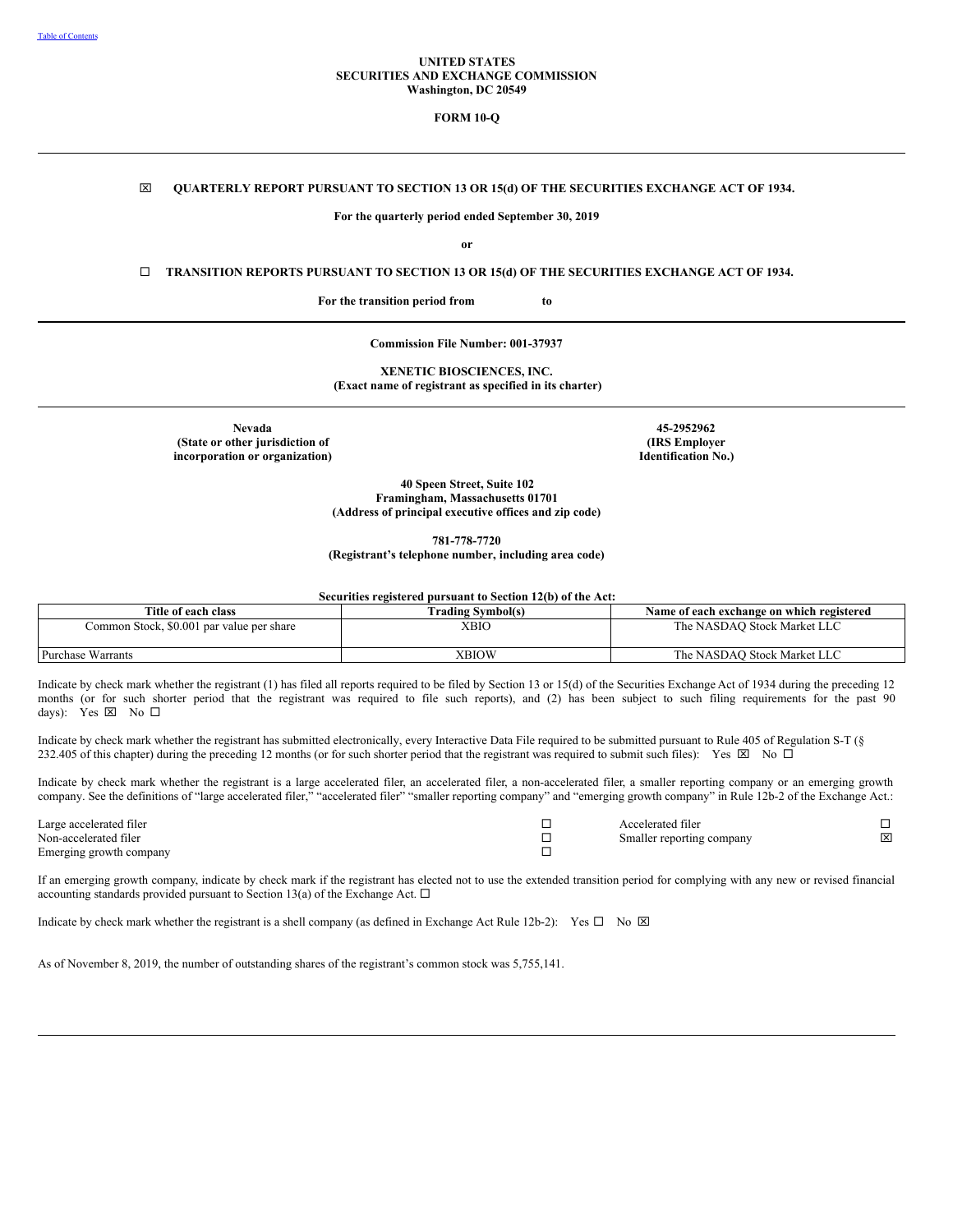### <span id="page-1-0"></span>**XENETIC BIOSCIENCES, INC. FORM 10-Q QUARTERLY PERIOD ENDED SEPTEMBER 30, 2019**

| PART I            | <b>FINANCIAL INFORMATION</b>                                                                                                                     |                |
|-------------------|--------------------------------------------------------------------------------------------------------------------------------------------------|----------------|
| Item 1            | <b>Condensed Consolidated Financial Statements:</b>                                                                                              | 3              |
|                   | Condensed Consolidated Balance Sheets as of September 30, 2019 (Unaudited) and December 31, 2018                                                 | 3              |
|                   | Condensed Consolidated Statements of Operations (Unaudited) for the three and nine months ended September 30, 2019 and 2018                      | $\overline{4}$ |
|                   | Condensed Consolidated Statements of Changes in Stockholders' Equity (Unaudited) for the three and nine months ended September 30, 2019 and 2018 | 5              |
|                   | Condensed Consolidated Statements of Cash Flows (Unaudited) for the nine months ended September 30, 2019 and 2018                                | 8              |
|                   | <b>Notes to Condensed Consolidated Financial Statements</b>                                                                                      | 9              |
| Item 2            | Management's Discussion and Analysis of Financial Condition and Results of Operations                                                            | 21             |
| Item 3            | Quantitative and Qualitative Disclosures About Market Risk                                                                                       | 30             |
| Item 4            | <b>Controls and Procedures</b>                                                                                                                   | 30             |
| <b>PART II</b>    | <b>OTHER INFORMATION</b>                                                                                                                         |                |
| Item 1            | <b>Legal Proceedings</b>                                                                                                                         | 31             |
| Item 1A           | <b>Risk Factors</b>                                                                                                                              | 31             |
| Item 2            | Unregistered Sales of Equity Securities and Use of Proceeds                                                                                      | 31             |
| Item 3            | <b>Defaults Upon Senior Securities</b>                                                                                                           | 31             |
| Item 4            | <b>Mine Safety Disclosures</b>                                                                                                                   | 31             |
| Item 5            | Other Information                                                                                                                                | 31             |
| Item 6            | <b>Exhibits</b>                                                                                                                                  | 32             |
| <b>Signatures</b> |                                                                                                                                                  | 34             |
|                   |                                                                                                                                                  |                |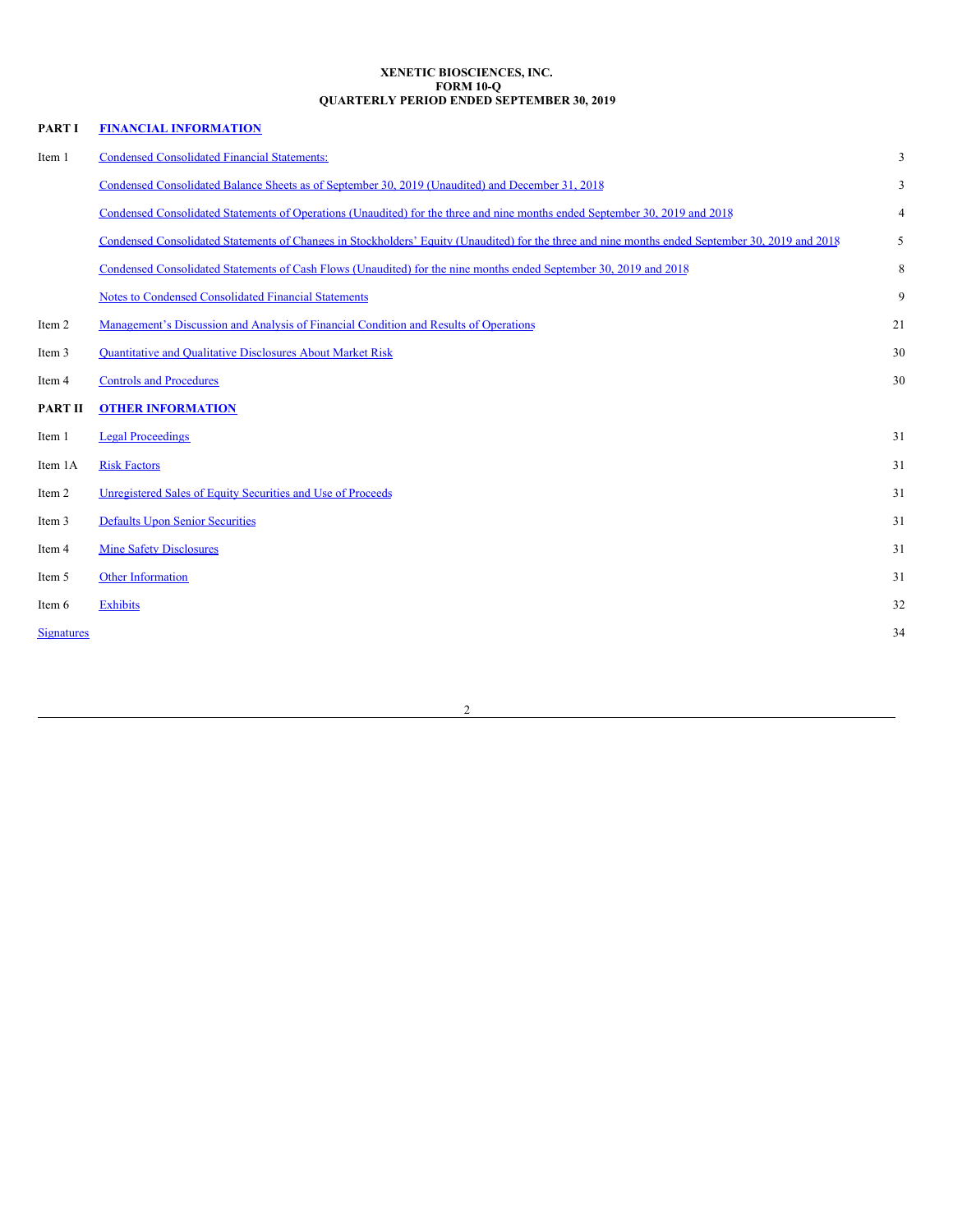# <span id="page-2-1"></span>**ITEM 1 - FINANCIAL STATEMENTS**

### <span id="page-2-0"></span>**XENETIC BIOSCIENCES, INC. CONDENSED CONSOLIDATED BALANCE SHEETS**

|                                                                                                                      | September 30, 2019<br>(Unaudited) |               | December 31, 2018 |
|----------------------------------------------------------------------------------------------------------------------|-----------------------------------|---------------|-------------------|
| <b>ASSETS</b>                                                                                                        |                                   |               |                   |
| Current assets:                                                                                                      |                                   |               |                   |
| Cash                                                                                                                 | \$<br>12,044,472                  | <sup>\$</sup> | 571,605           |
| Restricted cash                                                                                                      |                                   |               | 66,510            |
| Prepaid expenses and other                                                                                           | 876,816                           |               | 555,856           |
| Total current assets                                                                                                 | 12,921,288                        |               | 1,193,971         |
| Property and equipment, net                                                                                          | 1,590                             |               | 4,956             |
| Goodwill                                                                                                             |                                   |               | 3,283,379         |
| Indefinite-lived intangible assets                                                                                   | 9,243,128                         |               | 9,243,128         |
| Other assets                                                                                                         | 709,113                           |               | 705,660           |
| Total assets                                                                                                         | \$<br>22,875,119                  | \$            | 14,431,094        |
| LIABILITIES AND STOCKHOLDERS' EQUITY                                                                                 |                                   |               |                   |
| Current liabilities:                                                                                                 |                                   |               |                   |
| Accounts payable                                                                                                     | \$<br>1,158,555                   | \$            | 934,147           |
| Accrued expenses and other current liabilities                                                                       | 538,734                           |               | 665,641           |
| Total current liabilities                                                                                            | 1,697,289                         |               | 1,599,788         |
|                                                                                                                      |                                   |               |                   |
| Deferred tax liability                                                                                               | 2,918,518                         |               | 2,918,518         |
| <b>Total liabilities</b>                                                                                             | 4,615,807                         |               | 4.518.306         |
|                                                                                                                      |                                   |               |                   |
| Commitments (Note 11)                                                                                                |                                   |               |                   |
| Stockholders' equity:                                                                                                |                                   |               |                   |
| Preferred stock, 10,000,000 shares authorized                                                                        |                                   |               |                   |
| Series B, \$0.001 par value: 1,804,394 shares issued and outstanding as of September 30, 2019 and                    |                                   |               |                   |
| December 31, 2018                                                                                                    | 1,804                             |               | 1,804             |
| Series A, \$0.001 par value: 970,000 shares issued and outstanding as of September 30, 2019 and December<br>31, 2018 | 970                               |               | 970               |
| Common stock, \$0.001 par value; 12,500,000 shares authorized as of September 30, 2019 and December                  |                                   |               |                   |
| 31, 2018; 5,660,481 and 810,856 shares issued as of September 30, 2019 and December 31, 2018,                        |                                   |               |                   |
| respectively; 5,633,490 and 783,865 shares outstanding as of September 30, 2019 and December 31,                     |                                   |               |                   |
| 2018, respectively                                                                                                   | 5,660                             |               | 811               |
| Additional paid in capital                                                                                           | 188,116,697                       |               | 168,170,244       |
| Accumulated deficit                                                                                                  | (164, 838, 373)                   |               | (153, 233, 595)   |
| Accumulated other comprehensive income                                                                               | 253,734                           |               | 253,734           |
| Treasury stock                                                                                                       | (5,281,180)                       |               | (5,281,180)       |
| Total stockholders' equity                                                                                           | 18,259,312                        |               | 9,912,788         |
| Total liabilities and stockholders' equity                                                                           | \$<br>22,875,119                  | S.            | 14.431.094        |

The accompanying notes are an integral part of these unaudited condensed consolidated financial statements.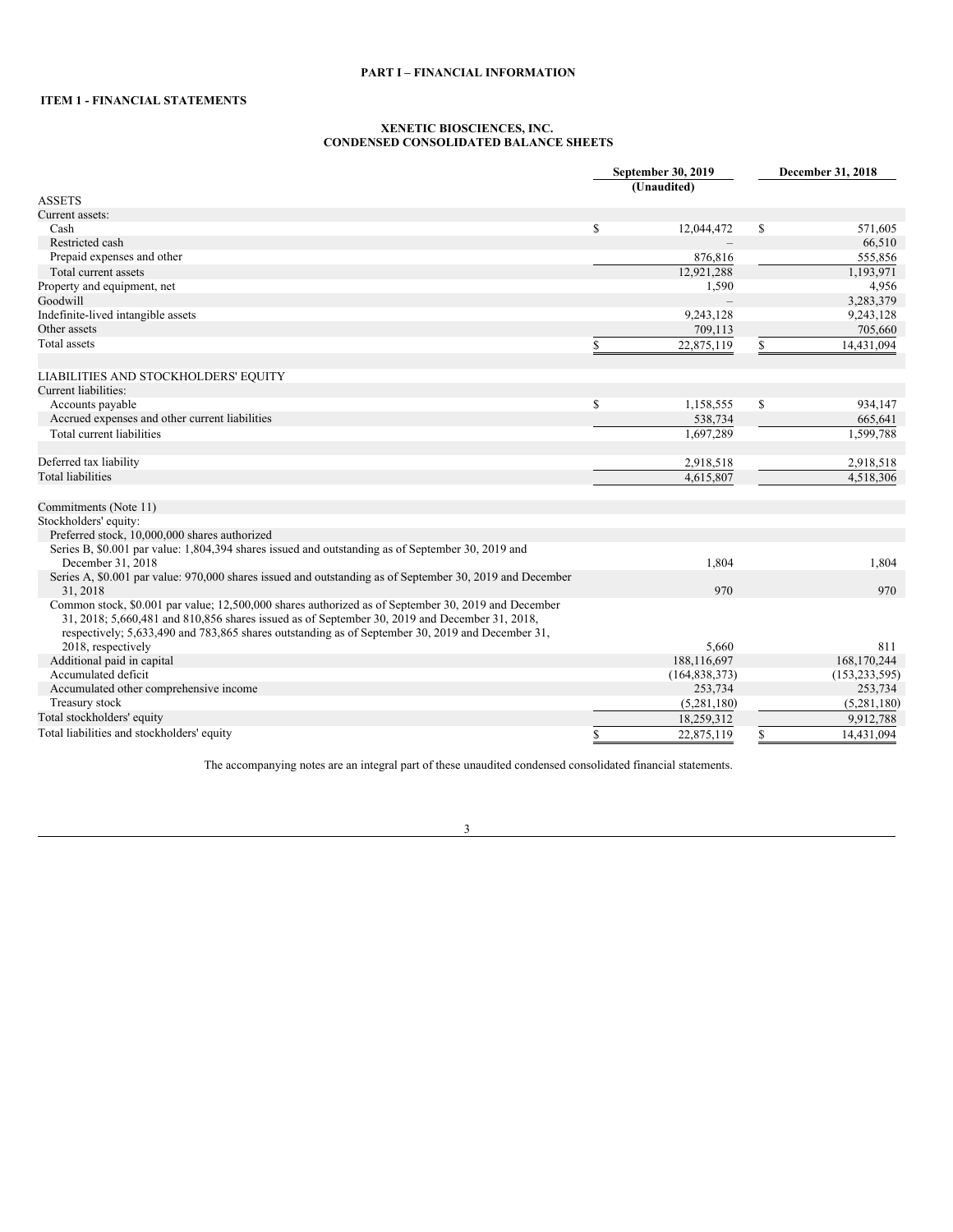### <span id="page-3-0"></span>**XENETIC BIOSCIENCES, INC. CONDENSED CONSOLIDATED STATEMENTS OF OPERATIONS (Unaudited)**

|                                                                           | <b>THREE MONTHS ENDED</b><br><b>SEPTEMBER 30,</b> |              |    |             | <b>NINE MONTHS ENDED</b><br><b>SEPTEMBER 30,</b> |    |             |  |  |
|---------------------------------------------------------------------------|---------------------------------------------------|--------------|----|-------------|--------------------------------------------------|----|-------------|--|--|
|                                                                           |                                                   | 2019         |    | 2018        | 2019                                             |    | 2018        |  |  |
| Operating costs and expenses:                                             |                                                   |              |    |             |                                                  |    |             |  |  |
| Research and development                                                  | \$                                                | (3,520,638)  | S  | (735, 879)  | \$<br>(4,471,939)                                | S  | (2,369,219) |  |  |
| General and administrative                                                |                                                   | (2,142,505)  |    | (1,079,008) | (3,896,657)                                      |    | (3,267,597) |  |  |
| Goodwill impairment (Note 6)                                              |                                                   | (3,283,379)  |    |             | (3,283,379)                                      |    |             |  |  |
| Loss from operations                                                      |                                                   | (8,946,522)  |    | (1,814,887) | (11, 651, 975)                                   |    | (5,636,816) |  |  |
| Other income (expense):                                                   |                                                   |              |    |             |                                                  |    |             |  |  |
| Other income (expense)                                                    |                                                   | (223)        |    | 2,292       | 267                                              |    | (24, 838)   |  |  |
| Interest income                                                           |                                                   | 46,617       |    | 59          | 46,930                                           |    | 424         |  |  |
| Total other income (expense)                                              |                                                   | 46,394       |    | 2,351       | 47,197                                           |    | (24, 414)   |  |  |
| Net loss                                                                  | \$                                                | (8,900,128)  | \$ | (1,812,536) | \$<br>(11,604,778)                               | \$ | (5,661,230) |  |  |
| Deemed dividend                                                           |                                                   | (1,404,932)  |    |             | (5,284,379)                                      |    |             |  |  |
| Net loss applicable to common stockholders                                |                                                   | (10,305,060) | \$ | (1,812,536) | \$<br>(16,889,157)                               |    | (5,661,230) |  |  |
| Basic and diluted loss per share                                          |                                                   | (2.67)       |    | (2.31)      | \$<br>(9.07)                                     |    | (7.58)      |  |  |
| Weighted-average shares of common stock outstanding, basic and<br>diluted |                                                   | 3,862,936    |    | 783,865     | 1,861,867                                        |    | 746,629     |  |  |

The accompanying notes are an integral part of these unaudited condensed consolidated financial statements.

4

<u> 1980 - Johann Barbara, martxa amerikan per</u>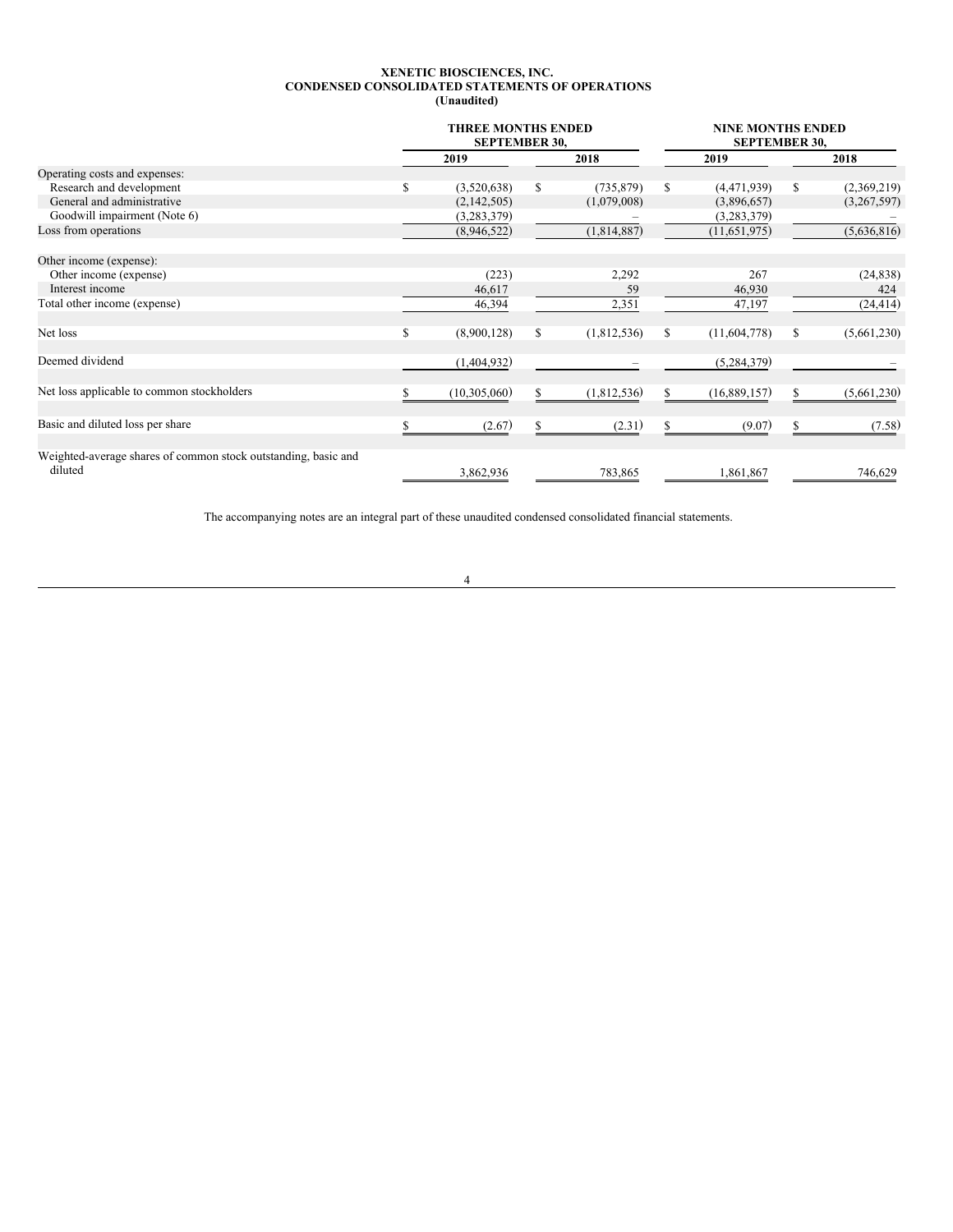### <span id="page-4-0"></span>**XENETIC BIOSCIENCES, INC. CONDENSED CONSOLIDATED STATEMENTS OF CHANGES IN STOCKHOLDERS' EQUITY (Unaudited) THREE MONTHS ENDED SEPTEMBER 30, 2019**

|                                                                                              | <b>Preferred Stock</b>     |  |                                                             | <b>Common Stock</b>        |                          |                                         |                               | Accumulated                      |                          |                                  |
|----------------------------------------------------------------------------------------------|----------------------------|--|-------------------------------------------------------------|----------------------------|--------------------------|-----------------------------------------|-------------------------------|----------------------------------|--------------------------|----------------------------------|
|                                                                                              | Number of<br><b>Shares</b> |  | Par Value<br>(S0.001)                                       | Number of<br><b>Shares</b> | Par Value<br>(S0.001)    | <b>Additional</b><br>Paid in<br>Capital | Accumulated<br><b>Deficit</b> | Other<br>Comprehensive<br>Income | Treasury<br><b>Stock</b> | Total<br>Stockholders'<br>Equity |
| Balance as of June 30, 2019                                                                  | 2,774,394                  |  | 2,774                                                       | 949,218                    | 948                      | \$171,352,760                           | \$(155,938,245)               | 253,734                          | \$ (5,281,180)           | 10,390,791                       |
| Issuance of common stock and warrants in July<br>2019 public offering, net of issuance costs |                            |  | $\hspace{1.0cm} - \hspace{1.0cm}$                           | 1,746,666                  | 1,747                    | 13,420,203                              |                               |                                  |                          | 13,421,950                       |
| Issuance of common stock in connection with                                                  |                            |  |                                                             |                            |                          |                                         |                               |                                  |                          |                                  |
| purchase of in-process research and development                                              |                            |  | $\overline{\phantom{a}}$                                    | 624,995<br>450,000         | 625<br>450               | 3,030,601<br>4.050                      |                               |                                  | -                        | 3,031,226<br>4,500               |
| Exercise of pre-funded warrants<br>Exercise of purchase warrants                             |                            |  | $\hspace{0.1mm}-\hspace{0.1mm}$<br>$\overline{\phantom{m}}$ | 1,889,602                  | 1,890                    | (1,890)                                 |                               | $\qquad \qquad -$                |                          |                                  |
| Issuance of warrants in connection with reverse<br>stock split                               |                            |  |                                                             |                            | -                        | 63,536                                  |                               |                                  |                          | 63,536                           |
| Deemed dividend related to Series B Preferred<br>Stock down round provision                  |                            |  |                                                             |                            | $\overline{\phantom{0}}$ | 1,404,932                               |                               |                                  |                          | 1,404,932                        |
| Accretion of deemed dividend related to Series B<br>Preferred Stock down round provision     |                            |  |                                                             |                            | $\qquad \qquad -$        | (1,404,932)                             |                               |                                  |                          | (1,404,932)                      |
| Share-based expense                                                                          |                            |  | -                                                           | $\overline{\phantom{a}}$   | -                        | 232,437                                 | $\overline{\phantom{0}}$      | $\qquad \qquad -$                | $\overline{\phantom{0}}$ | 232,437                          |
| Common stock awards to vendors                                                               | $\overline{\phantom{0}}$   |  | $\hspace{0.1mm}-\hspace{0.1mm}$                             | $\overline{\phantom{0}}$   | -                        | 15,000                                  | $\qquad \qquad -$             | $\qquad \qquad -$                | $\qquad \qquad -$        | 15,000                           |
| Net loss                                                                                     |                            |  |                                                             |                            |                          |                                         | (8,900,128)                   |                                  |                          | (8,900,128)                      |
| Balance as of September 30, 2019                                                             | 2,774,394                  |  | 2,774                                                       | 5,660,481                  | 5,660                    | \$188,116,697                           | \$(164,838,373)               | 253,734                          | \$ (5,281,180)           | 18,259,312                       |

The accompanying notes are an integral part of these unaudited condensed consolidated financial statements.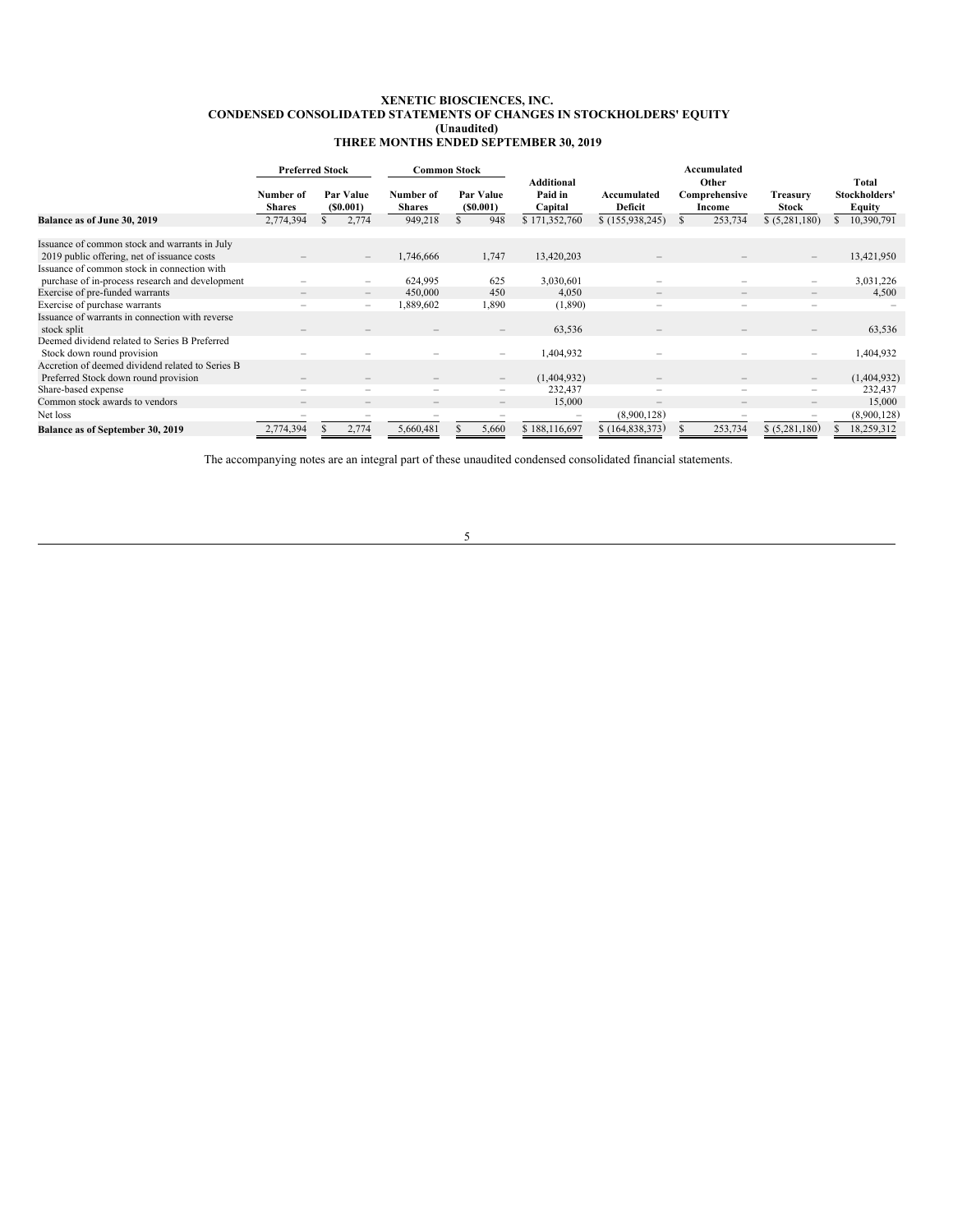### **XENETIC BIOSCIENCES, INC. CONDENSED CONSOLIDATED STATEMENTS OF CHANGES IN STOCKHOLDERS' EQUITY (Unaudited) NINE MONTHS ENDED SEPTEMBER 30, 2019**

|                                                                                                             | <b>Preferred Stock</b>     |              |                                 | <b>Common Stock</b>        |               |                       |                                         |                               | Accumulated |                                  |                          |                                  |              |
|-------------------------------------------------------------------------------------------------------------|----------------------------|--------------|---------------------------------|----------------------------|---------------|-----------------------|-----------------------------------------|-------------------------------|-------------|----------------------------------|--------------------------|----------------------------------|--------------|
|                                                                                                             | Number of<br><b>Shares</b> |              | Par Value<br>(S0.001)           | Number of<br><b>Shares</b> |               | Par Value<br>(S0.001) | <b>Additional</b><br>Paid in<br>Capital | Accumulated<br><b>Deficit</b> |             | Other<br>Comprehensive<br>Income | Treasurv<br><b>Stock</b> | Total<br>Stockholders'<br>Equity |              |
| Balance as of January 1, 2019                                                                               | 2,774,394                  | <sup>S</sup> | 2,774                           | 810,856                    | <sup>\$</sup> | 811                   | \$168,170,244                           | \$(153, 233, 595)             | -S          | 253,734                          | \$ (5,281,180)           | S                                | 9,912,788    |
| Issuance of common stock and warrants in March<br>2019 registered direct offering, net of issuance<br>costs |                            |              |                                 | 86,667                     |               | 87                    | 2,698,963                               |                               |             |                                  |                          |                                  | 2,699,050    |
| Issuance of common stock and warrants in July<br>2019 public offering, net of issuance costs                |                            |              | ۰                               | 1,746,666                  |               | 1,747                 | 13,420,203                              |                               |             |                                  |                          |                                  | 13,421,950   |
| Issuance of common stock in connection with<br>purchase of in-process research and development              |                            |              | $\overline{\phantom{m}}$        | 624,995                    |               | 625                   | 3,030,601                               |                               |             |                                  |                          |                                  | 3,031,226    |
| Exercise of pre-funded warrants                                                                             |                            |              | $\overline{\phantom{a}}$        | 492,417                    |               | 492                   | 4,517                                   |                               |             |                                  |                          |                                  | 5,009        |
| Exercise of purchase warrants                                                                               |                            |              | $\hspace{0.1mm}-\hspace{0.1mm}$ | 1,889,602                  |               | 1,890                 | (1,890)                                 |                               |             |                                  |                          |                                  |              |
| Issuance of common stock to vendor                                                                          |                            |              |                                 | 7,836                      |               | 7                     | (7)                                     |                               |             |                                  | -                        |                                  |              |
| Issuance of warrants in connection with reverse<br>stock split                                              |                            |              |                                 |                            |               |                       | 63,536                                  |                               |             |                                  |                          |                                  | 63,536       |
| Issuance of common stock to adjust for reverse<br>split rounding                                            |                            |              |                                 | 1,442                      |               |                       | (1)                                     |                               |             |                                  |                          |                                  |              |
| Deemed dividend related to Series B Preferred<br>Stock down round provision                                 |                            |              |                                 |                            |               |                       | 5,284,379                               |                               |             |                                  |                          |                                  | 5,284,379    |
| Accretion of deemed dividend related to Series B<br>Preferred Stock down round provision                    |                            |              |                                 |                            |               |                       | (5,284,379)                             |                               |             |                                  |                          |                                  | (5,284,379)  |
| Share-based expense                                                                                         |                            |              |                                 |                            |               | $\qquad \qquad -$     | 683,104                                 |                               |             |                                  |                          |                                  | 683,104      |
| Common stock awards to vendors                                                                              |                            |              |                                 |                            |               |                       | 47,427                                  |                               |             |                                  |                          |                                  | 47,427       |
| Net loss                                                                                                    |                            |              |                                 |                            |               |                       |                                         | (11,604,778)                  |             |                                  |                          |                                  | (11,604,778) |
| Balance as of September 30, 2019                                                                            | 2,774,394                  |              | 2,774                           | 5,660,481                  |               | 5,660                 | \$188,116,697                           | \$(164,838,373)               |             | 253,734                          | \$ (5,281,180)           | S                                | 18,259,312   |

The accompanying notes are an integral part of these unaudited condensed consolidated financial statements.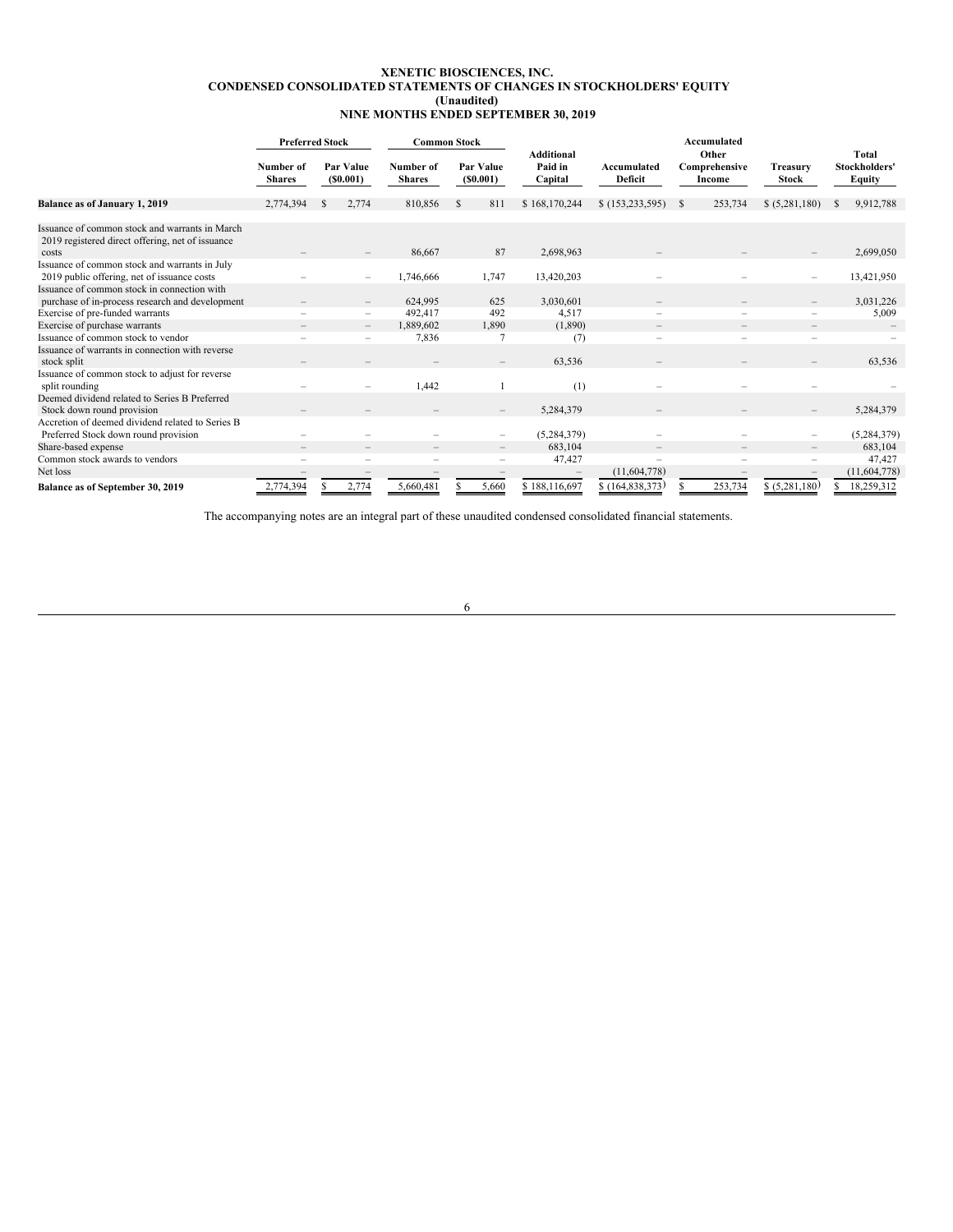### **XENETIC BIOSCIENCES, INC. CONDENSED CONSOLIDATED STATEMENTS OF CHANGES IN STOCKHOLDERS' EQUITY (Unaudited) THREE MONTHS ENDED SEPTEMBER 30, 2018**

|                                    | <b>Preferred Stock</b>       |                          | Common Stock                    |  |                                 |                                  |                                 |                                  | Accumulated              |                                   |                                         |             |
|------------------------------------|------------------------------|--------------------------|---------------------------------|--|---------------------------------|----------------------------------|---------------------------------|----------------------------------|--------------------------|-----------------------------------|-----------------------------------------|-------------|
|                                    | Number of<br><b>Shares</b>   | Par Value<br>(S0.001)    | Number of<br><b>Shares</b>      |  | Par Value<br>(S0.001)           | Additional<br>Paid in<br>Capital | Accumulated<br><b>Deficit</b>   | Other<br>Comprehensive<br>Income |                          | Treasurv<br>Stock                 | Total<br>Stockholders'<br><b>Equity</b> |             |
| <b>Balance as of June 30, 2018</b> | 2,774,394                    | 2.774                    | 810,856                         |  | 811                             | \$167,590,260                    | \$(149, 781, 831)               |                                  | 253,734                  | \$ (5,281,180)                    |                                         | 12,784,568  |
| Share-based expense                | $\qquad \qquad \blacksquare$ | $\qquad \qquad -$        | $\hspace{0.1mm}-\hspace{0.1mm}$ |  | $\hspace{0.1mm}-\hspace{0.1mm}$ | 306,051                          | $\hspace{0.1mm}-\hspace{0.1mm}$ |                                  | $\qquad \qquad -$        | $\hspace{1.0cm} - \hspace{1.0cm}$ |                                         | 306,051     |
| Common stock awards to vendors     | $\overline{\phantom{a}}$     | $\overline{\phantom{a}}$ | $\overline{\phantom{a}}$        |  | $\overline{\phantom{a}}$        | 17.427                           | $\overline{\phantom{a}}$        |                                  | $\overline{\phantom{a}}$ | $\overline{\phantom{a}}$          |                                         | 17.427      |
| Net loss                           | $\overline{\phantom{a}}$     |                          |                                 |  | $\overline{\phantom{a}}$        | -                                | (1,812,536)                     |                                  | $\overline{\phantom{a}}$ | $\hspace{0.1mm}-\hspace{0.1mm}$   |                                         | (1,812,536) |
| Balance as of September 30, 2018   | 2,774,394                    | 2,774                    | 810,856                         |  | 81                              | \$167,913,738                    | \$(151, 594, 367)               |                                  | 253,734                  | \$ (5,281,180)                    |                                         | 11,295,510  |

### **XENETIC BIOSCIENCES, INC. CONDENSED CONSOLIDATED STATEMENTS OF CHANGES IN STOCKHOLDERS' EQUITY (Unaudited) NINE MONTHS ENDED SEPTEMBER 30, 2018**

|                                                                     | <b>Preferred Stock</b><br><b>Common Stock</b> |  |                                 |                            |  |                                       |                                         |                                 |     |                                  |                                 |                                  |
|---------------------------------------------------------------------|-----------------------------------------------|--|---------------------------------|----------------------------|--|---------------------------------------|-----------------------------------------|---------------------------------|-----|----------------------------------|---------------------------------|----------------------------------|
|                                                                     | Number of<br><b>Shares</b>                    |  | Par Value<br>(S0.001)           | Number of<br><b>Shares</b> |  | Par Value<br>(S0.001)                 | <b>Additional</b><br>Paid in<br>Capital | Accumulated<br>Deficit          |     | Other<br>Comprehensive<br>Income | <b>Treasury</b><br>Stock        | Total<br>Stockholders'<br>Equity |
| <b>Balance as of January 1, 2018</b>                                | 3,090,742                                     |  | 3.090                           | 753,659                    |  | 754                                   | \$165,258,198                           | \$(145,933,137)                 | - S | 253,734                          | \$ (5,281,180)                  | 14,301,459                       |
| <b>Exercise of warrants</b>                                         | $\qquad \qquad -$                             |  | $\hspace{0.1mm}-\hspace{0.1mm}$ | 30,834                     |  | 31                                    | 1,479,969                               | $\hspace{0.1mm}-\hspace{0.1mm}$ |     |                                  | $\qquad \qquad -$               | 1,480,000                        |
| Conversion of Series B preferred stock to shares of<br>common stock | (316, 348)                                    |  | (316)                           | 26,363                     |  | 26                                    | 290                                     | ۰                               |     | -                                | -                               |                                  |
| Share-based expense                                                 | $\qquad \qquad \blacksquare$                  |  | $\qquad \qquad -$               | $\qquad \qquad -$          |  | $\qquad \qquad -$                     | 1,123,000                               | $\overline{\phantom{m}}$        |     |                                  | $\hspace{0.1mm}-\hspace{0.1mm}$ | 1,123,000                        |
| Common stock awards to vendors                                      | $\overline{\phantom{0}}$                      |  | $\overline{\phantom{a}}$        | $\overline{\phantom{m}}$   |  | $\hspace{1.0cm} \rule{1.5cm}{0.15cm}$ | 52,281                                  | $\overline{\phantom{a}}$        |     | $-$                              | -                               | 52,281                           |
| Net loss                                                            |                                               |  |                                 |                            |  |                                       |                                         | (5,661,230)                     |     |                                  |                                 | (5,661,230)                      |
| Balance as of September 30, 2018                                    | 2,774,394                                     |  | 2.774                           | 810,856                    |  | 811                                   | \$167,913,738                           | \$(151, 594, 367)               |     | 253,734                          | \$ (5,281,180)                  | 11,295,510                       |

The accompanying notes are an integral part of these unaudited condensed consolidated financial statements.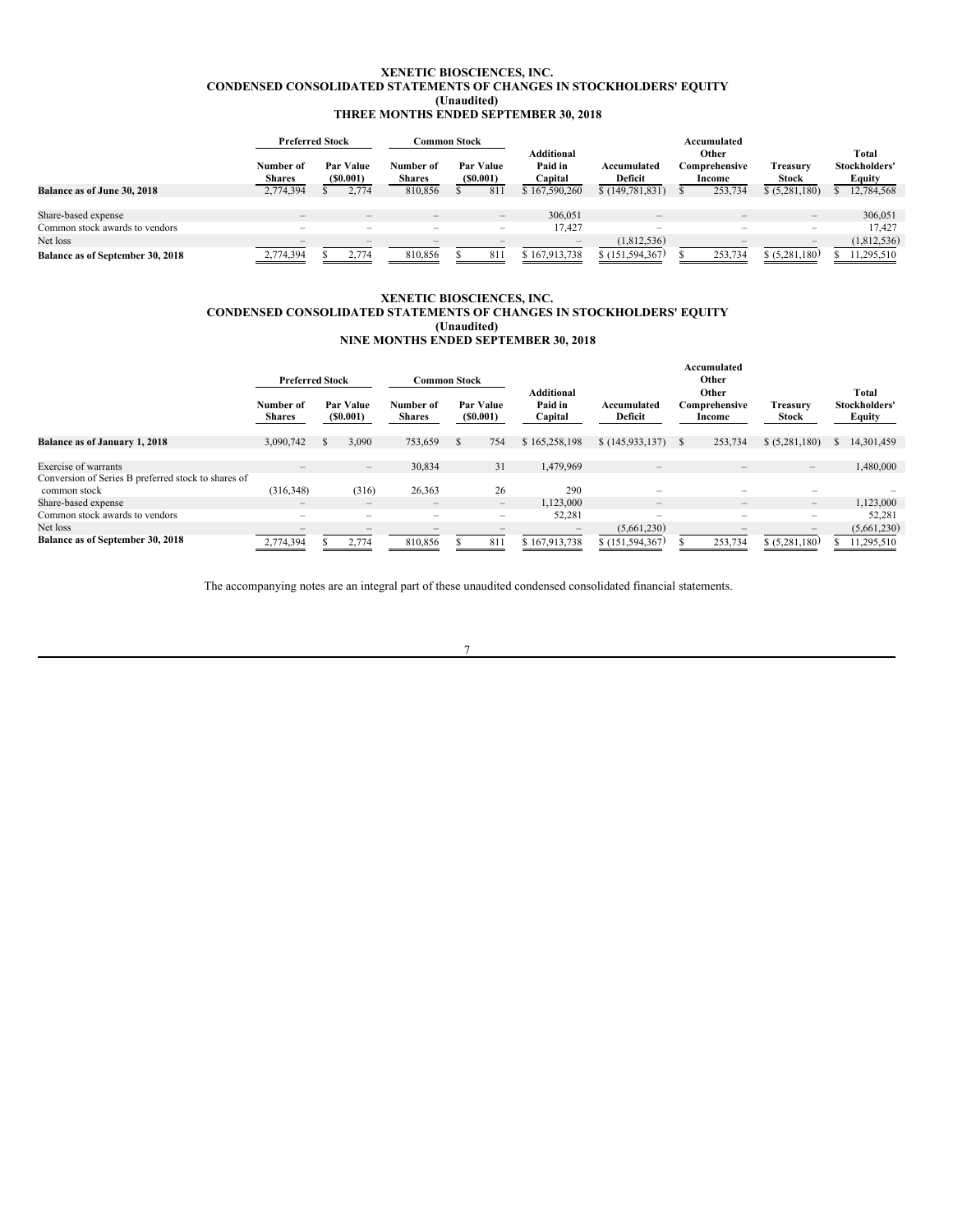### <span id="page-7-0"></span>**XENETIC BIOSCIENCES, INC. CONDENSED CONSOLIDATED STATEMENTS OF CASH FLOWS (Unaudited)**

|                                                                                                  | NINE MONTHS ENDED SEPTEMBER 30, |              |              |               |  |
|--------------------------------------------------------------------------------------------------|---------------------------------|--------------|--------------|---------------|--|
|                                                                                                  |                                 | 2019         |              | 2018          |  |
| <b>CASH FLOWS FROM OPERATING ACTIVITIES:</b>                                                     |                                 |              |              |               |  |
| Net loss                                                                                         | \$                              | (11,604,778) | S            | (5,661,230)   |  |
| Adjustments to reconcile net loss to net cash used in operating activities:                      |                                 |              |              |               |  |
| Acquired in-process research and development                                                     |                                 | 3,031,226    |              |               |  |
| Goodwill impairment                                                                              |                                 | 3,283,379    |              |               |  |
| Depreciation                                                                                     |                                 | 3,366        |              | 12,540        |  |
| Amortization of right of use asset                                                               |                                 | 16,629       |              |               |  |
| Gain on sale of property and equipment                                                           |                                 | (2,000)      |              |               |  |
|                                                                                                  |                                 |              |              | (15, 437)     |  |
| Share-based expense                                                                              |                                 | 683,104      |              | 1,123,000     |  |
| Issuance of warrants in connection with reverse stock split                                      |                                 | 63,536       |              |               |  |
| Vendor share-based expense                                                                       |                                 | 47,427       |              | 52,281        |  |
| Changes in operating assets and liabilities:                                                     |                                 |              |              |               |  |
| Prepaid expenses and other assets                                                                |                                 | (297, 712)   |              | (310, 239)    |  |
| Accounts payable, accrued expenses and other liabilities                                         |                                 | 54,171       |              | (623,992)     |  |
| Net cash used in operating activities                                                            |                                 | (4,721,652)  |              | (5, 423, 077) |  |
| <b>CASH FLOWS FROM INVESTING ACTIVITIES:</b>                                                     |                                 |              |              |               |  |
| Proceeds from sale of property and equipment                                                     |                                 | 2,000        |              | 22,500        |  |
| Net cash provided by investing activities                                                        |                                 | 2.000        |              | 22,500        |  |
| <b>CASH FLOWS FROM FINANCING ACTIVITIES:</b>                                                     |                                 |              |              |               |  |
| Net proceeds from issuance of common stock and warrants in July 2019 public offering             |                                 | 13,421,950   |              |               |  |
| Net proceeds from issuance of common stock and warrants in March 2019 registered direct offering |                                 | 2,699,050    |              |               |  |
| Proceeds from exercise of warrants                                                               |                                 | 5,009        |              | 1,480,000     |  |
| Net cash provided by financing activities                                                        |                                 | 16,126,009   |              | 1,480,000     |  |
|                                                                                                  |                                 |              |              |               |  |
| Net change in cash and restricted cash                                                           |                                 | 11,406,357   |              | (3,920,577)   |  |
| Cash and restricted cash at beginning of period                                                  |                                 | 638,115      |              | 5,599,572     |  |
| Cash and restricted cash at end of period                                                        |                                 | 12,044,472   |              | 1,678,995     |  |
| SUPPLEMENTAL CASH FLOW INFORMATION:                                                              |                                 |              |              |               |  |
| Cash paid for interest                                                                           | \$                              | 8            | \$           | 599           |  |
|                                                                                                  |                                 |              |              |               |  |
| SUPPLEMENTAL SCHEDULE OF NON-CASH INVESTING AND FINANCING ACTIVITIES:                            |                                 |              |              |               |  |
| Right of use asset acquired in exchange for lease liability                                      | \$                              | 43,330       | $\mathbb{S}$ |               |  |
| Issuance of common stock to vendor                                                               | $\sqrt{\frac{1}{2}}$            |              | $\mathbb{S}$ |               |  |
| Issuance of common stock to acquire in-process research and development                          | \$                              | 3,031,226    | \$           |               |  |
| Issuance of common stock to adjust for Reverse Stock Split                                       | \$                              |              | $\mathbb{S}$ |               |  |
| Issuance of common stock from cashless exercise of purchase warrants                             | \$                              | 1,890        | \$           |               |  |
| Conversion of Series B preferred stock to common stock                                           | $\mathbf S$                     |              | $\mathbb{S}$ | 316           |  |

The accompanying notes are an integral part of these unaudited condensed consolidated financial statements.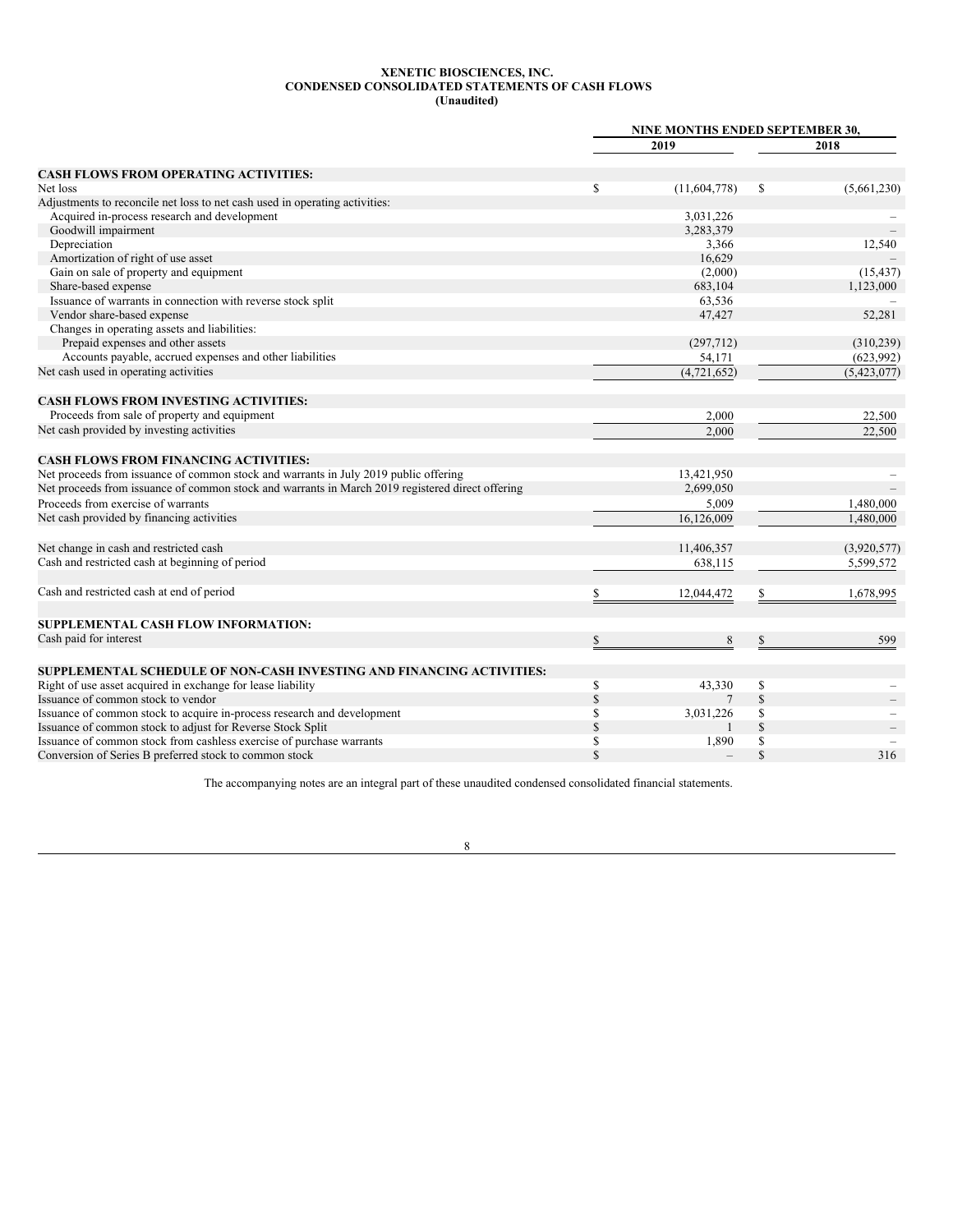#### <span id="page-8-0"></span>**XENETIC BIOSCIENCES, INC. NOTES TO CONDENSED CONSOLIDATED FINANCIAL STATEMENTS** (unaudited)

### **1. The Company**

### *Background*

Xenetic Biosciences, Inc. ("Xenetic" or the "Company"), incorporated in the state of Nevada and based in Framingham, Massachusetts, is a biopharmaceutical company focused on progressing XCART™, a personalized Chimeric Antigen Receptor ("CAR") T cell platform technology engineered to target patient-specific tumor neoantigens. The Company is initially advancing cell-based therapeutics targeting the unique B-cell receptor on the surface of an individual patient's malignant tumor cells, for the treatment of B-cell lymphomas. The XCART technology, developed by the Scripps Research Institute (the "Institute") in collaboration with the Shemyakin-Ovchinnikov Institute of Bioorganic Chemistry ("IBCH"), is believed to have the potential to significantly enhance the safety and efficacy of cell therapy for B-cell lymphomas by generating patient- and tumor-specific CAR T cells. On March 1, 2019, the Company entered into agreements with Hesperix S.A. ("Hesperix") and Opko Pharmaceuticals LLC ("OPKO") to acquire the XCART technology (the "Transaction") and closed the Transaction on July 19, 2019 concurrent with the completion of an approximate \$15 million public offering (the "Offering"). For additional information regarding the Transaction, see Note 4 – "Acquisitions."

Additionally, Xenetic is leveraging its proprietary drug delivery platform, PolyXen<sup>™</sup>, by partnering with biotechnology and pharmaceutical companies. PolyXen is an enabling platform technology which can be applied to protein or peptide therapeutics. It employs the natural polymer polysialic acid ("PSA") to prolong a drug's circulating half-life and potentially improve other pharmacological properties. Xenetic incorporates its patented and proprietary technologies into a number of drug candidates currently under development with biotechnology and pharmaceutical industry collaborators to create what the Company believes will be the next-generation biologic drugs with improved pharmacological properties over existing therapeutics.

As used in this Quarterly Report on Form 10-Q ("Quarterly Report"), unless otherwise indicated, all references herein to "Xenetic," the "Company," "we" or "us" refer to Xenetic Biosciences, Inc. and its wholly owned subsidiaries.

The Company, directly or indirectly, through its wholly-owned subsidiaries, Hesperix and Xenetic Biosciences (U.K.) Limited ("Xenetic UK"), and the wholly-owned subsidiaries of Xenetic UK, Lipoxen Technologies Limited ("Lipoxen"), Xenetic Bioscience, Incorporated and SymbioTec, GmbH ("SymbioTec"), own various U.S. federal trademark registrations and applications, and unregistered trademarks and service marks, including but not limited to XCART, OncoHist™, PolyXen, ErepoXen™, and ImuXen™, which are used throughout this Quarterly Report. All other company and product names may be trademarks of the respective companies with which they are associated.

### *Going Concern and Management's Plan*

Management evaluates whether there are conditions or events, considered in the aggregate, that raise substantial doubt about the Company's ability to continue as a going concern within one year after the date that the financial statements are issued. The Company has incurred substantial losses since its inception and expects to continue to incur operating losses in the near-term. These factors raise substantial doubt about its ability to continue as a going concern. The Company believes that it has access to capital resources through possible public or private equity offerings, debt financings, corporate collaborations, related party funding, or other means to continue as a going concern. On March 7, 2019, the Company closed on a \$3.1 million registered direct common stock offering resulting in \$2.7 million of net proceeds to the Company. On July 19, 2019, the Company completed the Offering resulting in \$13.4 million of net proceeds to the Company. The Company believes that these financings, coupled with the Company's existing resources, will be adequate to fund the Company's operations as a going concern. However, the Company anticipates it may need additional capital in the long-term to pursue its business initiatives and continue as a going concern. The accompanying condensed consolidated financial statements have been prepared on a going concern basis and do not include any adjustments related to the recoverability or classification of asset carrying amounts or the amounts and classification of liabilities that may result should the Company be unable to continue as a going concern.

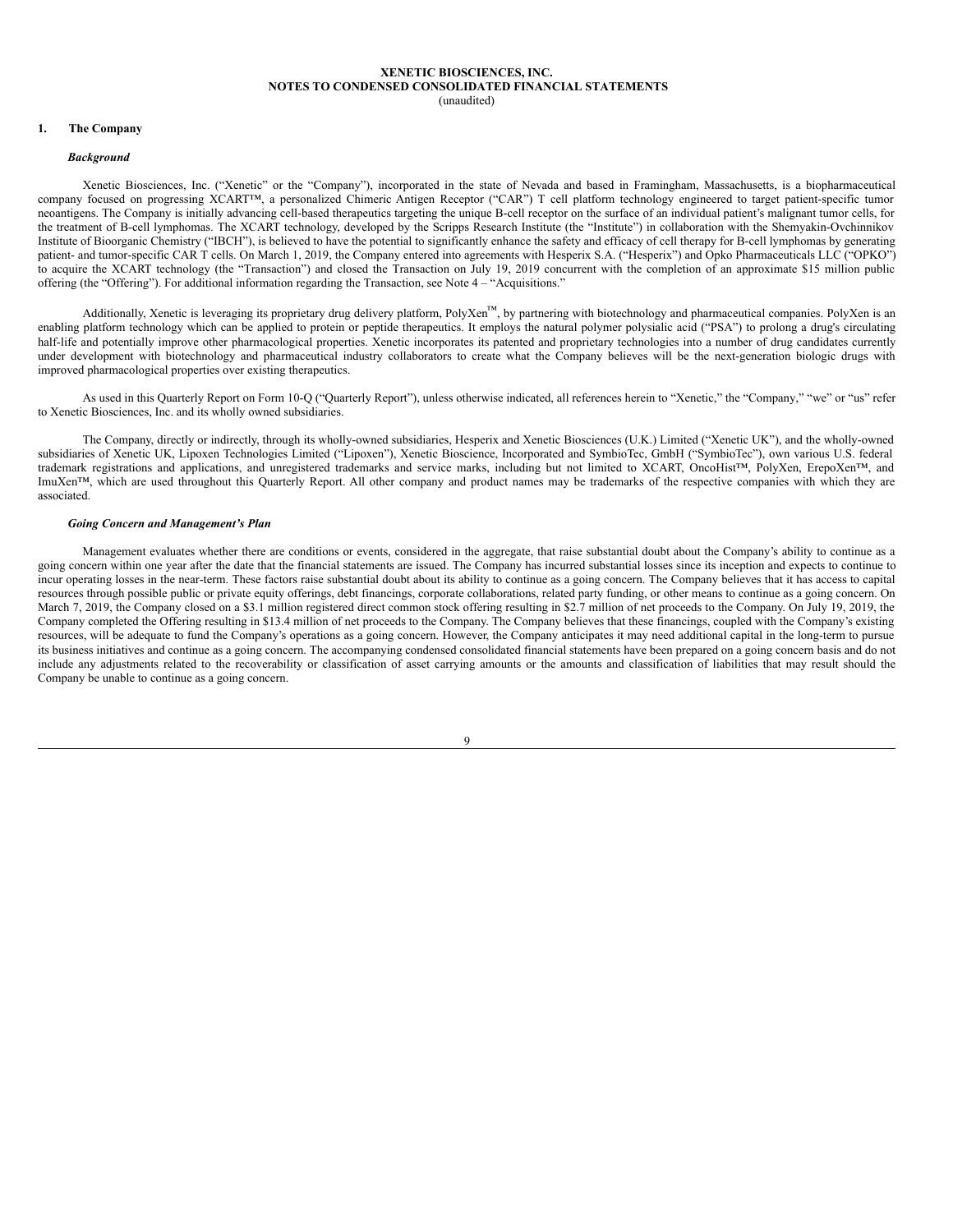#### **2. Summary of Significant Accounting Policies**

#### *Preparation of Interim Financial Statements*

The accompanying condensed consolidated financial statements were prepared by the Company pursuant to the rules and regulations of the Securities and Exchange Commission ("SEC") and, in the opinion of management, include all normal and recurring adjustments necessary to present fairly the results of the interim periods shown. Certain information and footnote disclosures normally included in financial statements prepared in accordance with U.S. generally accepted accounting principles have been condensed or omitted pursuant to such SEC rules and regulations. Management believes that the disclosures made are adequate to make the information presented not misleading. The results for the interim periods are not necessarily indicative of results for the full year. The condensed consolidated financial statements contained herein should be read in conjunction with the consolidated financial statements and notes thereto included in the Company's Annual Report on Form 10-K for the year ended December 31, 2018 filed with the SEC on March 29, 2019 and amended on April 30, 2019.

These condensed consolidated financial statements have been prepared on the assumption that the Company will be able to realize its assets and discharge its liabilities in the normal course of business. As a result, the financial statements do not include any adjustments relating to recoverability and classification of recorded asset amounts or the amounts and classification of liabilities that might be necessary should the Company be unable to continue as a going concern.

On June 25, 2019, the Company effected a reduction, on a 1 for 12 basis, in its authorized common stock, par value \$0.001, along with a corresponding and proportional decrease in the number of shares issued and outstanding (the "Reverse Stock Split"). On the effective date of the Reverse Stock Split, (i) every 12 shares of common stock were reduced to one share of common stock, with any fractional amounts rounded up to one share; (ii) the number of shares of common stock into which each outstanding warrant, restricted stock unit, or option to purchase common stock were proportionately reduced on the same basis as the common stock; (iii) the exercise price of each outstanding warrant or option to purchase common stock were proportionately increased on a 1 for 12 basis; and (iv) the number of shares of common stock into which each share of preferred stock could be converted were proportionately reduced on the same basis as the common stock. Unless otherwise indicated, all of the share numbers, share prices, and exercise prices have been adjusted, on a retroactive basis, to reflect this Reverse Stock Split.

Certain prior period amounts have been reclassified to conform to the presentation for the current period.

### *Principles of Consolidation*

The condensed consolidated financial statements of the Company include the accounts of Hesperix and Xenetic UK and Xenetic UK's wholly owned subsidiaries: Lipoxen, Xenetic Bioscience, Incorporated, and SymbioTec. All intercompany balances and transactions have been eliminated in consolidation.

### *Basic and Diluted Net Loss per Share*

The Company computes basic net loss per share by dividing net loss applicable to common stockholders by the weighted-average number of shares of common stock outstanding during the period. The Company computes diluted net loss per share after giving consideration to the dilutive effect of stock options that are outstanding during each period, except where such non-participating securities would be anti-dilutive.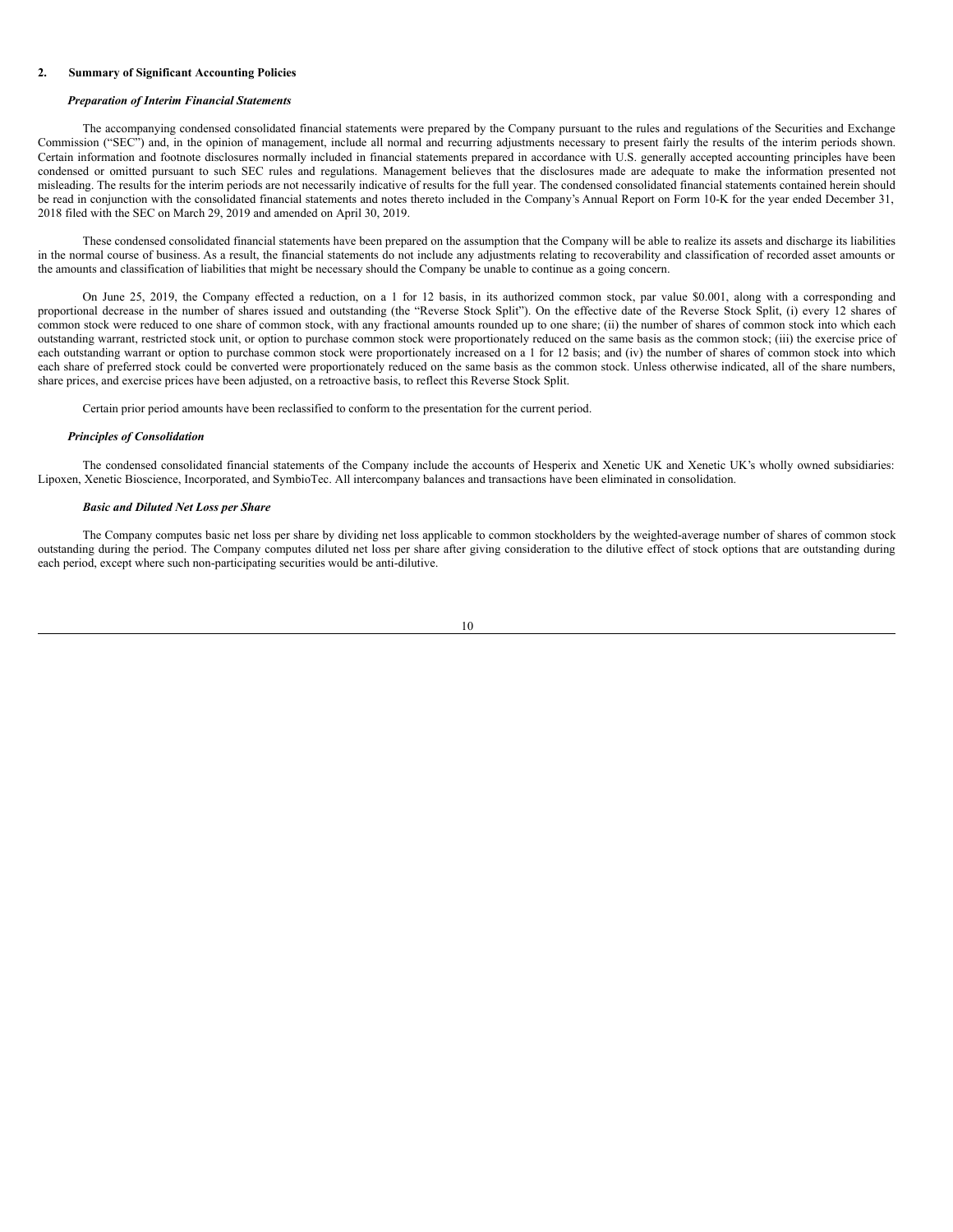For the three and nine months ended September 30, 2019 and 2018, basic and diluted net loss per share are the same for each respective period due to the Company's net loss position. Potentially dilutive, non-participating securities have not been included in the calculations of diluted net loss per share, as their inclusion would be antidilutive.

# *Recently Adopted Accounting Standards*

In June 2018, the Financial Accounting Standards Board ("FASB") issued Accounting Standards Update ("ASU") 2018-07*, Compensation – Stock Compensation (Topic 718): Improvements to Nonemployee Share-Based Payment Accounting*. ASU 2018-07 expanded the scope of Topic 718 to include share-based payment transactions for acquiring goods and services from nonemployees. An entity should apply the requirements of Topic 718 to nonemployee awards except for specific guidance on inputs to an option pricing model and the attribution of cost. ASU 2018-07 specifies that Topic 718 applies to all share-based payment transactions in which a grantor acquires goods or services to be used or consumed in a grantor's own operations by issuing share-based payment awards, and that Topic 718 does not apply to share-based payments used to effectively provide (1) financing to the issuer or (2) awards granted in conjunction with selling goods or services to customers as part of a contract accounted for under Topic 606 *Revenue from Contracts with Customers*. ASU 2018-07 was effective for the Company in the first quarter of fiscal 2019. Adoption of this standard did not have a material impact on the Company's condensed consolidated financial statements.

In January 2017, the FASB issued ASU 2017-04: Intangibles - Goodwill and Other (Topic 350): Simplifying the Test for Goodwill Impairment that eliminated the requirement to calculate implied fair value of goodwill to measure a goodwill impairment charge. Instead, the new guidance requires entities to take an impairment charge based on the excess of a reporting unit's carrying amount over its fair value. The guidance is effective for the Company no later than 2020. The Company adopted ASU 2017-04 in the first quarter of fiscal 2019. Adoption of this standard did not have a material impact on the Company's condensed consolidated financial statements.

In February 2016, FASB issued ASU 2016-02, *Leases (Topic 842)*. ASU 2016-02 requires lessees to recognize a lease liability and a right-of-use asset for all leases, with the exception of short-term leases, at the commencement date. This guidance is effective for annual reporting periods beginning after December 15, 2018, including interim periods within those annual periods. Subsequently, in July 2018, the FASB issued ASU 2018-11, Lease (Topic 842): Targeted Improvements, which provides a number of practical expedients in transition. The Company adopted ASU 2016-02 effective January 1, 2019 and elected a package of practical expedients and the new transition approach permitted by ASU 2018-11. ASU 2018-11 allows the Company not to reassess existing identification of lease, classification of a lease or any initial direct costs. The Company has also elected to use the hindsight practical expedients. The adoption did not have a material impact on the Company's condensed consolidated financial statements, resulted in an approximate \$43,000 increase in total assets and total liabilities in our condensed consolidated balance sheet and did not have any effect on accumulated deficit at the beginning of 2019. See Note 11 for further information.

### **3. Significant Strategic Collaborations – Related Parties**

The Company has entered into various research, development, license and supply agreements with Takeda Pharmaceuticals Co. Ltd. ("Takeda"), Serum Institute of India ("Serum Institute"), Pharmsynthez and SynBio LLC ("SynBio"), a wholly owned subsidiary of Pharmsynthez. The Company and its collaborative partners continue to engage in research and development activities with no resultant commercial products through September 30, 2019. No amounts were recognized as revenue related to these agreements during the three and nine months ended September 30, 2019 or 2018. The related party ownership interest in the Company materially changed in connection with the Offering.

#### **4. Acquisitions**

On March 1, 2019 (the "Signing Date") the Company entered into agreements with Hesperix and Opko to acquire the XCART technology. The Company entered into a Share Purchase Agreement, as amended (the "Share Purchase Agreement"), with Hesperix, the owners of Hesperix (each, a "Seller" and collectively, the "Sellers"), and Alexey Andreevich Vinogradov, as the representative of each Seller, pursuant to which the Company purchased from Sellers all of the issued and outstanding shares of capital stock of Hesperix.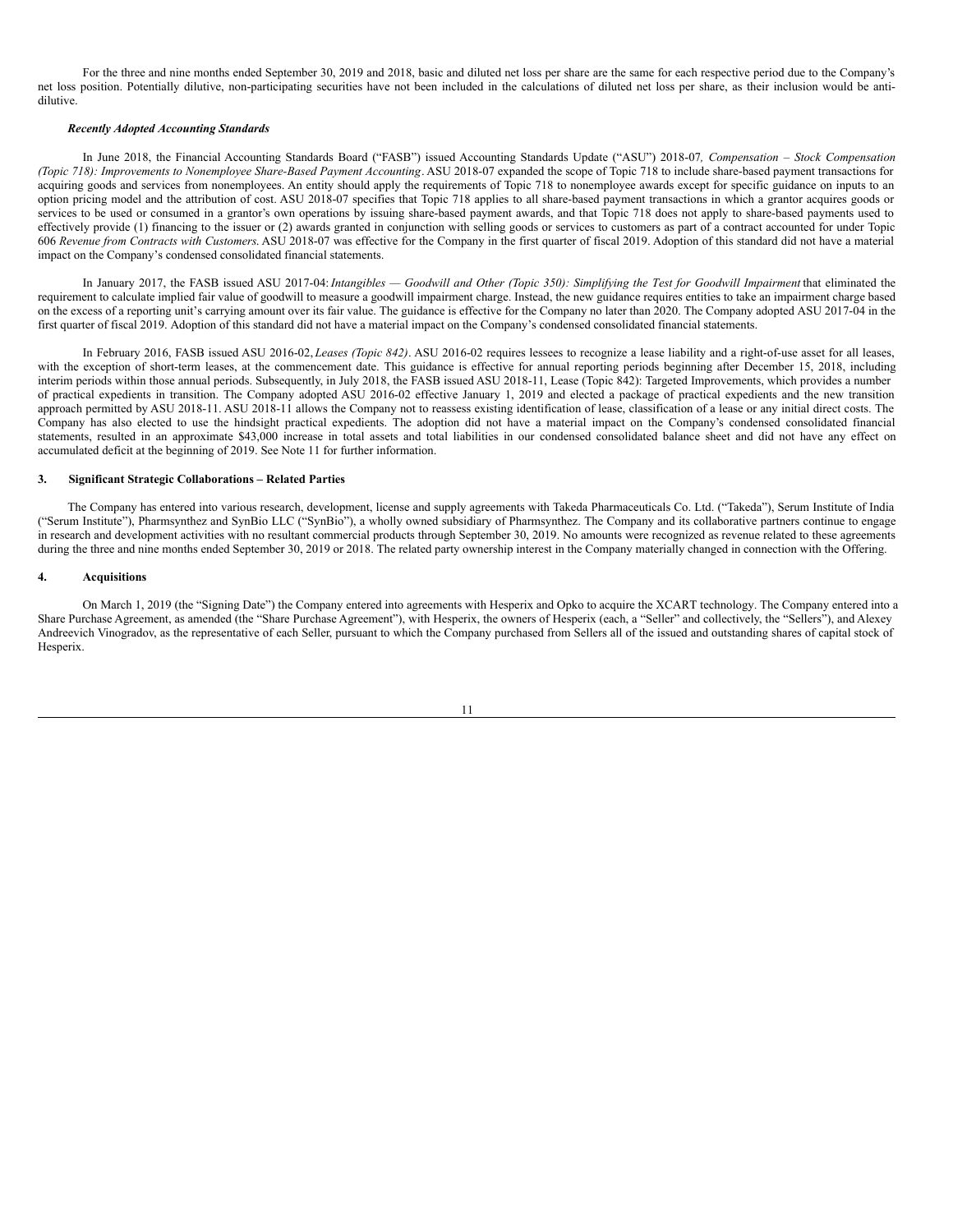Under the terms of the Share Purchase Agreement, the Company issued to Sellers an aggregate of Four Hundred Six Thousand Two Hundred Forty-Six (406,246) shares of the Company's common stock (the "Transaction Shares") at the time of the closing. In addition, the Share Purchase Agreement contains customary representations and warranties relating to each Seller and about the condition of the Company and Hesperix. The Company issued the Transaction Shares pursuant to a registration statement on Form S-4.

On the Signing Date and in connection with the Transaction, Hesperix entered into an assignment agreement (the "Hesperix Assignment Agreement") with IBCH, Pharmsynthez, and certain other parties thereto (collectively, the "Assignors"), pursuant to which, the Assignors have agreed, among other things, to sell, assign, transfer, and convey unto Hesperix all of their individual right, title, and interest throughout the world in and to patents related to "Articles And Methods Directed To Personalized Therapy Of Cancer," and the related know-how. Hesperix has agreed to pay each of IBCH and Pharmsynthez a royalty rate in the low single digit range based on the net sales of products in each country in which, in the absence of the Hesperix Assignment Agreement, the manufacture, use, offer for sale, sale, or importation of such product would infringe a valid claim of a patent.

Also on the Signing Date, the Company entered into an assignment agreement with OPKO (the "OPKO Assignment Agreement"), pursuant to which the Company will acquire and accept, all of OPKO's right, title and interest in and to that certain Intellectual Property License Agreement (the "IP License Agreement"), entered into between the Institute and OPKO regarding certain patents related to "Articles And Methods Directed To Personalized Therapy Of Cancer" and in which the Institute agreed to grant an exclusive royalty-bearing license, to the patent rights owned by the Institute to OPKO, and OPKO has agreed to pay the Institute a royalty rate in the low single digit range based on the net sales of products in each country in which, in the absence of the IP License Agreement, the manufacture, use, offer for sale, sale, or importation of such product would infringe a valid claim of a patent or pending application.

Under the terms of the OPKO Assignment Agreement and the IP License Agreement, the Company issued One Hundred Sixty Four Thousand Sixty Two (164,062) shares of the Company's common stock to OPKO and Fifty-Four Thousand Six Hundred Eighty Seven (54,687) shares of the Company's common stock to the Institute at the time of the closing. In addition, the OPKO Assignment Agreement contains customary representations and warranties relating to OPKO and the IP License Agreement.

On July 19, 2019, the Company closed the Transaction (the "Closing Date"), acquiring in-process research and development ("IPR&D") related to certain intellectual property rights with respect to the XCART technology. The acquisition did not meet the business combination requirements and, as a result, was accounted for as an asset acquisition. The total consideration for the IPR&D was approximately \$4.1 million, which represented the value of the common shares issued of \$3.0 million utilizing the market price of the Company's stock price at the Closing Date and approximately \$1.1 million of transaction costs. As there was no future alternative use for the IPR&D, the Company recorded expense of \$3.0 million to Research and development expense and \$1.1 million to General and administrative expense for the transaction costs in the three and nine months ended September 30, 2019.

### **5. Property and Equipment, net**

Property and equipment, net consists of the following:

|                                    | September 30,<br>2019 |  |           |  |  |
|------------------------------------|-----------------------|--|-----------|--|--|
| Office and computer equipment      | 42.289                |  | 42,289    |  |  |
| Leasehold improvements             |                       |  | 26,841    |  |  |
| Furniture and fixtures             | 14,738                |  | 20,263    |  |  |
| Property and equipment $-$ at cost | 57,027                |  | 89.393    |  |  |
| Less accumulated depreciation      | (55, 437)             |  | (84, 437) |  |  |
| Property and equipment $-$ net     | 1,590                 |  | 4.956     |  |  |

Depreciation expense was approximately \$1,000 for the three months ended September 30, 2019 and 2018, respectively, and approximately \$3,000 and \$13,000 for the nine months ended September 30, 2019 and 2018, respectively.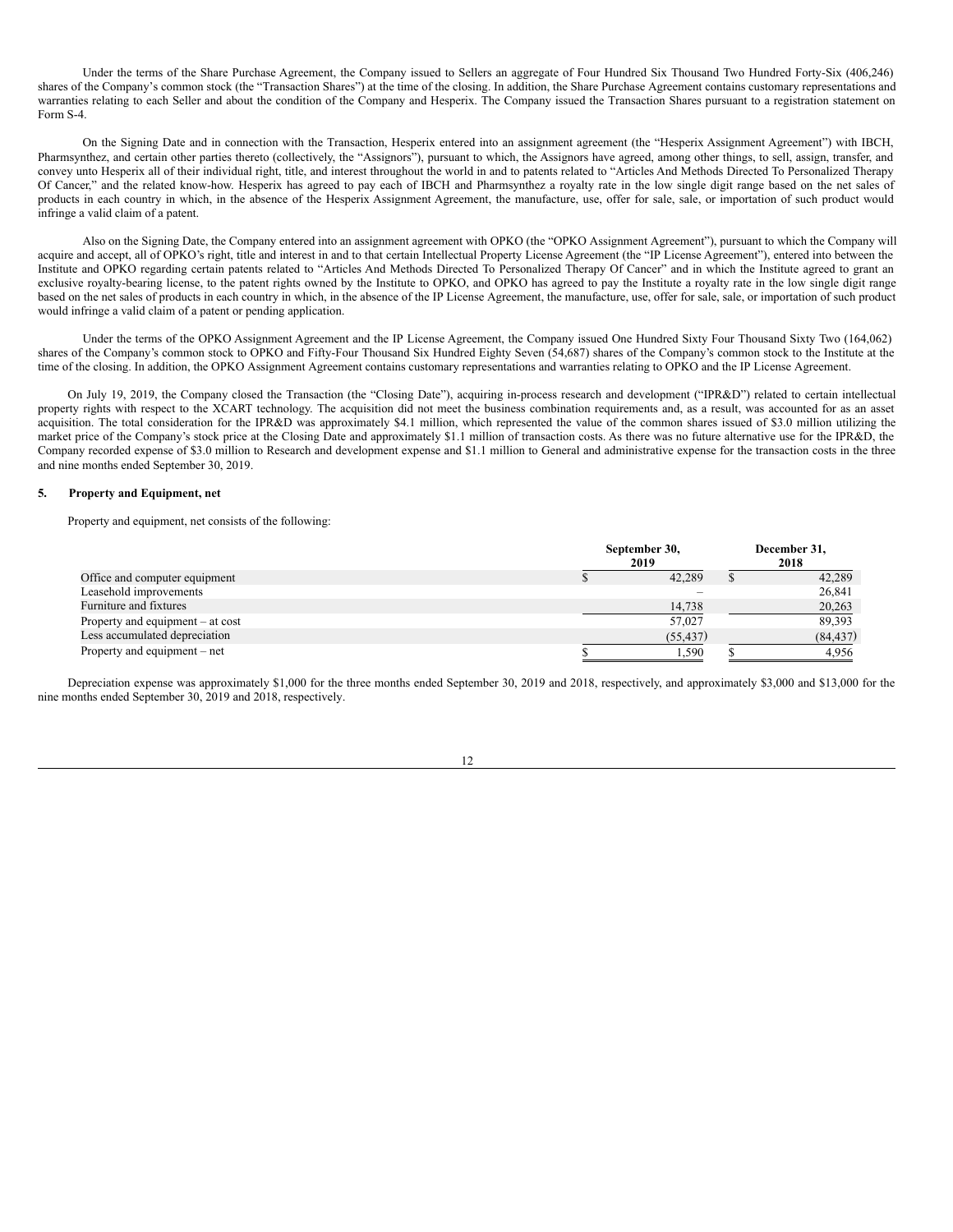#### **6. Goodwill and Indefinite-Lived Intangible Assets**

#### *Goodwill*

Goodwill is comprised of the purchase price of business combinations in excess of the fair value assigned at acquisition to the net tangible and identifiable intangible assets acquired and is not amortized. The Company assesses goodwill for impairment at least annually, or when events or changes in the business environment indicate that the carrying value may not be fully recoverable. The Company performs its annual impairment review during the fourth quarter at the reporting unit level. Goodwill may be considered impaired if the carrying value of the reporting unit, including goodwill, exceeds the reporting unit's fair value. The Company is comprised of one reporting unit. The Company experienced a significant decline in its stock price during the three months ended September 30, 2019 resulting in a drop in its market capitalization indicating potential impairment. The Company determined the fair value of the reporting unit using its market capitalization, concluding that the fair value of the reporting unit is less than the carrying amount in excess of Goodwill, therefore fully impairing Goodwill. Goodwill impairment is presented within continuing operations in the condensed consolidated statements of operations. A reconciliation of the change in the carrying value of Goodwill is as follows:

| Balance as of January 1, 2018    | 3.283.379     |
|----------------------------------|---------------|
| No changes                       |               |
| Balance as of December 31, 2018  | 3.283.379     |
| Impairment                       | (3, 283, 379) |
| Balance as of September 30, 2019 |               |

#### *Indefinite-Lived Intangible Assets*

The Company's indefinite-lived intangible asset, OncoHist, is IPR&D relating to the Company's business combination with SymbioTec in 2012. The carrying value of the IPR&D was approximately \$9.2 million as of September 30, 2019 and December 31, 2018, respectively. IPR&D is required to be tested annually until the project is completed or abandoned. The IPR&D is not yet commercialized and, therefore, has not yet begun to be amortized as of September 30, 2019. The Company assesses IPR&D for impairment at least annually as of October 1 or when events or changes in circumstances indicate that the carrying value may be impaired. No impairment was recorded during the nine months ended September 30, 2019 nor during the year ended December 31, 2018.

#### **7. Fair Value Measurements**

Accounting Standards Codification ("ASC") Topic 820, *Fair Value Measurement,* defines fair value as the price that would be received to sell an asset or be paid to transfer a liability in an orderly transaction between market participants at the measurement date. The Company applies the following fair value hierarchy, which prioritizes the inputs used to measure fair value into three levels and bases the categorization within the hierarchy upon the lowest level of input that is available and significant to the fair value measurement. Level 1 inputs are quoted prices in active markets for identical assets or liabilities that the reporting entity has the ability to access at the measurement date. Level 2 utilizes quoted market prices in markets that are not active, broker or dealer quotations, or alternative pricing sources with reasonable levels of price transparency. Level 3 inputs are unobservable inputs for the asset or liability in which there is little, if any, market activity for the asset or liability at the measurement date. The carrying amounts of certain of the Company's financial instruments approximates fair value due to their short maturities.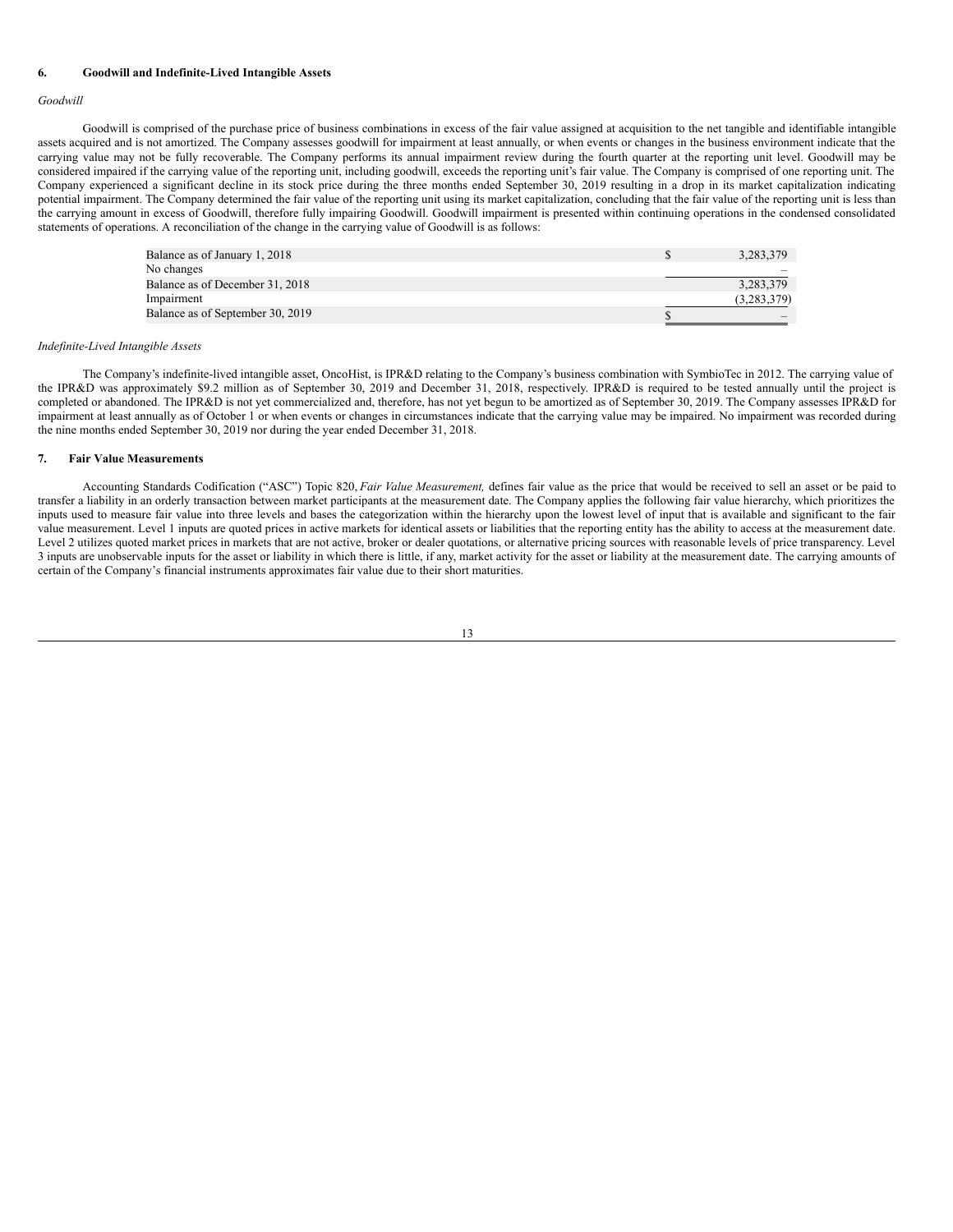### **8. Stockholders' Equity**

### *The Of ering*

On July 17, 2019, the Company entered into an underwriting agreement (the "Underwriting Agreement") with Maxim Group LLC (the "Underwriter"), relating to the Company's Offering of 1,730,000 shares (the "Shares") of the Company's common stock, par value \$0.001 (the "Common Stock"), Prefunded Warrants to purchase 570,000 shares of Common Stock (the "Prefunded Warrants"), and warrants to purchase 2,300,000 shares of the Common Stock (the "Purchase Warrants," and together with the Shares and the Prefunded Warrants, the "Firm Securities"). Each Share was sold together with one Purchase Warrant at a combined public offering price of \$6.50 per Share and Purchase Warrant. Each Pre-funded Warrant purchased was sold together with one Purchase Warrant at a combined public offering price of \$6.49 per Prefunded Warrant and Purchase Warrant. The Prefunded Warrants were exercisable beginning on July 17, 2019 at an exercise price of \$0.01 per share. The holders of the Prefunded Warrants will not have the right to exercise any portion of the Prefunded Warrant if the holder (together with its affiliates) would beneficially own in excess of 4.99% of the number of shares of our Common Stock outstanding immediately after giving effect to the exercise, as such percentage ownership is determined in accordance with the terms of the Prefunded Warrants. The Prefunded Warrants had an intrinsic value of approximately \$3.1 million. Pursuant to the Underwriting Agreement, the Company also granted the Underwriter a 45-day option to purchase up to an additional 345,000 shares of Common Stock and/or Purchase Warrants to purchase up to 345,000 shares of Common Stock (the "Additional Securities," and together with the Firm Securities, the "Securities"), at the public offering price less discounts and commissions.

The Securities were offered, issued, and sold pursuant to an effective Registration Statement on Form S-1 (Reg. No. 333-231508) and accompanying prospectus filed with the SEC under the Securities Act of 1933, as amended.

O n the Closing Date, the Company completed the Offering resulting in gross proceeds to the Company of approximately \$15.0 million before deducting the underwriting discount and offering fees and expenses payable by the Company. In addition, on the Closing Date, the Underwriter exercised its overallotment option with respect to 160,000 Purchase Warrants, resulting in additional gross proceeds of \$1,600. The Company intends to use the net proceeds from the Offering of approximately \$13.4 million to fund its research, development and clinical programs, including the development of the XCART technology acquired in the Transaction, and for other general corporate purposes. Prefunded Warrants to purchase 450,000 shares of Common Stock were exercised during the three and nine months ended September 30, 2019 resulting in \$4,500 of net proceeds to the Company.

The Purchase Warrants are immediately exercisable at a price of \$13.00 per share of Common Stock and expire five years from the date of issuance. The warrants began trading on NASDAQ on July 23, 2019 under the symbol "XBIOW." The Purchase Warrants also provide that if the weighted-average price of Common Stock on any trading day on or after 30 days after issuance is lower than the then-applicable exercise price per share, each Purchase Warrant may be exercised, at the option of the holder, on a cashless basis for one share of Common Stock. The Company evaluated the terms of the warrants issued and determined that they should be classified as equity instruments. The grant date fair value of these warrants was estimated to be \$4.61 per share, for a total of approximately \$11.3 million. The fair value of these warrants was estimated using a Black-Scholes model utilizing the following key valuation assumptions: the Company's stock price, a risk free rate of 1.83%, an expected life of 5 years and an expected volatility of 141.89%. Purchase Warrants to purchase approximately 1.9 million shares of Common Stock were exercised on a cashless one-for-one basis during the three and nine months ended September 30, 2019.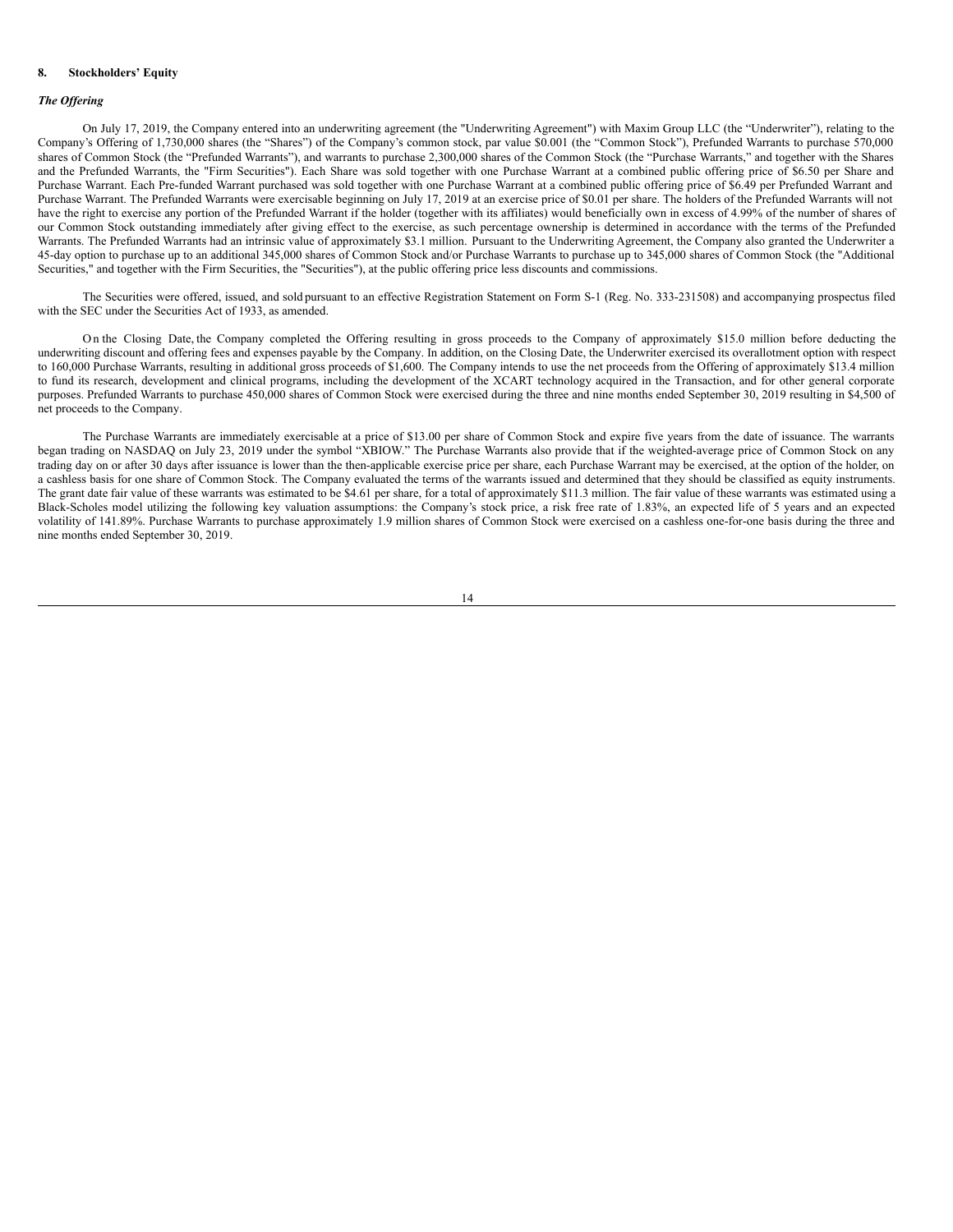#### *Common Stock*

On July 16, 2019, the Company, in connection with the Offering, entered into a consent agreement with certain holders of warrants to purchase shares of the Company's Common Stock whose consent was sought in connection with the Offering. In consideration of the holders' consent, the Company agreed to (i) issue such holders an aggregate of 16,666 shares of the Company's Common Stock ("Consent Shares") and (ii) adjust the exercise price of those certain warrants issued to each holder in connection with the Company's Reverse Stock Split on June 25, 2019. The Consent Shares and incremental cost associated with the warrant modification were determined to be direct costs of the Offering and, as a result, have been included within net proceeds from the Offering.

On June 21, 2019, the Company filed a Certificate of Change to the Company's Articles of Incorporation with the Secretary of State of Nevada to effect the Reverse Stock Split. The Reverse Stock Split was effective at 12:01 a.m., eastern Time, on June 25, 2019. No fractional shares were issued as a result of the Reverse Stock Split and any remaining share fractions were rounded up to the nearest whole share, resulting in 1,442 new shares of Common Stock being issued to existing holders of the Company's common stock.

On June 19, 2019, shareholders of the Company voted to approve an amendment to the Company's Articles of Incorporation to increase the authorized shares of Common Stock to 150,000,000 shares on a pre-Reverse Stock Split basis (the "Authorized Share Increase"). On June 24, 2019, the Company filed a Certificate of Amendment to the Company's Articles of Incorporation with the Secretary of the State of Nevada to effect the Authorized Share Increase as of June 25, 2019. As a result of the Authorized Share Increase and after giving effect to the Reverse Stock Split, the Company had 12,500,000 authorized shares of Common Stock.

As a result of the Reverse Stock Split, the number of outstanding shares of our Common Stock held by non-affiliates was approximately 475,000. On June 28, 2019, the Company received a notice from the Nasdaq Capital Market ("NASDAQ") that it no longer met the minimum 500,000 publicly held shares requirement for continued listing. On July 19, 2019, the Company received a notice from NASDAQ that the Company had regained compliance with the publicly held shares requirement as a result of the Offering.

On March 5, 2019, the Company entered into a Securities Purchase Agreement with certain purchasers pursuant to which the Company offered to the purchasers, in a registered direct offering, an aggregate of (i) 86,667 shares of Common Stock, par value \$0.001 per share and (ii) prefunded warrants to purchase 42,417 shares of Common Stock. The prefunded warrants were exercisable beginning on March 7, 2019 at an exercise price of \$0.012 per share. The shares were sold at a price of \$24.00 per share and the prefunded warrants were sold at a price of \$23.988 per prefunded warrant, which represents the per share purchase price for the shares less the \$0.012 per share exercise price for each such prefunded warrant. The holders of the prefunded warrants will not have the right to exercise any portion of the prefunded warrant if the holder (together with its affiliates) would beneficially own in excess of 9.99% of the number of shares of our Common Stock outstanding immediately after giving effect to the exercise, as such percentage ownership is determined in accordance with the terms of the prefunded warrants. The net proceeds to the Company from this offering were approximately \$2.7 million, after deducting expenses related to the offering, including dealer-manager fees and expenses. In a concurrent private placement, the Company issued to the purchasers a warrant to purchase one share of the Company's Common Stock for each share and prefunded warrant purchased in the offering. These warrants have an exercise price of \$27.00 per share, were exercisable beginning on September 8, 2019 and expire seven years from such date. The Company evaluated the terms of the warrants issued and determined that they should be classified as equity instruments. The grant date fair value of these warrants was estimated to be \$22.74 per share, for a total of approximately \$2.9 million. The fair value of the warrants was estimated using a Black-Scholes model utilizing the following key valuation assumptions: the Company's stock price, a risk free rate of 2.56%, an expected life of 7.5 years and an expected volatility of 111.3%. The prefunded warrants had an intrinsic value of approximately \$1.1 million. In June 2019, the prefunded warrants were exercised in full resulting in \$509 of net proceeds to the Company.

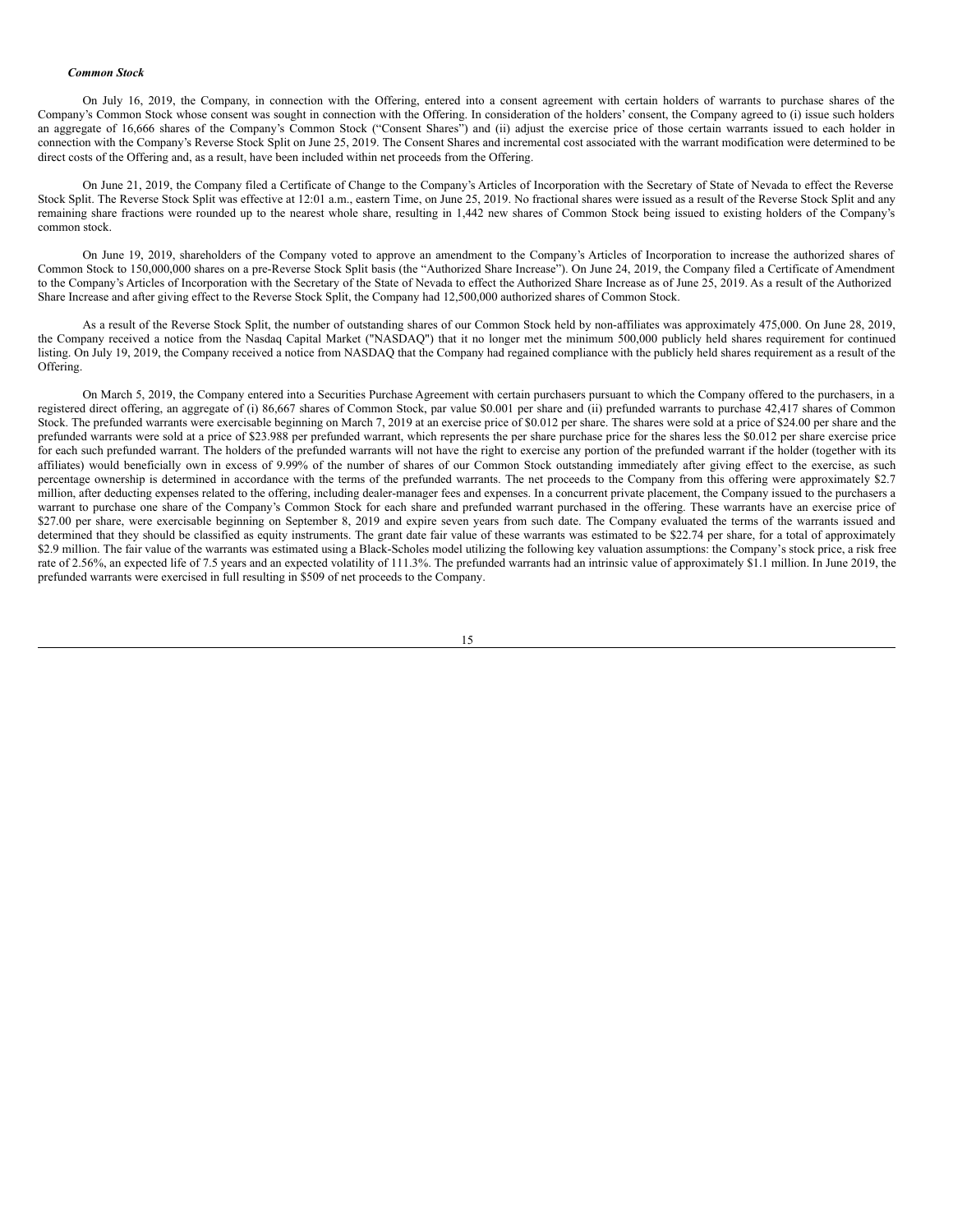### *Series B Preferred Stock*

As of September 30, 2019 and December 31, 2018 there were approximately 1.8 million shares of Series B Preferred Stock issued and outstanding which were convertible on a 1.625 preferred shares to one share of common stock basis. The number of shares of Common Stock that, when aggregated with any shares of Common Stock that may be issued in connection with any conversion of Series B Preferred Stock and the exercise of warrants issued in connection with the Series B Preferred Stock, is subject to an Issuable Maximum, subject to adjustment, as set forth in the Second Amended and Restated Certificate of Designation of the Company's Series B Preferred Stock. As of September 30, 2019, the Issuable Maximum is 0.6 million shares of Common Stock that can be issued upon the conversion of the currently outstanding Series B Preferred Stock and the exercise of warrants, issued in connection with the Series B Preferred Stock, that are currently outstanding.

The March 2019 registered direct offering triggered the down-round provision in the Company's Series B Preferred Stock resulting in an adjustment to the conversion ratio and the recording of a deemed dividend of \$3.9 million increasing the net loss attributable to common shareholders for the nine months ended September 30, 2019. In addition, the Offering triggered the down-round provision in the Company's Series B Preferred Stock, resulting in a further adjustment to the conversion ratio and the recording of a deemed dividend of \$1.4 million during the third quarter increasing the net loss attributable to common shareholders for the three and nine months ended September 30, 2019. There were no Series B Preferred Stock conversions during the nine months ended September 30, 2019. During the nine months ended September 30, 2018, the holders of Series B Preferred Stock converted approximately 316,000 shares into approximately 26,000 shares of common stock.

#### *Warrants*

On July 17, 2019, in connection with the Offering, the Company offered to the purchasers Prefunded Warrants to purchase 570,000 shares of common stock. The Prefunded Warrants were exercisable beginning on July 17, 2019 at an exercise price of \$0.01 per share. The Prefunded Warrants were sold at a price of \$6.49 per Prefunded Warrant, which represents the per share purchase price for the shares less the \$0.01 per share exercise price for each such Prefunded Warrant. The holders of the Prefunded Warrants did not have the right to exercise any portion of the Prefunded Warrant if the holder (together with its affiliates) would beneficially own in excess of 4.99% of the number of shares of our common stock outstanding immediately after giving effect to the exercise, as such percentage ownership is determined in accordance with the terms of the Prefunded Warrants. Prefunded Warrants to purchase 450,000 shares were exercised during the three and nine months ended September 30, 2019 resulting in net proceeds to the Company of \$4,500. Also in connection with the Offering, the Company issued to the purchasers the Purchase Warrants. These Purchase Warrants have an exercise price of \$13.00 per share, were exercisable beginning on July 17, 2019 and expire five years from such date. The warrants began trading on NASDAQ on July 23, 2019 under the symbol "XBIOW." The Purchase Warrants also provide that if the weighted-average price of Common Stock on any trading day on or after 30 days after issuance is lower than the then-applicable exercise price per share, each Purchase Warrant may be exercised, at the option of the holder, on a cashless basis for one share of Common Stock. Purchase Warrants to purchase approximately 1.9 million shares of common stock were exercised on a cashless one-for-one basis during the three and nine months ended September 30, 2019. As of September 30, 2019, there were approximately 120,000 Prefunded Warrants and 0.6 million Purchase Warrants outstanding. Subsequent to quarter end, the remaining outstanding Prefunded Warrants were exercised resulting in \$1,200 of net proceeds to the Company.

On June 24, 2019, the Company entered into a consent agreement with certain holders of warrants to purchase shares of the Company's common stock whose consent was required to effect the Reverse Stock Split. In consideration of the holders' consent, the Company agreed to issue the holders warrants (the "Consent Warrants") to purchase 8,335 shares of the Company's common stock, at an exercise price per share based on a volume weighted average price for the five trading days following the effectiveness of the Reverse Stock Split. The Consent Warrants were issued on July 3, 2019 at an exercise price of \$10.63. The Company evaluated the terms of the Consent Warrants and determined that they should be classified as equity instruments. The grant date fair value of these warrants was estimated to be \$7.62 per share, for a total of approximately \$64,000. The fair value of the Consent Warrants was estimated using a Black-Scholes model utilizing the following key valuation assumptions: the Company's stock price, a risk free rate of 1.83%, an expected life of 7 years and an expected volatility of 114.53%. The Company recorded approximately \$64,000 as general and administrative expense during the three and nine months ended September 30, 2019. The Consent Warrants were subsequently modified to reflect an exercise price of \$2.91 price per share in connection with the Offering. As a result of this modification, the Company recognized a \$2,000 expense that was netted against the proceeds of the Offering.

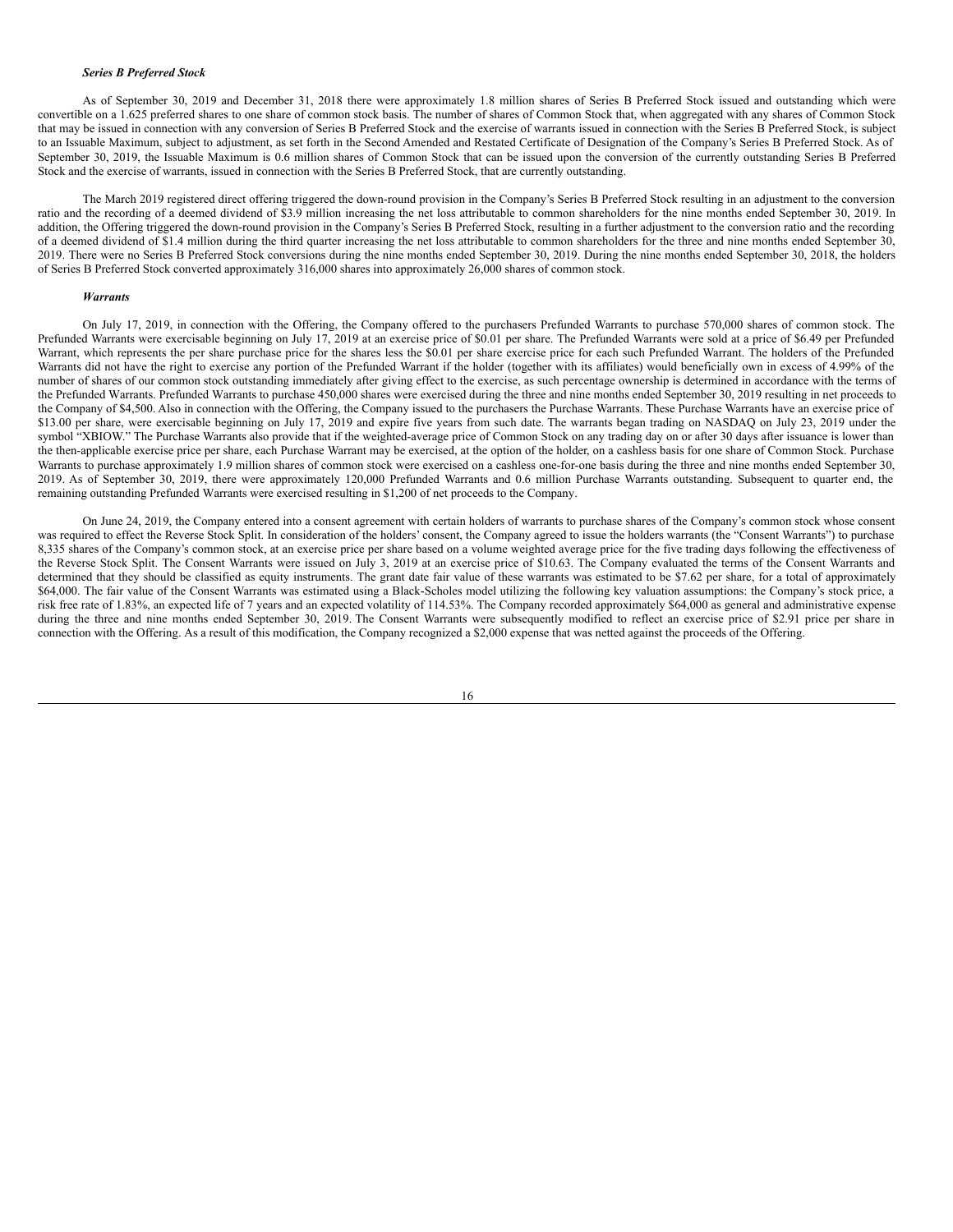In March 2019, in connection with its registered direct offering, the Company offered to the purchasers prefunded warrants to purchase 42,417 shares of common stock. The prefunded warrants were exercisable beginning on March 7, 2019 at an exercise price of \$0.012 per share. The prefunded warrants were sold at a price of \$23.988 per prefunded warrant, which represents the per share purchase price for the shares less the \$0.012 per share exercise price for each such prefunded warrant. The holders of the prefunded warrants did not have the right to exercise any portion of the prefunded warrant if the holder (together with its affiliates) would beneficially own in excess of 9.99% of the number of shares of our common stock outstanding immediately after giving effect to the exercise, as such percentage ownership is determined in accordance with the terms of the prefunded warrants. All of these prefunded warrants were exercised in June 2019 resulting in net proceeds to the Company of \$509. In a concurrent private placement, the Company issued to the purchasers a warrant to purchase one share of the Company's common stock for each share and prefunded warrant (129,084 shares) purchased in the offering. These warrants have an exercise price of \$27.00 per share, are exercisable beginning on September 8, 2019 and expire seven years from such date. As of September 30, 2019, all of these warrants were outstanding.

In addition to the prefunded and purchase warrants issued in the March 2019 registered direct offering and the Offering, the Company has outstanding warrants to purchase an aggregate of 262,690 shares of common stock in connection with debt and equity financing arrangements as of September 30, 2019 at a weighted average exercise price of \$51.97 and expiration dates ranging from July 2020 through November 2021. There were no debt and equity financing warrants granted or exercised during the nine months ended September 30, 2019. During the nine months ended September 30, 2018, debt and equity financing warrants to purchase approximately 31,000 shares of common stock were exercised resulting in approximately \$1.5 million of net proceeds to the Company.

### **9. Share-Based Expense**

Total share-based expense related to stock options, restricted stock units ("RSUs"), common stock awards, and non-financing warrants were approximately \$0.2 million and \$0.3 million during the three months ended September 30, 2019 and 2018, respectively, and approximately \$0.7 million and \$1.2 million for the nine months ended September 30, 2019 and 2018, respectively.

Share-based compensation expense is classified in the condensed consolidated statements of operations as follows:

|                                     | Three Months Ended September 30. |  |         | Nine Months Ended September 30. |  |         |
|-------------------------------------|----------------------------------|--|---------|---------------------------------|--|---------|
|                                     | 2019                             |  | 2018    | 2019                            |  | 2018    |
| Research and development expenses   | 38.843                           |  | 9.155   | 81.921                          |  | 178,926 |
| General and administrative expenses | 208,594                          |  | 314.323 | 648.610                         |  | 996,355 |
|                                     | 247,437                          |  | 323,478 | 730.531                         |  | 175.281 |

# *Employee Stock Options*

During the nine months ended September 30, 2019, the Company granted 50,000 stock option awards. The weighted average grant date fair value per option share was \$1.18. Key assumptions used in the Black-Scholes option pricing model for options granted during the nine months ending September 30, 2019 were the Company's stock price, a risk free rate of 1.60%, an expected life of 5.5 years and an expected volatility of 119.11%. There were no employee stock options exercised during the nine months ended September 30, 2019. No employee stock options or RSUs were granted nor exercised during the nine months ended September 30, 2018. The Company recognized a total of \$0.2 million and \$0.3 million of compensation expense related to employee stock options during the three months ended September 30, 2019 and 2018, respectively, and \$0.7 million and \$1.1 million during the nine months ended September 30, 2019 and 2018, respectively.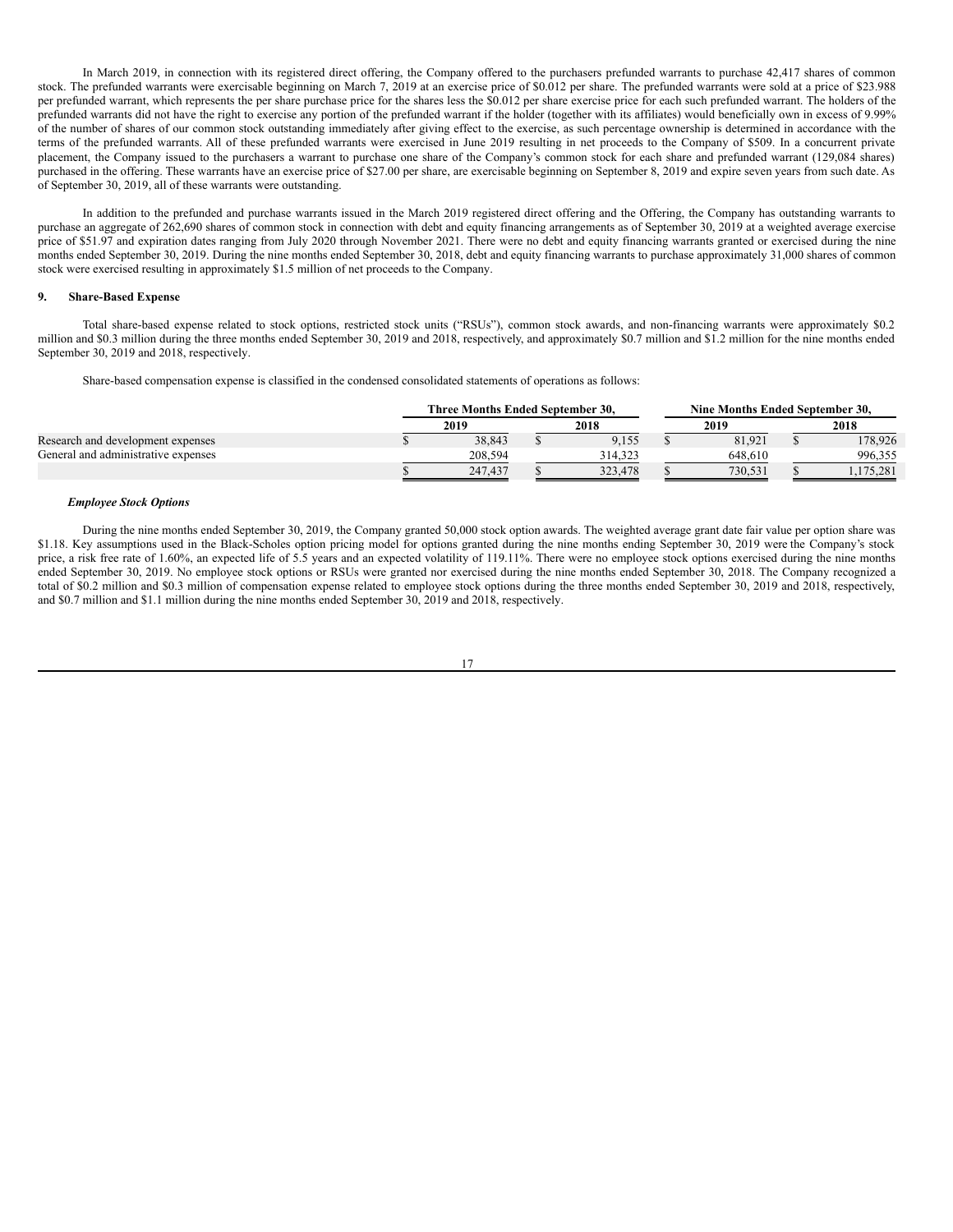#### *Non-Employee Stock Options*

The Company did not grant any non-employee stock options during the nine months ended September 30, 2019. During the nine months ended September 30, 2018, the Company granted 834 non-employee stock options. There were no non-employee stock options exercised during the nine months ended September 30, 2019 and 2018, respectively. The Company did not recognize any expense related to non-employee stock options during the three and nine months ended September 30, 2019, respectively, as all options were fully vested in 2018. The Company recognized approximately \$1,000 and \$36,000 of expense during the three and nine months ended September 30, 2018, respectively.

#### *Common Stock Awards*

During the three months ended September 30, 2019 and 2018, the Company granted 7,153 and 375 common stock awards, respectively, and 9,026 and 1,627 common stock awards during the nine months ended September 30, 2019 and 2018, respectively, based on the value of the professional services provided and the average stock price during each respective quarter. As all services were rendered in each respective quarter, approximately \$15,000 and \$17,000 of expense related to common stock awards was recognized during the three month periods ended September 30, 2019 and 2018, respectively, and approximately \$47,000 and \$52,000 of expense during the nine months ended September 30, 2019 and 2018, respectively. Other than 7,836 shares of Common Stock issued in June 2019, which represented common stock awards authorized but not issued as of March 31, 2019, all common stock awards were authorized but not issued as of September 30, 2019.

#### *Warrants*

In connection with certain of the Company's collaboration agreements and consulting arrangements, the Company has issued warrants to purchase shares of common stock as payment for services. As of September 30, 2019 and December 31, 2018, collaboration warrants to purchase 44,944 shares of common stock were outstanding, respectively. The fair value of these warrants was determined at each issuance date using the Black-Scholes option pricing model. The warrants are subject to re-measurement at each reporting period until the measurement date is reached. Expense is recognized on a straight-line basis over the expected service period or at the date of issuance, if there is not a service period. These warrants have an average weighted exercise price of \$124.90 and expiration dates ranging from December 2019 through May 2021. No collaboration warrants were granted or exercised in connection with collaboration or consulting services during the three and nine months ended September 30, 2019 and 2018, respectively.

### **10. Income Taxes**

During the nine months ended September 30, 2019 and 2018, there was no provision for income taxes as the Company incurred losses during both periods. Deferred tax assets and liabilities reflect the net tax effect of temporary differences between the carrying amount of assets and liabilities for financial reporting purposes and the amounts used for income tax purposes. The Company records a valuation allowance against its deferred tax assets as the Company believes it is more likely than not the deferred tax assets will not be realized. The valuation allowance against deferred tax assets was approximately \$26.2 million and \$23.5 million as of September 30, 2019 and December 31, 2018, respectively.

As of September 30, 2019, and December 31, 2018, the net deferred tax liability of \$2.9 million on the condensed consolidated balance sheets is related to book and tax basis differences for intangible assets with indefinite lives that were acquired in the Company's January 2012 acquisition of SymbioTec. In accordance with ASC 740-10-30- 18, the deferred tax liability related to the intangible assets cannot be used to offset deferred tax assets when determining the amount of the valuation allowance for deferred tax assets which are not more-likely-than-not to be realized. This results in a net deferred tax liability, even though the Company has a full valuation allowance on its other net deferred tax assets. This net deferred tax liability will continue to be reflected on the balance sheet until the related intangible assets are no longer held by the Company.

As of September 30, 2019 and December 31, 2018, the Company did not record any unrecognized tax positions.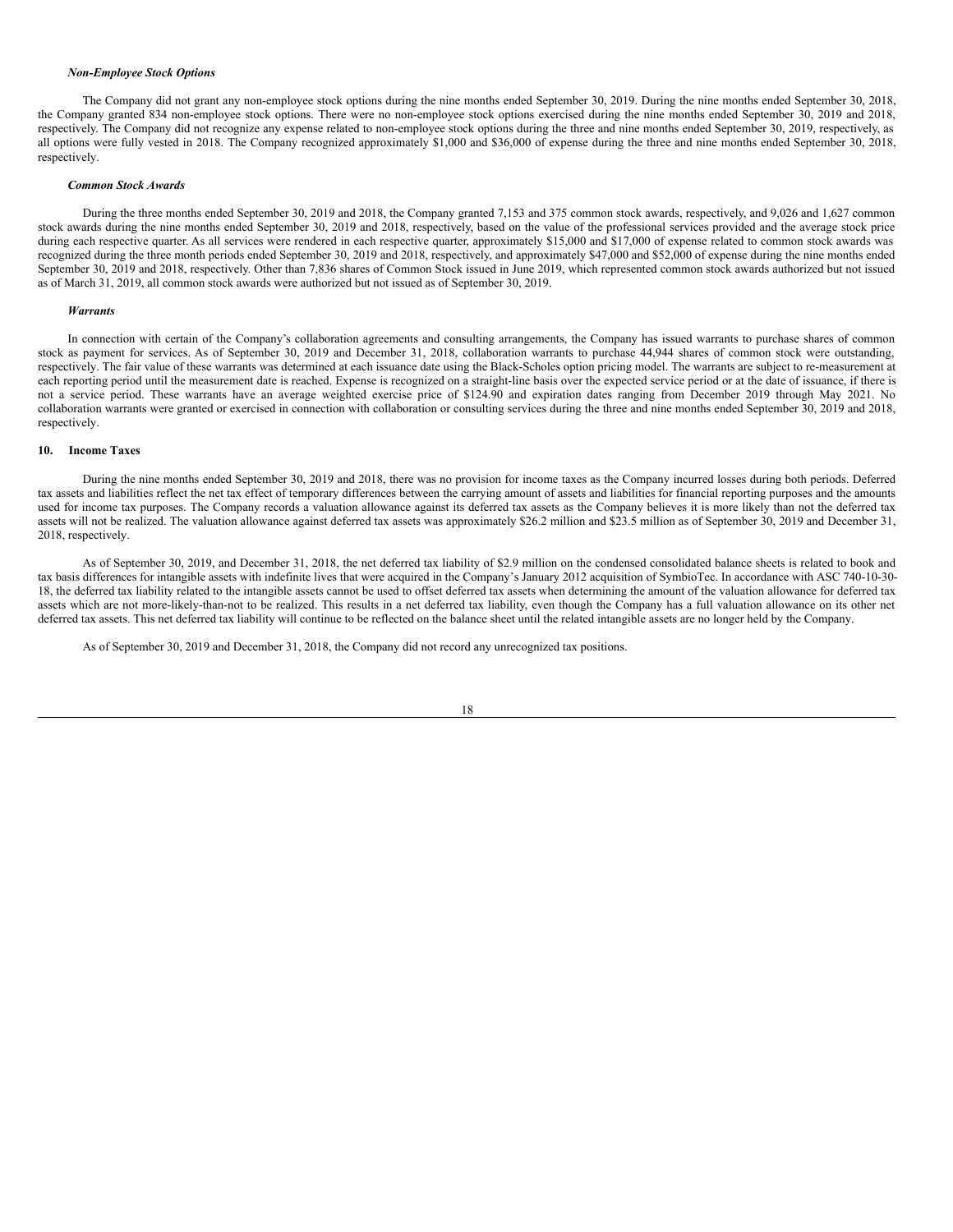#### **11. Commitments**

### *Leases*

The Company determines whether an arrangement is a lease at inception. In January 2019, the Company entered into a sublease and relocated its corporate headquarters from Lexington, Massachusetts to Framingham, Massachusetts. This sublease calls for total future minimum rent payments of approximately \$52,000 and has a termination date of September 30, 2020, which corresponds to the underlying base lease. The Company does not have options to extend, termination options or material residual value guarantees. The Company recorded a right-of-use ("ROU") asset and corresponding lease liability on the condensed consolidated balance sheet. The Company recognized a ROU asset and a lease liability of approximately \$43,000 during the nine months ended September 30, 2019. As the sublease does not provide an implicit rate, we used our incremental borrowing rate (10.2%) based on the information available at the lease's commencement date in determining the present value of lease payments.

Supplemental cash flow information and non-cash activity related to our operating leases are as follows:

|                                                                        | <b>Nine Months</b><br>Ended<br>September 30,<br>2019 |
|------------------------------------------------------------------------|------------------------------------------------------|
| <b>Operating cash flow information:</b>                                |                                                      |
| Cash paid for amounts included in the measurement of lease liabilities | 16.629                                               |
| <b>Non-cash activity:</b>                                              |                                                      |
| Right-of-use assets obtained in exchange for lease obligations         | 43,330                                               |

Supplemental balance sheet information related to our operating leases is as follows:

|                               | <b>Balance Sheet Classification</b>            | <b>September 30, 2019</b> |
|-------------------------------|------------------------------------------------|---------------------------|
| Right-of-use assets           | Prepaid expenses and other                     | 26,701                    |
| Current lease liabilities     | Accrued expenses and other current liabilities | 26.701                    |
| Non-current lease liabilities | Other liabilities                              | $\overline{\phantom{a}}$  |

The Company did not apply the provisions of ASU 2016-02 to the lease of its former headquarters in Lexington, Massachusetts or its office space lease in Miami, Florida as they did not have a material impact on our condensed consolidated financial statements. The leases would have resulted in a combined increase in total assets of approximately \$3,000 and a combined increase in total liabilities of approximately \$3,000 in our September 30, 2019 condensed consolidated balance sheet, respectively, and would not have a material impact on our accumulated deficit as of the beginning of 2019. The lease of the Company's former headquarters expired on January 31, 2019 and the Miami office space lease expires in November 2019. As of September 30, 2019, total minimum lease payments on these leases were approximately \$3,000.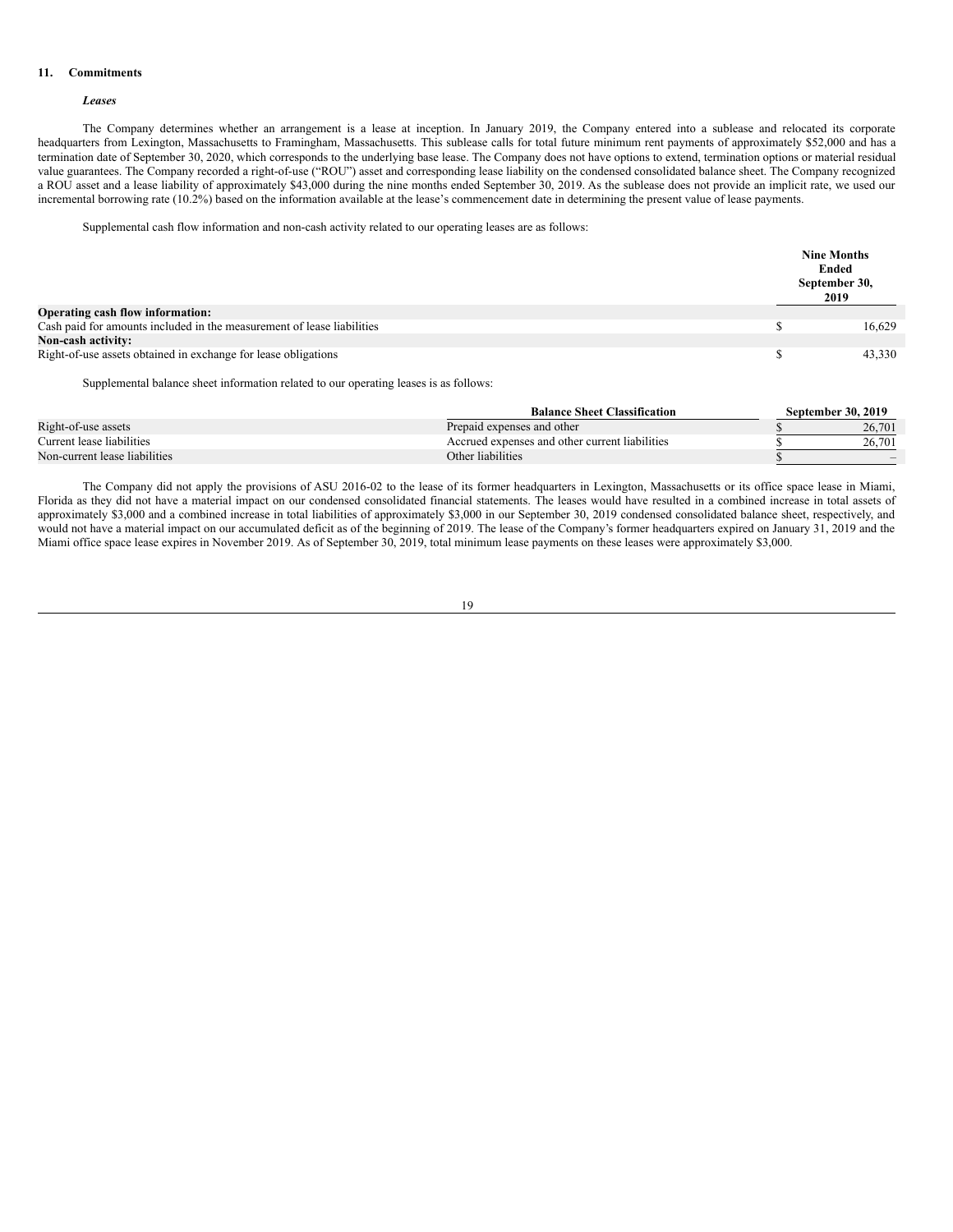#### **12. Related Party Transactions**

The Company has entered into various research, development, license and supply agreements with Serum Institute and Pharmsynthez (as well as SynBio, a wholly owned subsidiary of Pharmsynthez), each a related party whose relationship has not materially changed from that disclosed in the Company's Annual Report on Form 10-K for the years ended December 31, 2018 filed with the SEC on March 29, 2019 as amended on April 30, 2019. In connection with the Offering, Serum Institute's and Pharmsynthez' ownership significantly changed. As of September 30, 2019, Serum Institute owned less than 1% and Pharmsynthez owned approximately 7.9% of the total outstanding common stock of the Company.

During the third quarter, the Company entered into a sponsored research agreement with Pharmsynthez related to experiments identified by the Company to support its efforts as it prepares for initial tech transfer of the XCART methods to a future academic collaborator. Under the agreement, the Company made a \$350,000 payment to Pharmsynthez during the third quarter of 2019, which is refundable on pro rata basis if the project is terminated prematurely as a result of Pharmsynthez failing to perform the work. The Company expensed approximately \$40,000 related to this agreement during the three months ended September 30, 2019. As of September 30, 2019, approximately \$310,000 was recorded as an advanced payment and included in Prepaid expenses and other on the September 30, 2019 condensed consolidated balance sheet.

On July 19, 2019, the Company acquired the XCART technology platform from Hesperix and OPKO. Dr. Genkin is a director and significant shareholder of Hesperix. In addition, the Company agreed to repay an approximate \$225,000 loan that Dr. Genkin entered into with Hesperix. Mr. Adam Logal, one of our directors, is Senior Vice President, Chief Financial Officer, Chief Accounting Officer and Treasurer of OPKO Health, Inc., the parent company of OPKO.

Subsequent to quarter end, the Company entered into a loan agreement with Pharmsynthez (the "Pharmsynthez Loan"), pursuant to which the Company shall advance Pharmsynthez an aggregate principal amount of up to \$500,000 to be used for the development of a specific product under the August 2011 Stock Subscription and Collaborative Development of Pharmaceutical Products Agreement between the Company and SynBio. The Pharmsynthez Loan has a term of 15-months and shall accrue interest at a rate of 10% per annum. The Pharmsynthez Loan is guaranteed by SynBio and AS Kevelt, which are the operating entities of Pharmsynthez, and is secured by all of the equity interests of the Company owned by Pharmsynthez and SynBio.

# **13. Subsequent Events**

The Company performed a review of events subsequent to the balance sheet date through the date the financial statements were issued and determined that there were no such events requiring recognition or disclosure in the financial statements other than as discussed above.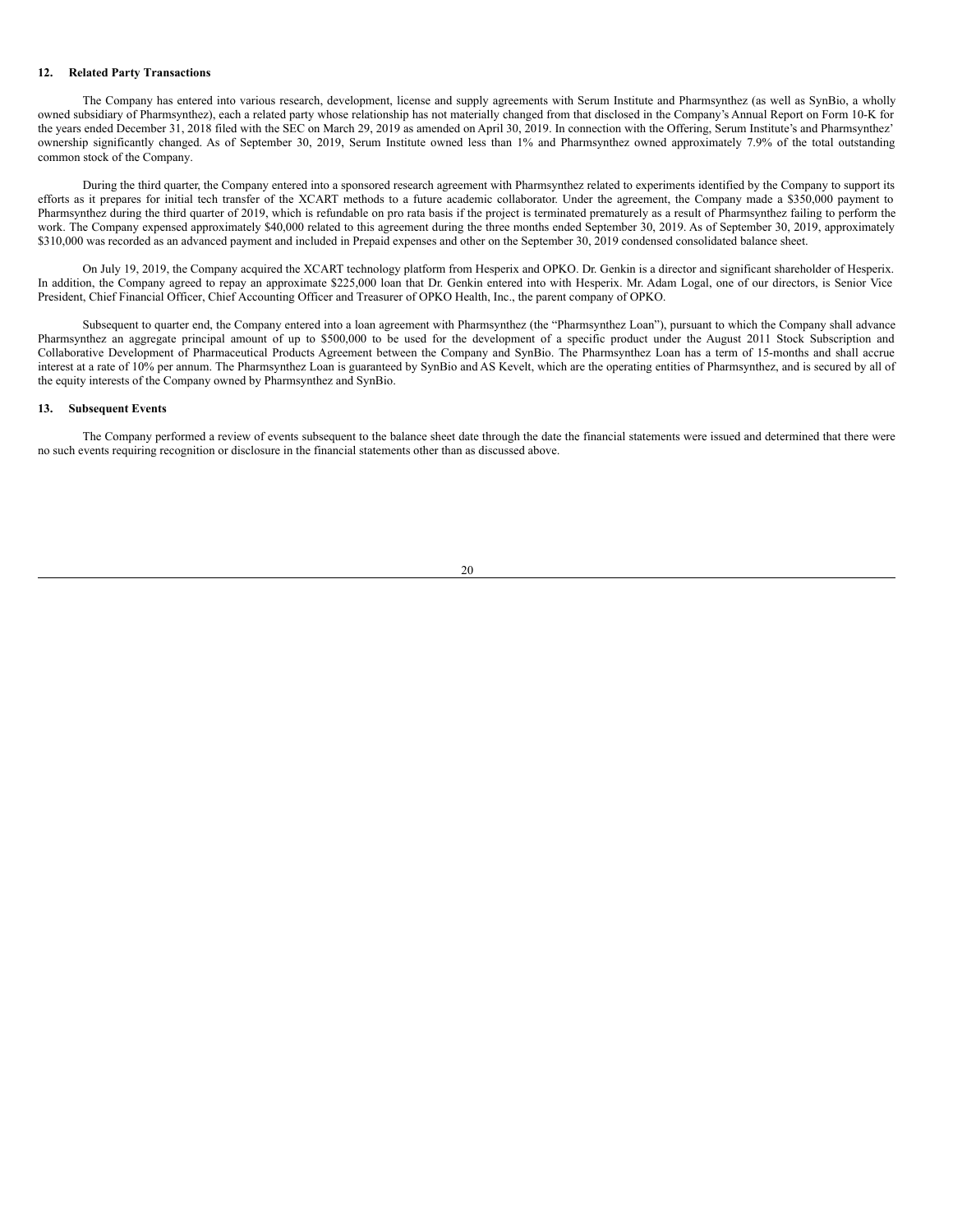### <span id="page-20-0"></span>**ITEM 2 – MANAGEMENT'S DISCUSSION AND ANALYSIS OF FINANCIAL CONDITION AND RESULTS OF OPERATIONS**

# **CAUTIONARY NOTE REGARDING FORWARD-LOOKING STATEMENTS**

This report contains forward-looking statements within the meaning of Section 21E of the Securities Exchange Act of 1934, as amended (the "Exchange Act"), and Section 27A of the Securities Act of 1933, as amended. All statements contained in this Quarterly Report other than statements of historical fact, including statements regarding our future results of operations and financial position, our business strategy and plans, future revenues, projected costs, prospects and our objectives for future operations, are forward-looking statements. These forward-looking statements include, but are not limited to, statements concerning our plans to develop our proposed drug candidates; our expectations regarding the nature, timing and extent of clinical trials and proposed clinical trials including the timing of generating clinical data from these trials; our expectations regarding the timing for proposed submissions of regulatory filings, including but not limited to any Investigational New Drug ("IND") filing or any New Drug Application; the nature, timing and extent of collaboration arrangements; the expected results pursuant to collaboration arrangements including the receipts of future payments that may arise pursuant to collaboration arrangements; the outcome of our plans to obtain regulatory approval of our drug candidates; the outcome of our plans for the commercialization of our drug candidates; our plans to address certain markets, engage third party manufacturers, and evaluate additional drug candidates for subsequent commercial development, and the likelihood and extent of competition to our drug candidates; the development of the Chimeric Antigen Receptor ("CAR") T cell technology; our plans to initially apply the XCART technology to advance cell-based therapeutics by targeting the unique B-cell receptor on the surface of an individual patient's malignant tumor cells for the treatment of B-cell lymphomas; our beliefs regarding the expected results of the XCART technology, including its potential to significantly enhance the safety and efficacy of cell therapy for B-cell lymphomas by generating patient- and tumor-specific CAR T cells; and our anticipation that our primary focus will now be on advancing the XCART technology through regulatory approval and commercialization.

In some cases, these statements may be identified by terminology such as "may", "will", "should", "expect", "plan", "anticipate", "believe", "estimate", "predict", "potential", or "continue", or the negative of such terms and other comparable terminology. Although we believe that the expectations reflected in the forward-looking statements contained herein are reasonable, we cannot guarantee future results, the levels of activity, performance or achievements. These statements involve known and unknown risks and uncertainties that may cause our or our industry's results, levels of activity, performance or achievements to be materially different from those expressed or implied by forward-looking statements.

The Management's Discussion and Analysis of Financial Condition and Results of Operations (the "MD&A") should be read together with our condensed consolidated financial statements and related notes included elsewhere in this Quarterly Report. This Quarterly Report, including the MD&A, contains trend analysis and other forward-looking statements. Any statements in this Quarterly Report that are not statements of historical facts are forward-looking statements. These forward-looking statements made herein are based on our current expectations, involve a number of risks and uncertainties and should not be considered as guarantees of future performance.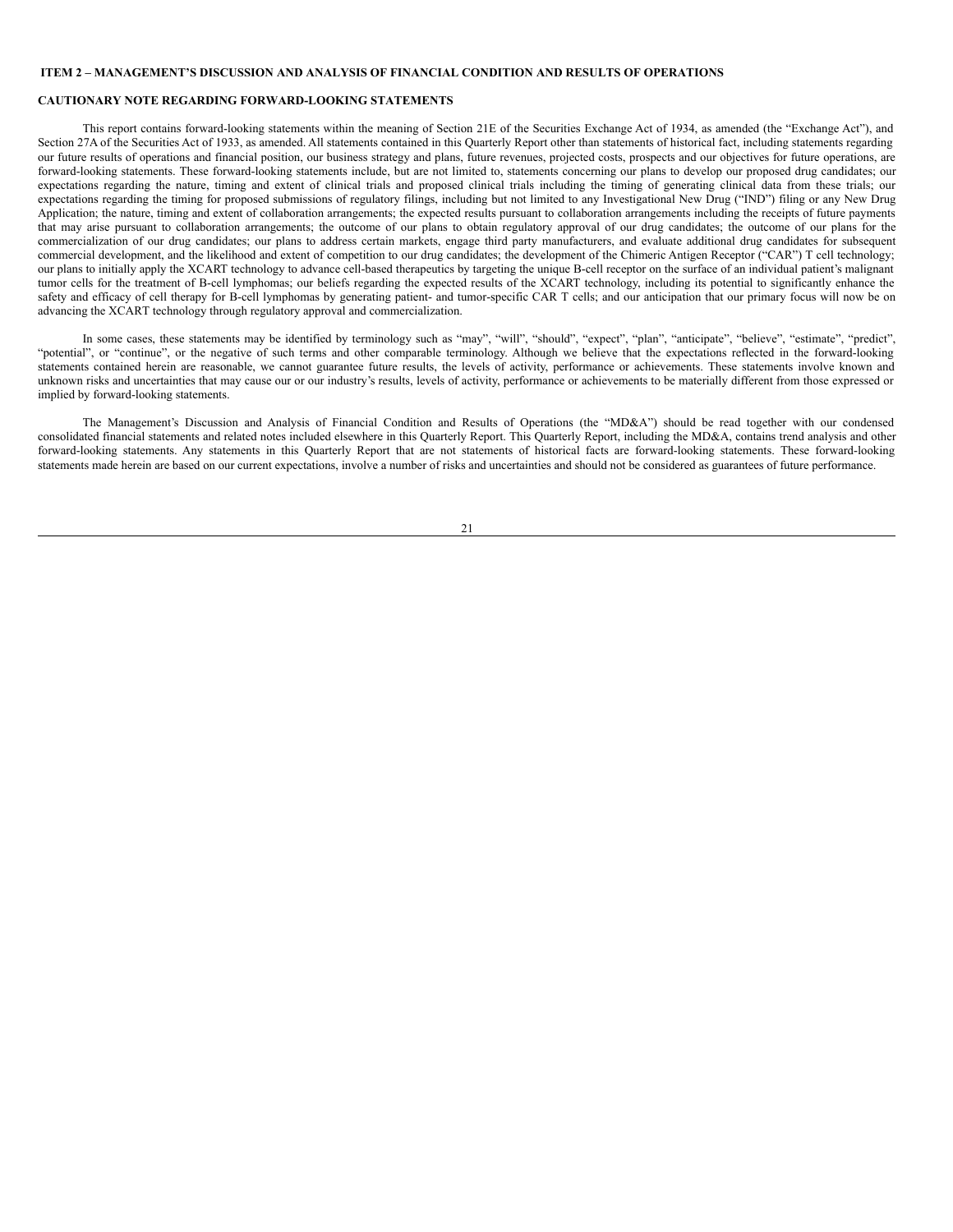Some factors that could cause actual results to differ materially include without limitation:

- our need to raise additional working capital in the future for the purpose of further developing our CAR T technology and to continue as a going concern; our ability to finance our business;
- · our ability to successfully execute, manage and integrate key acquisitions and mergers, including integration of the acquisition of the CAR T technology;
- · product development and commercialization risks; including our ability to successfully develop the CAR T technology;
- · our ability to successfully commercialize our current and future drug candidates;
- our ability to obtain a strategic academic collaborator for the CAR T technology;
- our ability to achieve milestone and other payments associated with our co-development collaborations and strategic arrangements;
- the impact of new technologies on our drug candidates and our competition;
- changes in laws or regulations of governmental agencies;
- interruptions or cancellation of existing contracts;
- impact of competitive products and pricing;
- product demand and market acceptance and risks;
- the presence of competitors with greater financial resources;
- continued availability of supplies or materials used in manufacturing at the current prices;
- the ability of management to execute plans and motivate personnel in the execution of those plans;
- our ability to attract and retain key personnel;
- adverse publicity related to our products or the Company itself;
- adverse claims relating to our intellectual property;
- the adoption of new, or changes in, accounting principles;
- · the costs inherent with complying with statutes and regulations applicable to public reporting companies, such as the Sarbanes-Oxley Act of 2002;
- other new lines of business that the Company may enter in the future; and
- · other factors set forth in the Risk Factors section of our Annual Report on Form 10-K and in subsequent filings with the SEC.

These factors are not necessarily all of the important factors that could cause actual results to differ materially from those expressed in the forward-looking statements in this Quarterly Report. Other unknown or unpredictable factors also could have material adverse effects on our future results, including, but not limited to, those discussed in the section titled "Risk Factors." The forward-looking statements in this Quarterly Report are made only as of the date of this Quarterly Report, and we do not undertake any obligation to publicly update any forward-looking statements to reflect subsequent events or circumstances. We intend that all forward-looking statements be subject to the safeharbor provisions of the Private Securities Litigation Reform Act of 1995.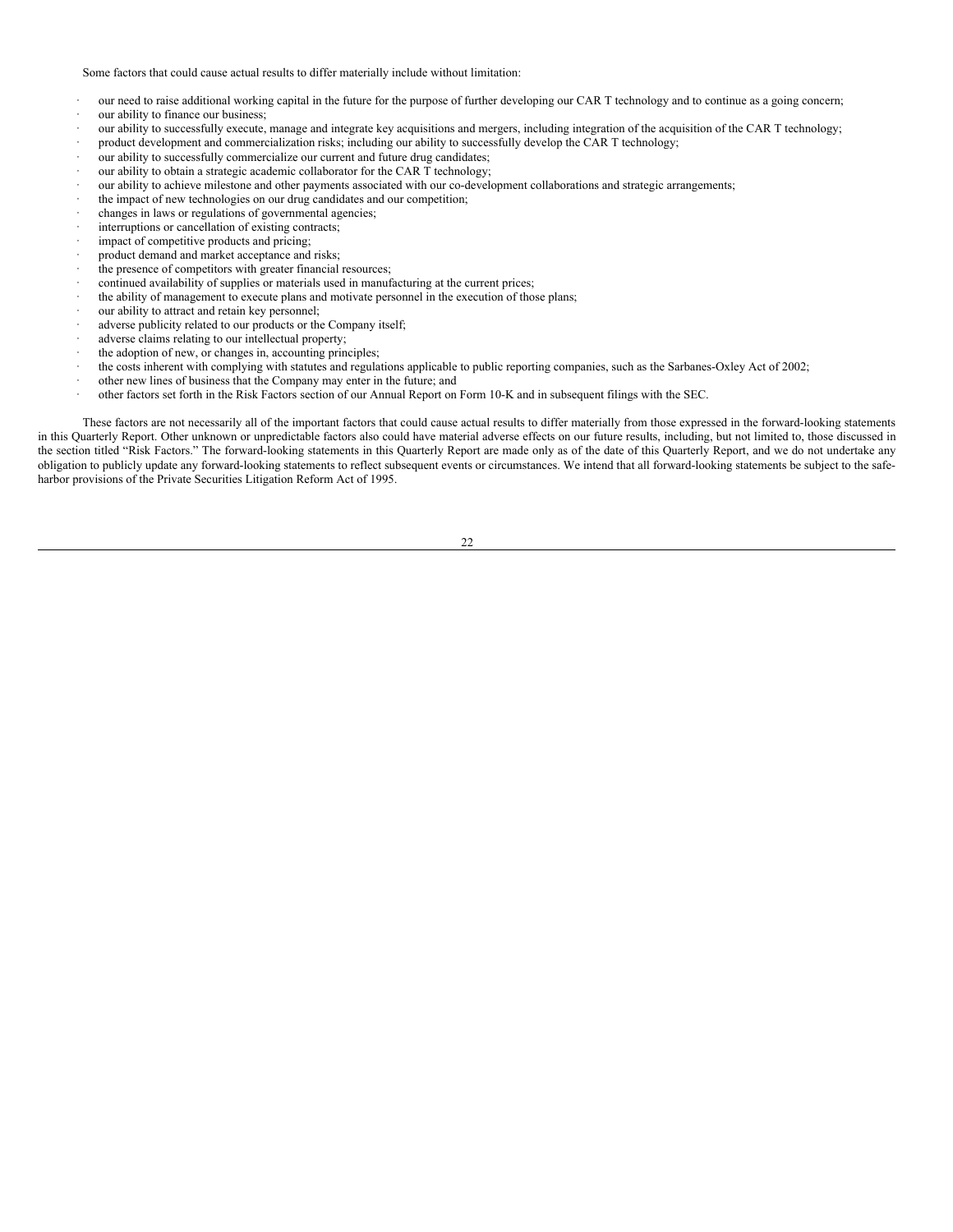### **BUSINESS OVERVIEW**

We are a biopharmaceutical company focused on progressing XCART, a personalized CAR T cell platform technology engineered to target patient-specific tumor neoantigens. The Company is initially advancing cell-based therapeutics targeting the unique B-cell receptor on the surface of an individual patient's malignant tumor cells, for the treatment of B-cell lymphomas. The XCART technology, developed by the Scripps Research Institute (the "Institute") in collaboration with the Shemyakin-Ovchinnikov Institute of Bioorganic Chemistry ("IBCH"), is believed to have the potential to significantly enhance the safety and efficacy of cell therapy for B-cell lymphomas by generating patient- and tumor-specific CAR T cells. On March 1, 2019, the Company agreed to acquire the XCART technology (the "Transaction") and closed the Transaction on July 19, 2019 concurrent with the completion of an approximate \$15 million public offering (the "Offering").

The XCART technology platform was designed by its originators to utilize an established screening technique to identify peptide ligands that bind specifically to the unique B-cell receptor ("BCR") on the surface of an individual patient's malignant tumor cells. The peptide is then inserted into the antigen-binding domain of a CAR T cell, and a subsequent transduction/transfection process is used to engineer the patient's T cells into a CAR T format which redirects the patient's T cells to attack the tumor. Essentially, the XCART screening platform is the inverse of a typical CAR T screening protocol wherein libraries of highly specific antibody domains are screened against a given target. In the case of XCART screening, the target is itself an antibody domain, and hence highly specific by its nature. The XCART technology creates the possibility of personalized treatment of lymphomas utilizing a CAR with an antigen-binding domain that should only recognize, and only be recognized by, the unique BCR of a particular patient's B-cell lymphoma. An expected result for XCART is limited off-tumor toxicities, such as B-cell aplasia. Our clinical development program will seek to confirm the early preclinical results, and to demonstrate a more attractive safety profile than existing therapies. We anticipate that our primary focus will now be on advancing this technology through regulatory approval and commercialization.

We also have oncology therapeutic investigational drug candidate XBIO-101 (sodium cridanimod) for the treatment of progestin resistant endometrial cancer. We have exclusive rights to develop and commercialize XBIO-101 worldwide, except for specified countries in the Commonwealth of Independent States. XBIO-101 has been granted orphan drug designation by the United States ("U.S.") Food and Drug Administration ("FDA") for the potential treatment of progesterone receptor negative endometrial cancer in conjunction with progesterone therapy. We commenced a Phase II trial under an IND in 2017, with first patient dosed in October 2017. We closed patient enrollment in the trial in March 2019 as a result of slower than expected progress on the trial resulting from patient enrollment and retention challenges and have suspended further development of XBIO-101.

Additionally, our proprietary drug development platform, PolyXen, enables next-generation biological drugs by modifying their half-life and other pharmacological properties. PolyXen has been demonstrated in human clinical trials to confer prolonged half-life on biotherapeutics such as recombinant human erythropoietin and recombinant Factor VIII ("rFVIII"). We believe this technology may be applied to a variety of drug candidates to enhance the properties of the therapeutic, potentially providing advantages over competing products.

Our drug candidates have resulted from our research activities or that of our collaborators and are in the development stage. As a result, we continue to commit a significant amount of our resources to our research and development activities and anticipate continuing to do so for the near future. To date, none of our drug candidates have received regulatory marketing authorization in the U.S. by the FDA nor in any other territories by any applicable agencies. Although we hold a broad patent portfolio, the focus of our internal development efforts was limited in the first nine months of 2019 to research and development of XBIO-101 and preliminary development efforts associated with the XCART technology.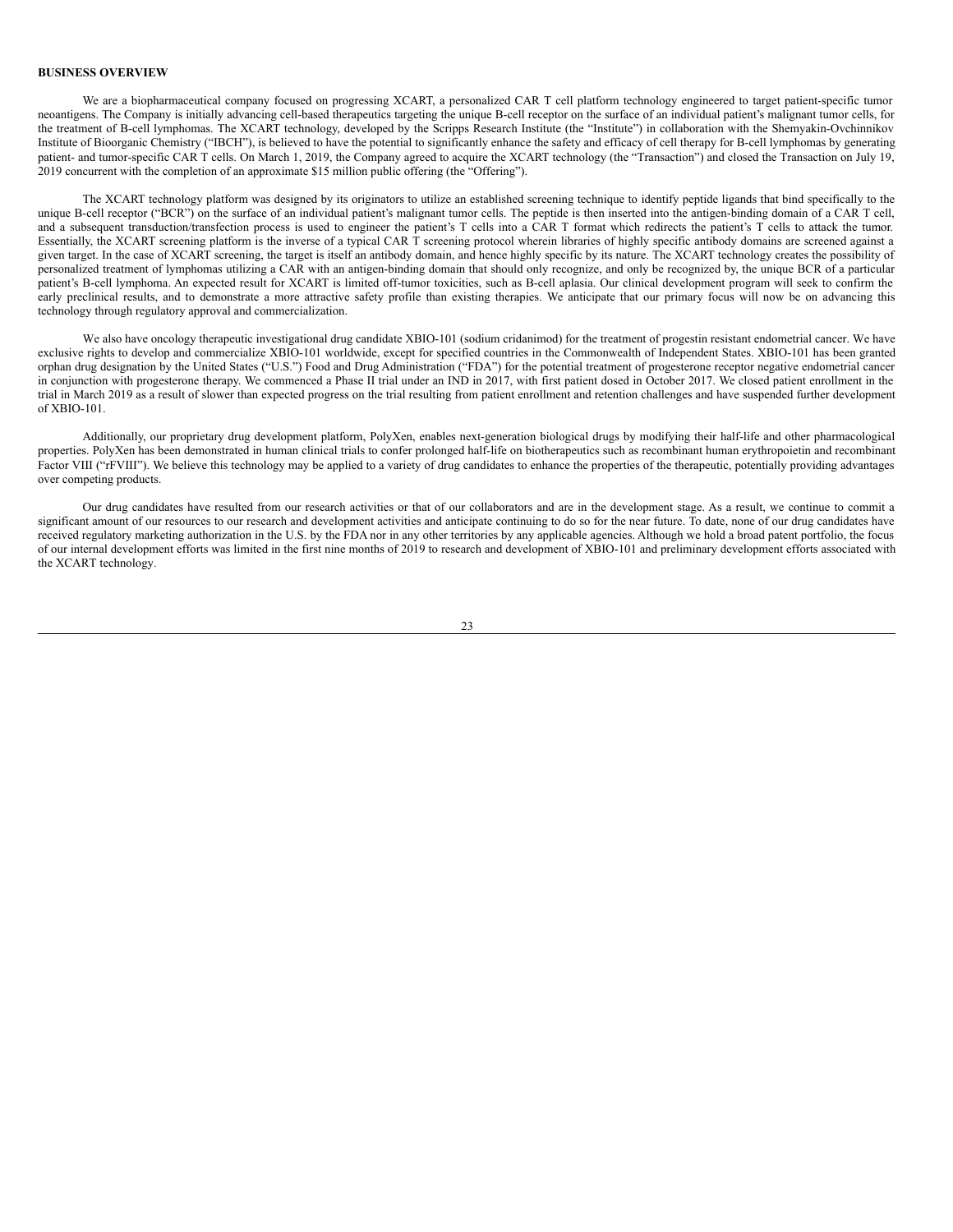#### **Going Concern**

Management evaluates whether there are conditions or events, considered in the aggregate, that raise substantial doubt about our ability to continue as a going concern within one year after the date that the financial statements are issued. We have incurred substantial losses since our inception, and we expect to continue to incur operating losses in the near-term. These factors raise substantial doubt about our ability to continue as a going concern. The Company believes that it has access to capital resources through possible public or private equity offerings, debt financings, corporate collaborations, related party funding, or other means to continue as a going concern. On March 7, 2019, the Company closed on a \$3.1 million registered direct common stock offering resulting in \$2.7 million of net proceeds to the Company. On July 19, 2019, the Company completed the Offering resulting in approximately \$13.4 million of net proceeds to the Company. The Company believes that these financings, coupled with the Company's existing resources, will be adequate to fund the Company's operations as a going concern. However, the Company anticipates it may need additional capital in the long-term to pursue its business initiatives and continue as a going concern. The accompanying condensed consolidated financial statements have been prepared on a going concern basis and do not include any adjustments related to the recoverability or classification of asset carrying amounts or the amounts and classification of liabilities that may result should the Company be unable to continue as a going concern.

### **Critical Accounting Estimates**

The preparation of our financial statements in conformity with U.S. generally accepted accounting principles ("GAAP") requires management to make estimates, judgments and assumptions that affect the reported amounts of assets and liabilities at the date of the financial statements and the reported amounts of revenue, costs and expenses during the reporting period. On an ongoing basis, we evaluate management's estimates that are based on historical experience and on various other assumptions that we believe to be reasonable under the circumstances. The result of these evaluations forms the basis for making judgments about the carrying values of assets and liabilities and the reported amount of expenses that are not readily apparent from other sources. Because future events and their effects cannot be determined with certainty, actual results and outcomes could differ materially from our estimates, judgments and assumptions.

There has been no material change to our critical accounting estimates since those critical accounting estimates described in our Annual Report on Form 10-K for the year ended December 31, 2018 filed with the SEC on March 29, 2019 as amended on April 30, 2019.

### **RESULTS OF OPERATIONS**

### *Comparison of Quarter Ended September 30, 2019 and 2018*

The comparison of our historical results of operations for the fiscal quarter ended September 30, 2019 to the fiscal quarter ended September 30, 2018 is as follows:

|                                     | <b>Ouarter Ended</b> | <b>Ouarter Ended</b> | Increase   | Percentage |
|-------------------------------------|----------------------|----------------------|------------|------------|
| <b>Description</b>                  | September 30, 2019   | September 30, 2018   | (Decrease) | Change     |
| Research and development expenses   | (3,520,638)          | (735, 879)           | 2,784,759  | 378.4      |
| General and administrative expenses | (2,142,505)          | (1,079,008)          | 1,063,497  | 98.6       |
| Goodwill impairment                 | (3,283,379)          |                      | 3,283,379  | n/a        |
| Loss from operations                | (8,946,522)          | (1,814,887)          | 7,131,635  | 393.0      |
| Other income (expense):             |                      |                      |            |            |
| Other income (expense)              | (223)                | 2,292                | 2,515      | 109.7      |
| Interest income                     | 46,617               | 59                   | 46,558     | 78,911.9   |
|                                     |                      |                      |            |            |
| Net loss                            | (8,900,128)          | (1.812.536)          | 7,087,592  | 391.0      |
|                                     |                      |                      |            |            |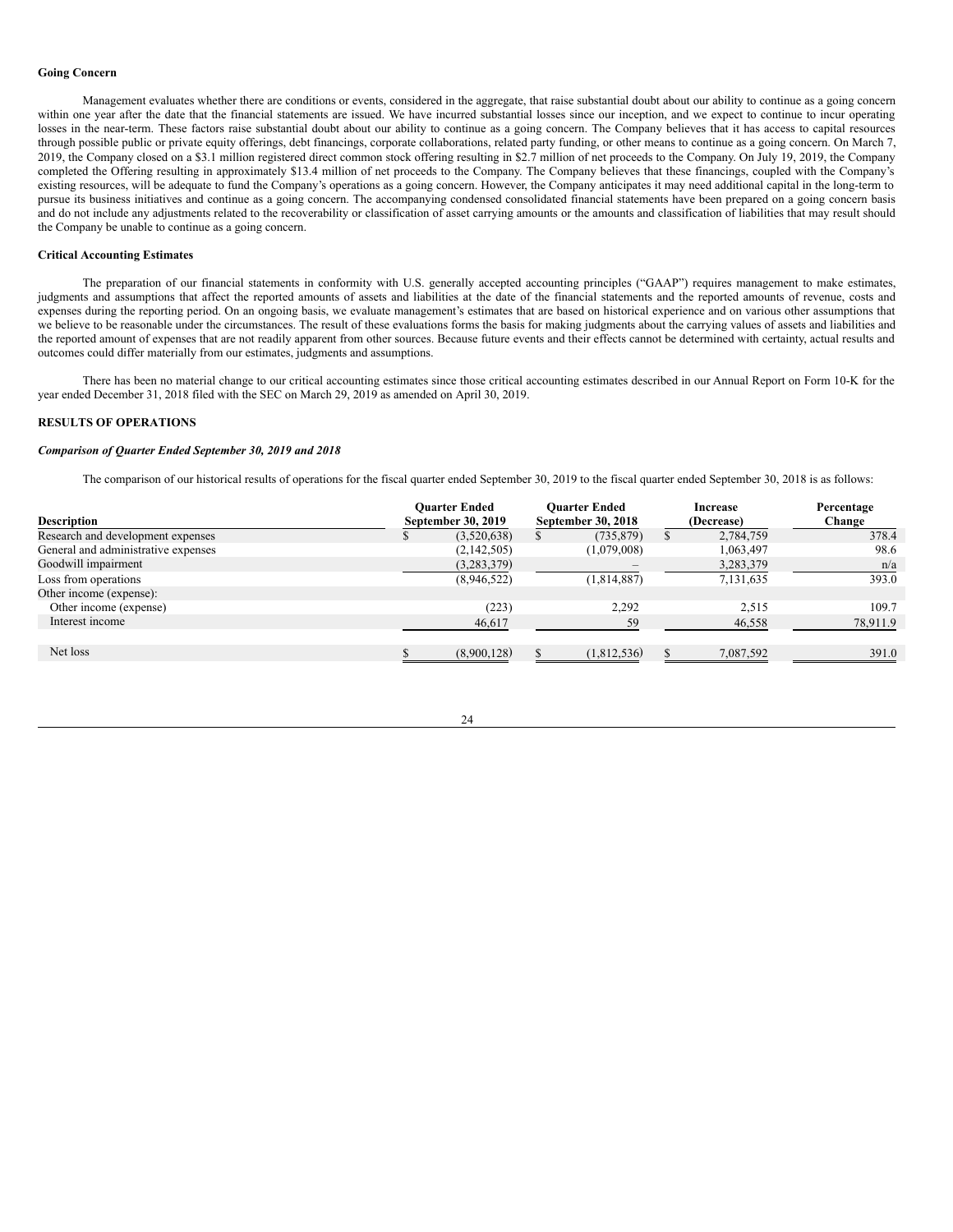#### **Research and Development Expenses**

Overall, Research & development ("R&D") expenses for the three months ended September 30, 2019 increased by \$2.8 million, or 378.4% to \$3.5 million from \$0.7 million in the comparable quarter in 2018 primarily due to in-process research and development ("IPR&D") expense of \$3.0 million. During the three months ended September 30, 2019, the Company expensed \$3.0 million of IPR&D associated with the Company's acquisition of the XCART technology. There was no similar expense in 2018. Excluding the \$3.0 million of IPR&D expense from total R&D expense of \$3.5 million, R&D expense for the three months ended September 30, 2019 was \$0.5 million, a decrease of \$0.2 million, or 33.5% from \$0.7 million in the comparable period in 2018.

The table below sets forth the R&D costs incurred by the Company by category of expense for the quarters ended September 30, 2019 and 2018:

|                                                      | <b>Ouarter Ended,</b> |           |                    |         |  |  |
|------------------------------------------------------|-----------------------|-----------|--------------------|---------|--|--|
| <b>Category of Expense</b>                           | September 30, 2019    |           | September 30, 2018 |         |  |  |
| IPR&D expense                                        |                       | 3,031,226 |                    |         |  |  |
| Outside services and contract research organizations |                       | 313,957   |                    | 572,547 |  |  |
| Salaries and wages                                   |                       | 72,809    |                    | 70,552  |  |  |
| Share-based expense                                  |                       | 38,843    |                    | 9,155   |  |  |
| Other                                                |                       | 63,803    |                    | 83,625  |  |  |
| Total research and development expense               |                       | 3,520,638 |                    | 735,879 |  |  |

The decrease in outside services and contract research organizations was primarily due to decreased spending on our XBIO-101 phase 2 clinical trial during the three months ended September 30, 2019 as compared to the same period in the prior year. Costs related to the trial were generally lower as we closed patient enrollment during the first quarter of 2019 and suspended further development of XBIO-101. Share-based expense increased during the three months ended September 30, 2019 as compared to the same period in the prior year primarily due to the revaluation of warrants issued to Serum Institute in 2016. Other expense decreased during the three months ended September 30, 2019 as compared to the same period in the prior year primarily due to lower rent costs as we relocated our corporate headquarters in January 2019.

# **General and Administrative Expenses**

General and administrative ("G&A") expenses for the three months ended September 30, 2019 was \$2.1 million, increasing by approximately \$1.1 million for the quarter ended September 30, 2019 compared to the same period in the prior year, primarily due to \$1.1 million of transaction costs associated with the XCART acquisition. There was no similar expense in 2018. Excluding the \$1.1 million of transaction costs, associated with the XCART acquisition from the total G&A expense of \$2.1 million, G&A expenses for the three months ended September 30, 2019 was \$1.0 million, a decrease of approximately \$39,000, or 3.6% from \$1.1 million in the comparable quarter in 2018. This decrease was primarily due to lower consulting and share-based expense during the three months ended September 30, 2019 compared to the same period in the prior year, partially offset by an increase in investor relations activities during the third quarter of 2019.

### **Goodwill Impairment**

Goodwill impairment was \$3.3 million for the three months ended September 30, 2019 compared to no impairment for the same period in the prior year. During the third quarter of 2019, we experienced a significant decline in our stock price. As a result, our market capitalization fell significantly below the recorded value of our consolidated net assets and our analysis determined that Goodwill was fully impaired.

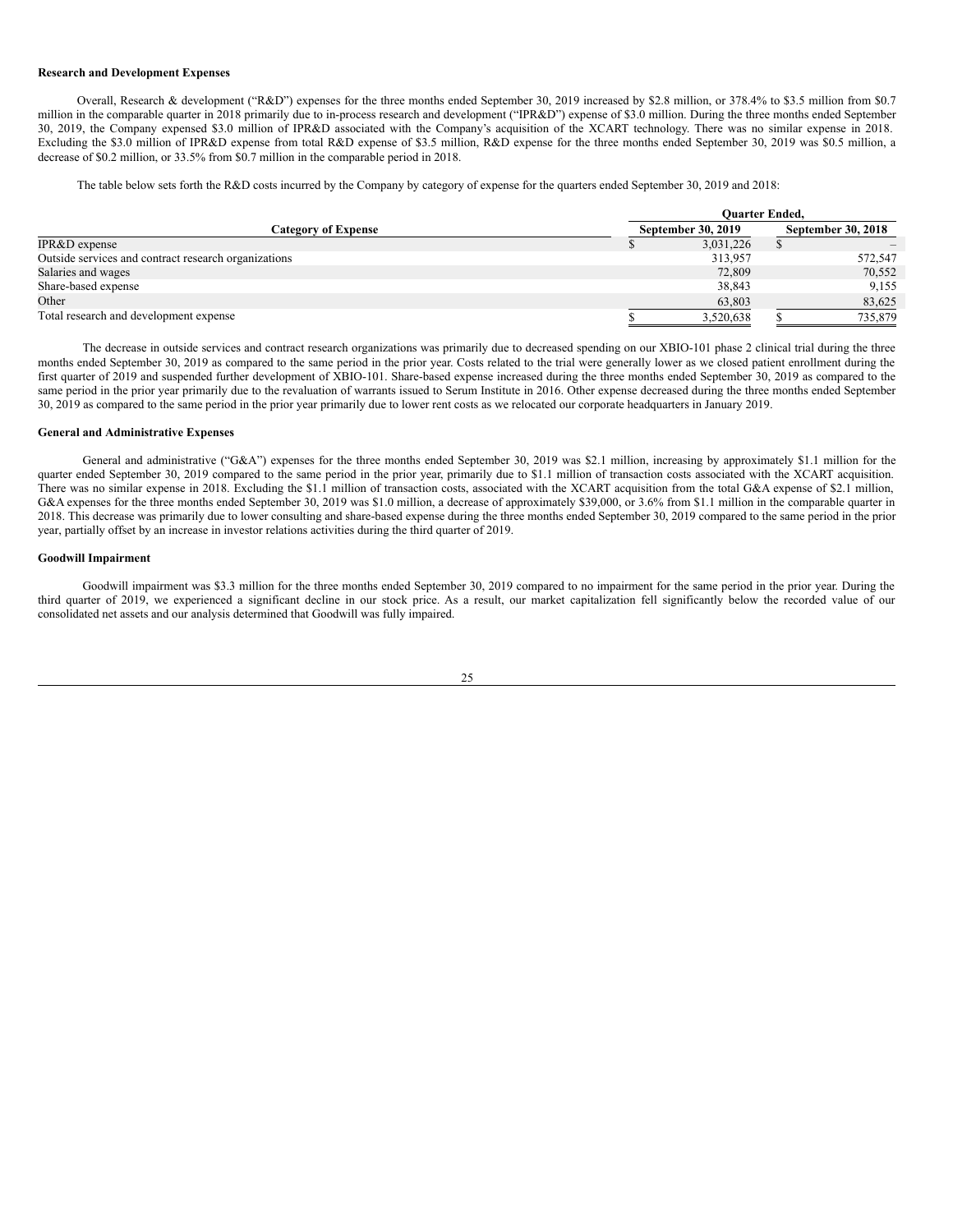### **Other Income (Expense)**

Other expense was \$223 for the three months ended September 30, 2019 compared to approximately \$2,300 of other income for the same period in 2018. This increase in expense was primarily related to changes in foreign currency exchange rates during the third quarter of 2019 as compared to the same period in 2018.

### **Interest Income**

Interest income increased to approximately \$47,000 during the three months ended September 30, 2019 as compared to \$59 in same period in the prior year. This increase is due to the increase in cash in the third quarter of 2019 as compared to the third quarter of 2018 due to the receipt of net proceeds of \$13.4 million from our Offering.

### *Comparison of Nine Months Ended September 30, 2019 and 2018*

The comparison of our historical results of operations for the nine months ended September 30, 2019 to the nine months ended September 30, 2018 is as follows:

| <b>Description</b>                  | <b>Nine Months</b><br>Ended<br>September 30,<br>2019 | <b>Nine Months</b><br><b>Ended</b><br>September 30,<br>2018 | Increase<br>(Decrease) | Percentage<br>Change |
|-------------------------------------|------------------------------------------------------|-------------------------------------------------------------|------------------------|----------------------|
| Research and development expenses   | (4, 471, 939)                                        | (2,369,219)                                                 | 2,102,720              | 88.8                 |
| General and administrative expenses | (3,896,657)                                          | (3,267,597)                                                 | 629,060                | 19.3                 |
| Goodwill impairment                 | (3,283,379)                                          |                                                             | 3,283,379              | n/a                  |
| Loss from operations                | (11,651,975)                                         | (5,636,816)                                                 | 6,015,159              | 106.7                |
| Other income (expense):             |                                                      |                                                             |                        |                      |
| Other income (expense)              | 267                                                  | (24, 838)                                                   | (25, 105)              | (101.1)              |
| Interest income                     | 46,930                                               | 424                                                         | 46,506                 | 10,968.4             |
| Net loss                            | (11,604,778)                                         | (5,661,230)                                                 | 5,943,548              | 105.0                |

## **Research and Development Expenses**

Overall, R&D expenses for the nine months ended September 30, 2019 increased by \$2.1 million, or 88.8% to \$4.5 million from \$2.4 million in the comparable period in 2018 primarily due to IPR&D expense of \$3.0 million. During the nine months ended September 30, 2019, the Company expensed \$3.0 million of IPR&D associated with the Company's acquisition of the XCART technology. There was no similar expense in 2018. Excluding the \$3.0 million of IPR&D expense from total R&D expense of \$4.5 million, R&D expense for the nine months ended September 30, 2019 was \$1.4 million, a decrease of \$0.9 million, or 39.2%, from \$2.4 million in the comparable period in 2018.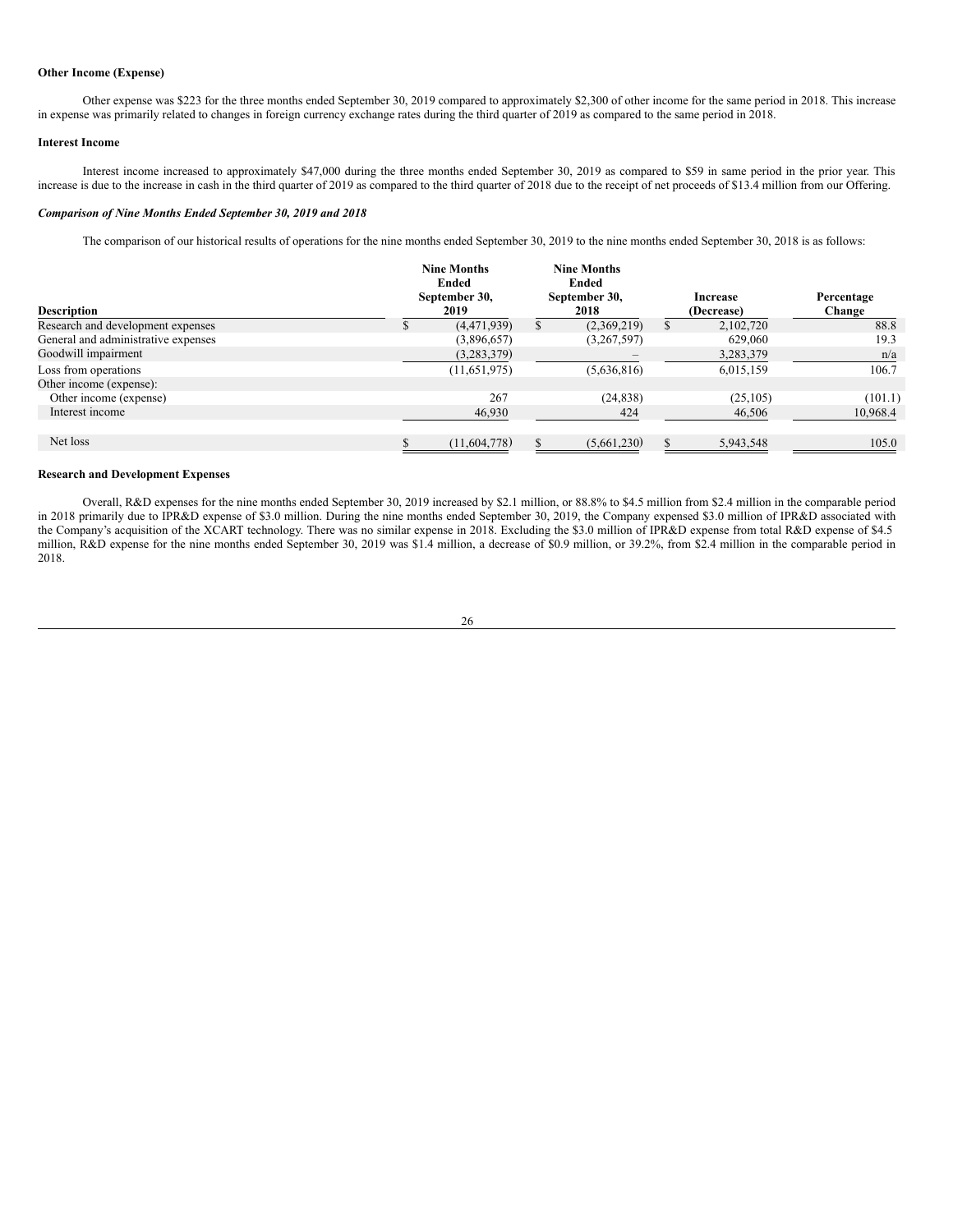The table below sets forth the R&D costs incurred by us, by category of expense, for the nine months ended September 30, 2019 and 2018:

|                                                      | <b>Nine Months Ended.</b> |                    |                    |           |  |  |
|------------------------------------------------------|---------------------------|--------------------|--------------------|-----------|--|--|
| Category of Expense                                  |                           | September 30, 2019 | September 30, 2018 |           |  |  |
| IPR&D expense                                        |                           | 3,031,226          |                    |           |  |  |
| Outside services and contract research organizations |                           | 986,369            |                    | 1,765,209 |  |  |
| Salaries and wages                                   |                           | 227,257            |                    | 207,794   |  |  |
| Share-based expense                                  |                           | 115.253            |                    | 178,926   |  |  |
| Other                                                |                           | 111.834            |                    | 217,290   |  |  |
| Total research and development expense               |                           | 4,471,939          |                    | 2,369,219 |  |  |

The decrease in outside services and contract research organizations expense was primarily due to decreased spending on our XBIO-101 phase 2 clinical trial during the nine months ended September 30, 2019 as compared to same period in the prior year. Costs related to the trial were generally lower as we closed patient enrollment during the first quarter of 2019 and suspended further development of XBIO-101. Other expense decreased during the nine months ended September 30, 2019 as compared to the same period in the prior year primarily due to lower rent costs as we relocated our corporate headquarters in January 2019. Share-based expense decreased during the nine months ended September 30, 2019 as compared to the same period in the prior year primarily due to the revaluation of warrants issued to Serum Institute in 2016.

#### **General and Administrative Expenses**

G&A expenses was \$3.9 million for the nine months ended September 30, 2019, increasing by approximately \$0.6 million for the nine months ended September 30, 2019 compared to the same period in the prior year primarily due to \$1.1 million of transaction costs associated with the XCART acquisition. There was no similar expense in 2018. Excluding the \$1.1 million of transaction costs associated with the XCART acquisition from total G&A expenses of \$3.9 million, G&A expenses for the nine months ended September 30, 2019 was \$2.8 million, a decrease of \$0.5 million, or 14.5%, from \$3.3 million in the comparable period in 2018. Payroll and share-based expense decreased due to lower headcount during the nine months ended September 30, 2019 compared to the same period in the prior year, and consulting costs decreased as we reduced spending due to capital constraints. These decreases were partially offset by an increase in investor relations activities during the nine months ended September 30, 2019 compared to the same period in the prior year.

### **Goodwill Impairment**

Goodwill impairment was \$3.3 million for the nine months ended September 30, 2019 compared to no impairment for the same period in the prior year. During the third quarter of 2019, we experienced a significant decline in our stock price. As a result, our market capitalization fell significantly below the recorded value of our consolidated net assets and our analysis determined that Goodwill was fully impaired.

#### **Other Income (Expense)**

Other income was \$267 for the nine months ended September 30, 2019 compared to \$24,838 of other expense for the same period in 2018. This decrease in expense was primarily related to a reduction in foreign currency transactions and related changes in foreign currency exchange rates during the nine months ended September 30, 2019 as compared to the same period in 2018.

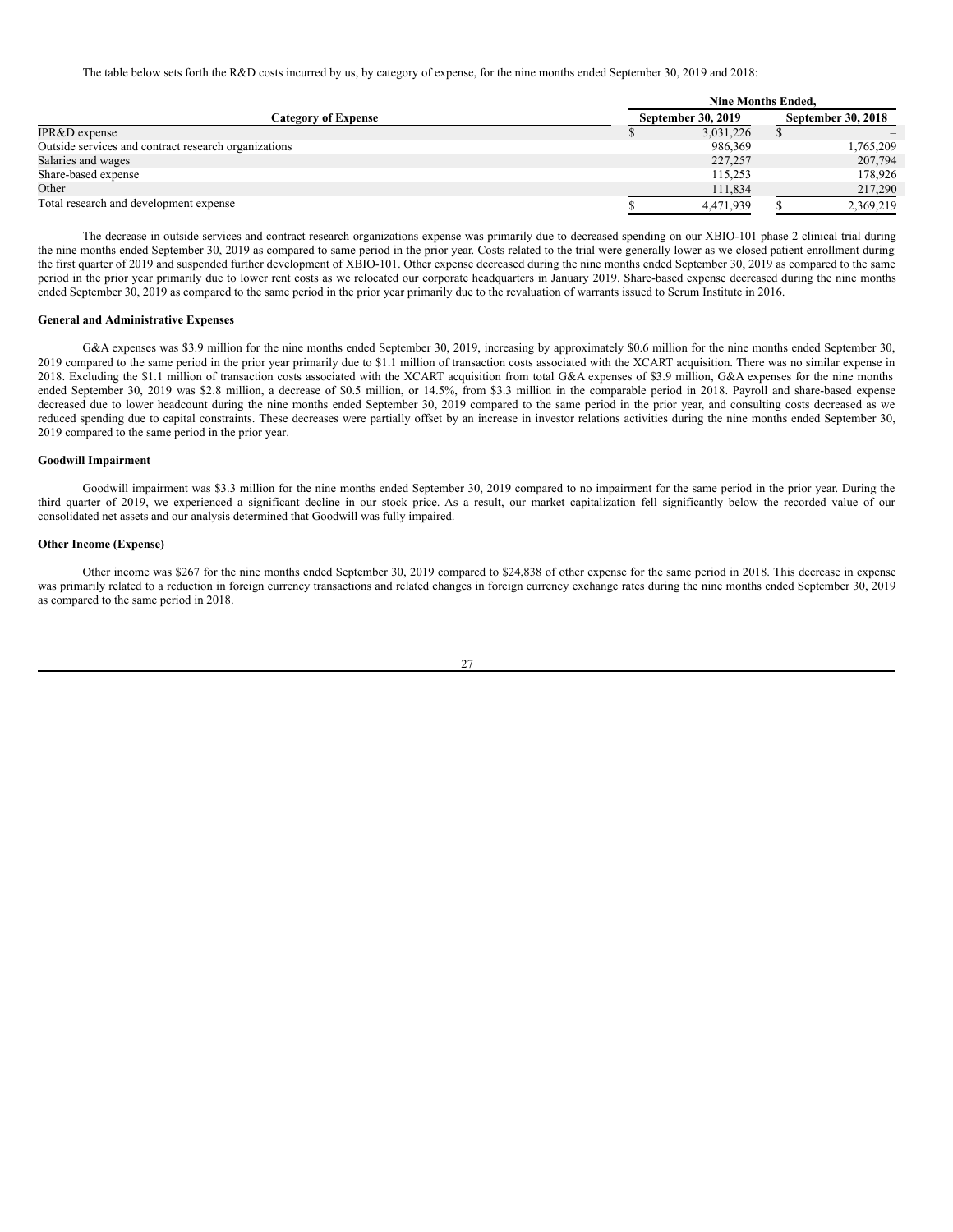#### **Interest Income**

Interest income increased to approximately \$47,000 during the nine months ended September 30, 2019 as compared to \$424 in same period in the prior year. This increase is due to the increase in cash during the nine months ended September 30, 2019 as compared to the same period in the prior year due to the receipt of net proceeds of \$13.4 million from the Offering.

# **Non-GAAP Measures**

In the Company's narrative discussion of operations above, we exclude the impact of the Company's acquisition of the XCART technology from certain operating measures, which narrative discussion includes reconciliation of such adjusted financial measures to the directly comparable GAAP financial measure. We believe these adjusted operating measures may provide investors with useful information regarding our underlying performance from period to period and allow investors to better understand our results of operations. Management uses these adjusted measures when assessing the performance of the business.

### **Liquidity and Capital Resources**

We incurred a net loss of approximately \$11.6 million for the nine months ended September 30, 2019. We had an accumulated deficit of approximately \$164.8 million at September 30, 2019 as compared to an accumulated deficit of approximately \$153.2 million at December 31, 2018. Working capital was approximately \$11.2 million at September 30, 2019 and  $\S(0.4)$  million at December 31, 2018, respectively. During the nine months ended September 30, 2019, our working capital increased by \$11.6 million due to the Offering and our March 2019 registered direct offering resulting in \$16.1 million in combined net proceeds to us. This increase in working capital was partially offset by our net loss for the nine months ended September 30, 2019 and transaction costs incurred in connection with the acquisition of the IPR&D. We expect to continue incurring losses for the foreseeable future and may need to raise additional capital or pursue other strategic alternatives in the long-term in order to continue the pursuit of our business plan.

Our principal source of liquidity consists of cash. At September 30, 2019, we had approximately \$12.0 million in cash and \$1.7 million in current liabilities. At December 31, 2018, we had approximately \$0.6 million in cash and \$1.6 million in current liabilities.

We have historically relied upon sales of our equity securities to fund our operations. From 2005 until September 30, 2019 we have raised approximately \$76.0 million in proceeds from offerings of our common and preferred stock and received approximately \$20.0 million from revenue producing activities. More than 90% of the milestone and sublicense revenue received to date has been from a single collaborator, Takeda Pharmaceuticals Co. Ltd. We expect the majority of our funding through equity or equitylinked instruments, debt financings, corporate collaborations, related party funding and/or licensing agreements to continue as a trend for the foreseeable future.

Management evaluates whether there are conditions or events, considered in the aggregate, that raise substantial doubt about our ability to continue as a going concern within one year after the date that the financial statements are issued. We have incurred substantial losses since our inception, and we expect to continue to incur operating losses in the near-term. These factors raise substantial doubt about our ability to continue as a going concern. We believe that we have access to capital resources through possible public or private equity offerings, debt financings, corporate collaborations, related party funding, or other means to continue as a going concern. On March 7, 2019, we closed on a \$3.1 million registered direct common stock offering resulting in \$2.7 million of net proceeds to us. On July 19, 2019, we completed the Offering resulting in approximately \$13.4 million of net proceeds to us. We believe that these financings, coupled with our existing resources, will be adequate to fund our operations as a going concern. However, we anticipate we may need additional capital in the long-term to pursue our business initiatives and continue as a going concern. The accompanying condensed consolidated financial statements have been prepared on a going concern basis and do not include any adjustments related to the recoverability or classification of asset carrying amounts or the amounts and classification of liabilities that may result should we be unable to continue as a going concern.

#### **Cash Flows from Operating Activities**

Cash flows used in operating activities for the nine months ended September 30, 2019 totaled approximately \$4.7 million, which was primarily due to our net loss for the period, offset by non-cash charges associated with acquired IPR&D, goodwill impairment and share-based expense.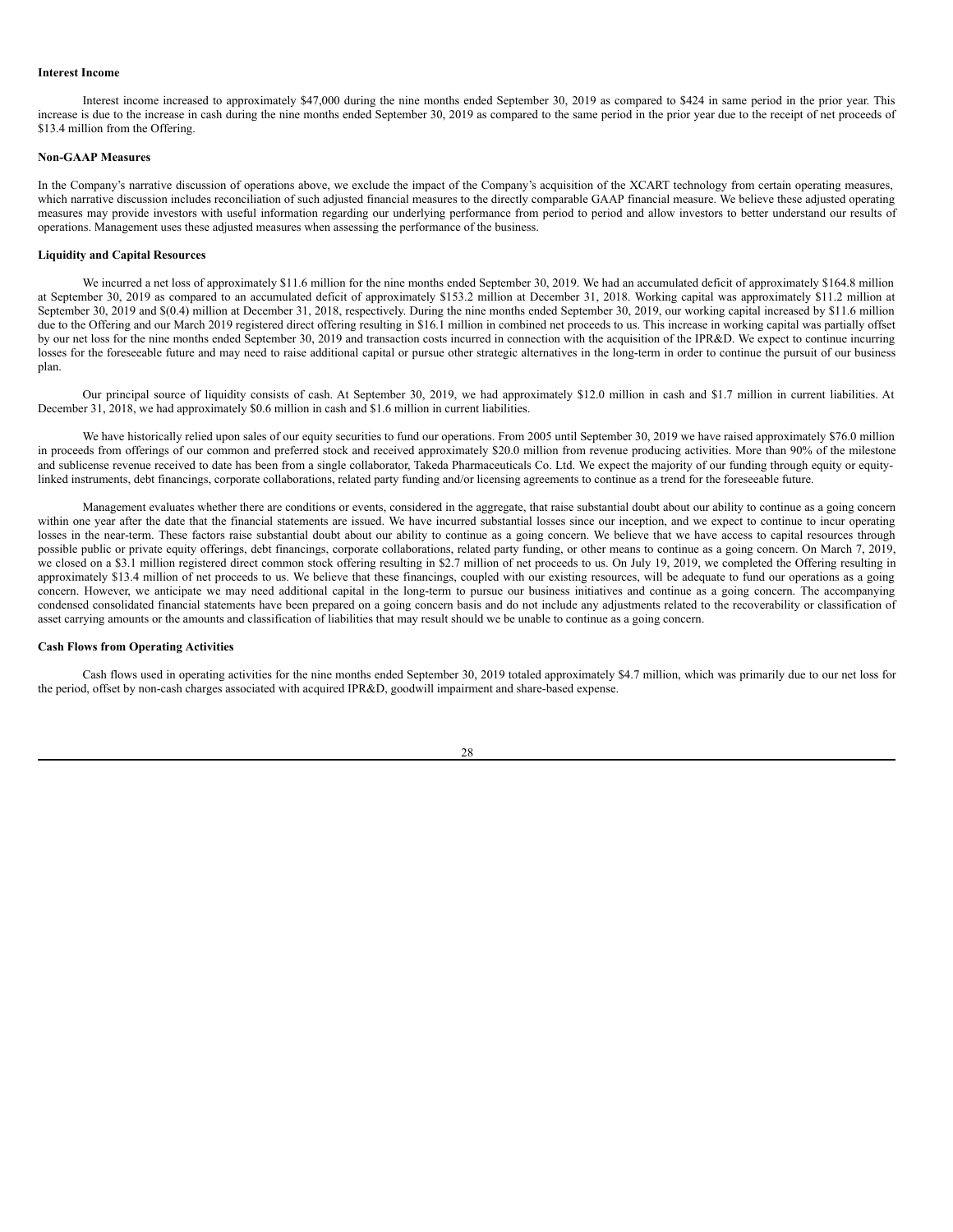Cash flows used in operating activities for the nine months ended September 30, 2018 totaled approximately \$5.4 million, which was primarily due to our \$5.7 million net loss for the period offset by non-cash charges of \$1.2 million, and approximately \$0.9 million of cash used to reduce accounts payable and accrued expenses.

### **Cash Flows from Investing Activities**

Cash flows provided by investing activities for the nine months ended September 30, 2019 totaled \$2,000, which represented proceeds from the sale of property and equipment.

Cash flows provided by investing activities for the nine months ended September 30, 2018 totaled approximately \$23,000 which represented proceeds from the sale of lab equipment.

#### **Cash Flow from Financing Activities**

Cash flows from financing activities for the nine months ended September 30, 2019 totaled approximately \$16.1 million representing net proceeds from our registered direct offering in March 2019 and the Offering in July 2019.

Cash flows from financing activities for the nine months ended September 30, 2018 totaled approximately \$1.5 million representing proceeds from the exercise of warrants.

### **Contractual Obligations and Commitments**

As of September 30, 2019, there were no material changes in our contractual obligations and commitments from those disclosed in our Annual Report on Form 10-K for the year ended December 31, 2018, filed with the SEC on March 29, 2019 as amended on April 30, 2019. See Note 11 to our condensed consolidated financial statements for a summary of our lease commitments.

#### **Off Balance Sheet Arrangements**

We do not have any off-balance sheet financing arrangements that have or are reasonably likely to have a current or future material effect on our financial condition, change in financial condition, revenues or expenses, results of operations, liquidity, capital expenditures, or capital resources.

#### **Recent Accounting Standards**

See Note 2 to the unaudited condensed consolidated financial statements in Part I, Item 1 of this Quarterly Report and Note 2 in our Annual Report on Form 10-K for the year ended December 31, 2018, filed with the SEC on March 29, 2019 as amended on April 30, 2019 for a discussion of recent accounting standards.

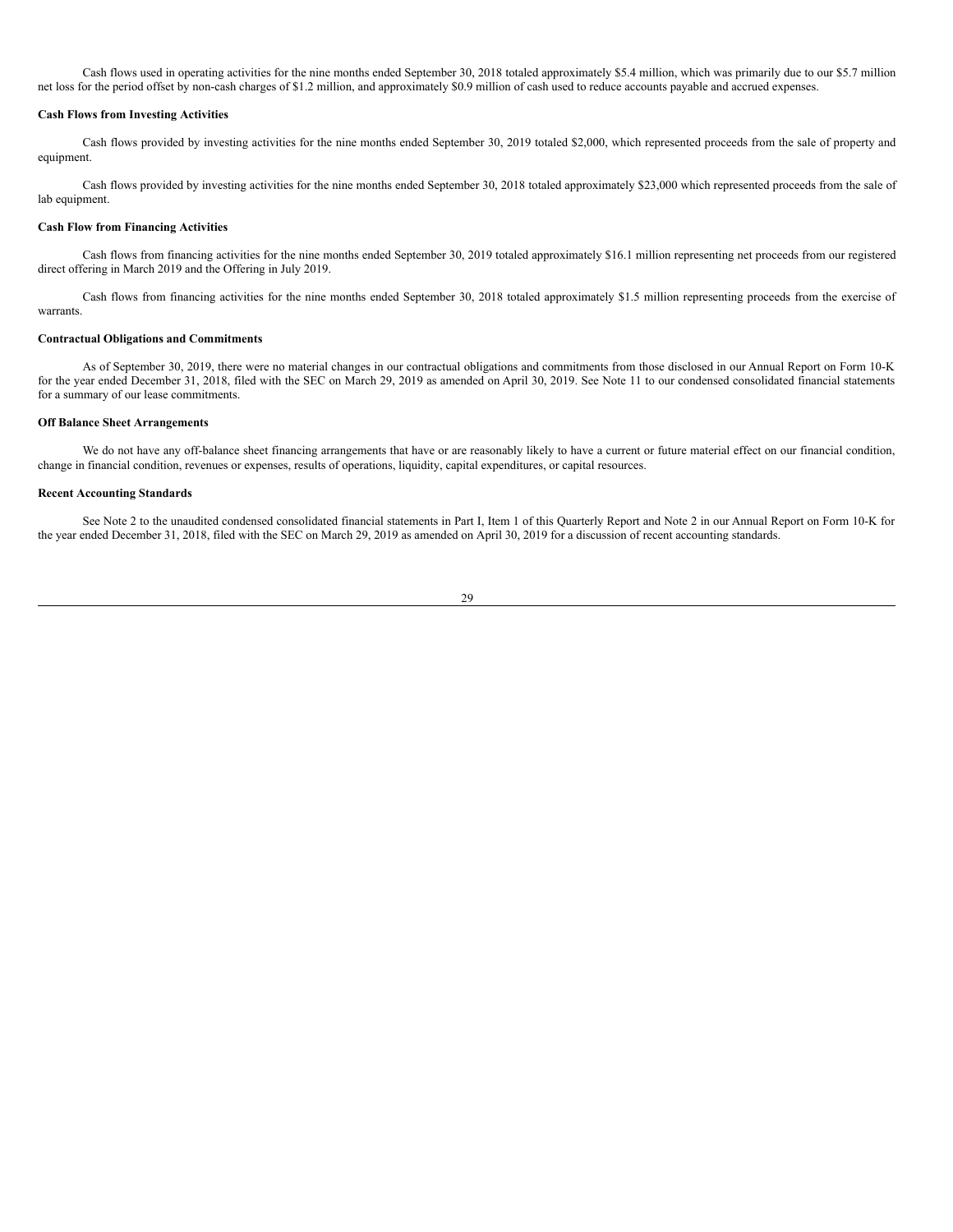#### **Critical Accounting Policies and Estimates**

Our condensed consolidated financial statements are prepared in accordance with U.S. GAAP. The preparation of our condensed consolidated financial statements requires us to make estimates, assumptions and judgments that affect the reported amounts of assets, liabilities, revenue, costs and expenses. We base our estimates and assumptions on historical experience and other factors that we believe to be reasonable under the circumstances. We evaluate our estimates and assumptions on an ongoing basis. Our actual results may differ from these estimates. There have been no material changes in our critical accounting policies from those disclosed in our Annual Report on Form 10-K for the year ended December 31, 2018 filed with the SEC on March 29, 2019 as amended on April 30, 2019.

### <span id="page-29-0"></span>**ITEM 3 – QUANTITATIVE AND QUALITATIVE DISCLOSURES ABOUT MARKET RISK**

We are not required to provide the information required by this Item because we are a "smaller reporting company" (as defined in Rule 12b-2 of the Securities Exchange Act of 1934, as amended (the "Exchange Act")).

## <span id="page-29-1"></span>**ITEM 4 – CONTROLS AND PROCEDURES**

### **Evaluation of Disclosure Controls and Procedures**

Our management, with the participation of our Chief Executive Officer (principal executive officer) and Chief Financial Officer (principal financial officer), evaluated the effectiveness of our disclosure controls and procedures as defined in Rules 13a-15(e) or 15d-15(e) under the Securities Exchange Act of 1934, as amended (the "Exchange Act"), as of the end of the period covered by this Quarterly Report.

Based on this evaluation, our management, including our Chief Executive Officer and Chief Financial Officer, concluded that as of the end of the period covered by this Quarterly Report, our disclosure controls and procedures are designed at a reasonable assurance level and are effective to provide reasonable assurance that information we are required to disclose in reports that we file or submit under the Exchange Act is recorded, processed, summarized, and reported within the time periods specified in the SEC's rules and forms, and that such information is accumulated and communicated to our management, including our Chief Executive Officer and Chief Financial Officer, as appropriate, to allow timely decisions regarding required disclosure.

### **Changes in Internal Control over Financial Reporting**

There were no changes in our internal control over financial reporting that occurred during the period covered by this Quarterly Report that would have materially affected, or are reasonably likely to materially affect, our internal control over financial reporting.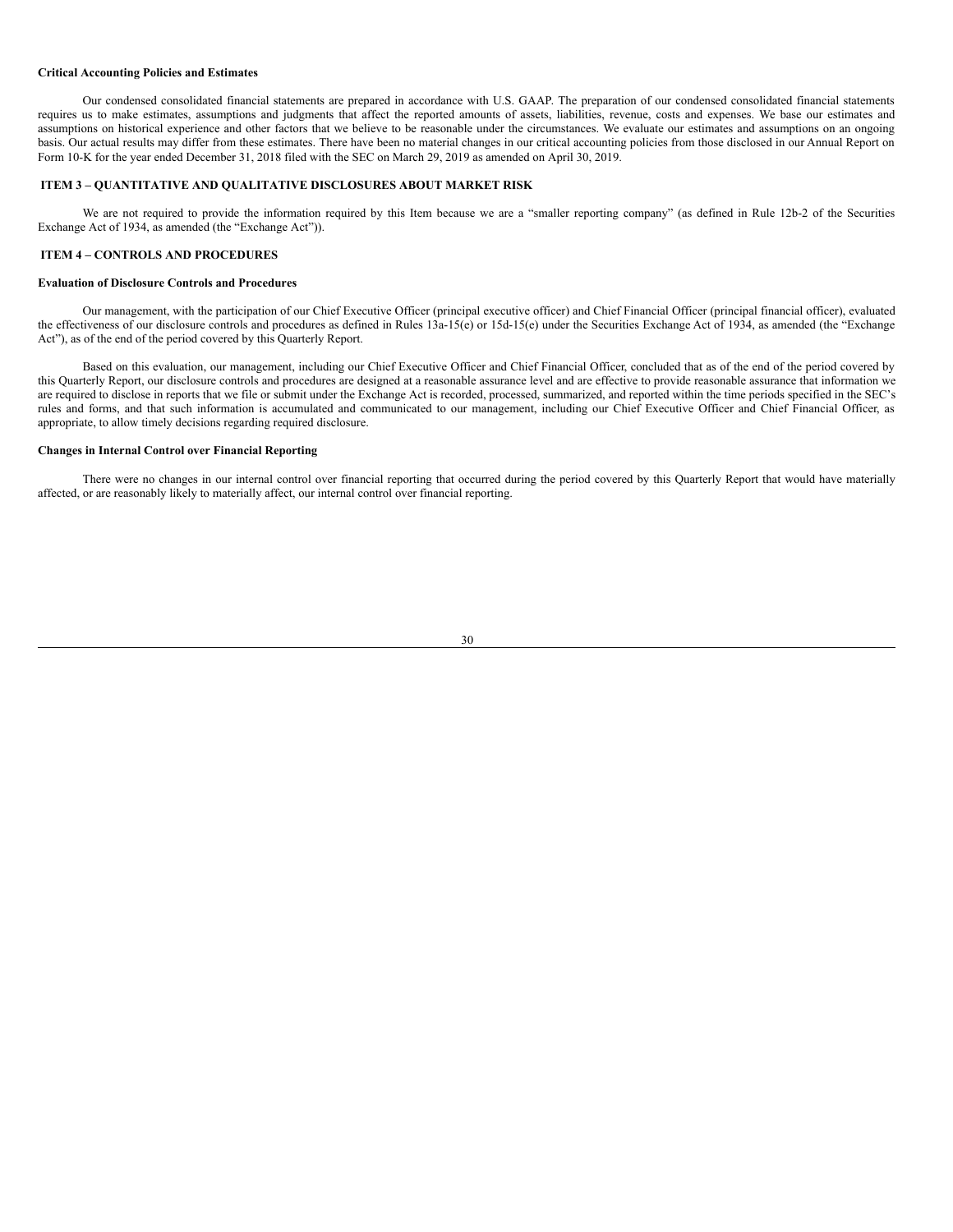# <span id="page-30-0"></span>**PART II – OTHER INFORMATION**

# <span id="page-30-1"></span>**ITEM 1 – LEGAL PROCEEDINGS**

We are not currently subject to any material legal proceedings, nor, to our knowledge, is any material legal proceeding threatened against us. From time to time, we may be a party to certain legal proceedings, incidental to the normal course of our business. While the outcome of these legal proceedings cannot be predicted with certainty, we do not expect that these proceedings will have a material effect upon our financial condition or results of operations.

### <span id="page-30-2"></span>**ITEM 1A – RISK FACTORS**

There have been no material changes to the risk factors previously disclosed in our Annual Report on Form 10-K for the year ended December 31, 2018 filed with the SEC on March 29, 2019 as amended on April 30, 2019.

# <span id="page-30-3"></span>**ITEM 2 – UNREGISTERED SALES OF EQUITY SECURITIES AND USE OF PROCEEDS**

None.

# <span id="page-30-4"></span>**ITEM 3 – DEFAULTS UPON SENIOR SECURITIES**

None.

# <span id="page-30-5"></span>**ITEM 4 – MINE SAFETY DISCLOSURES**

Not applicable.

# <span id="page-30-6"></span>**ITEM 5 – OTHER INFORMATION**

None.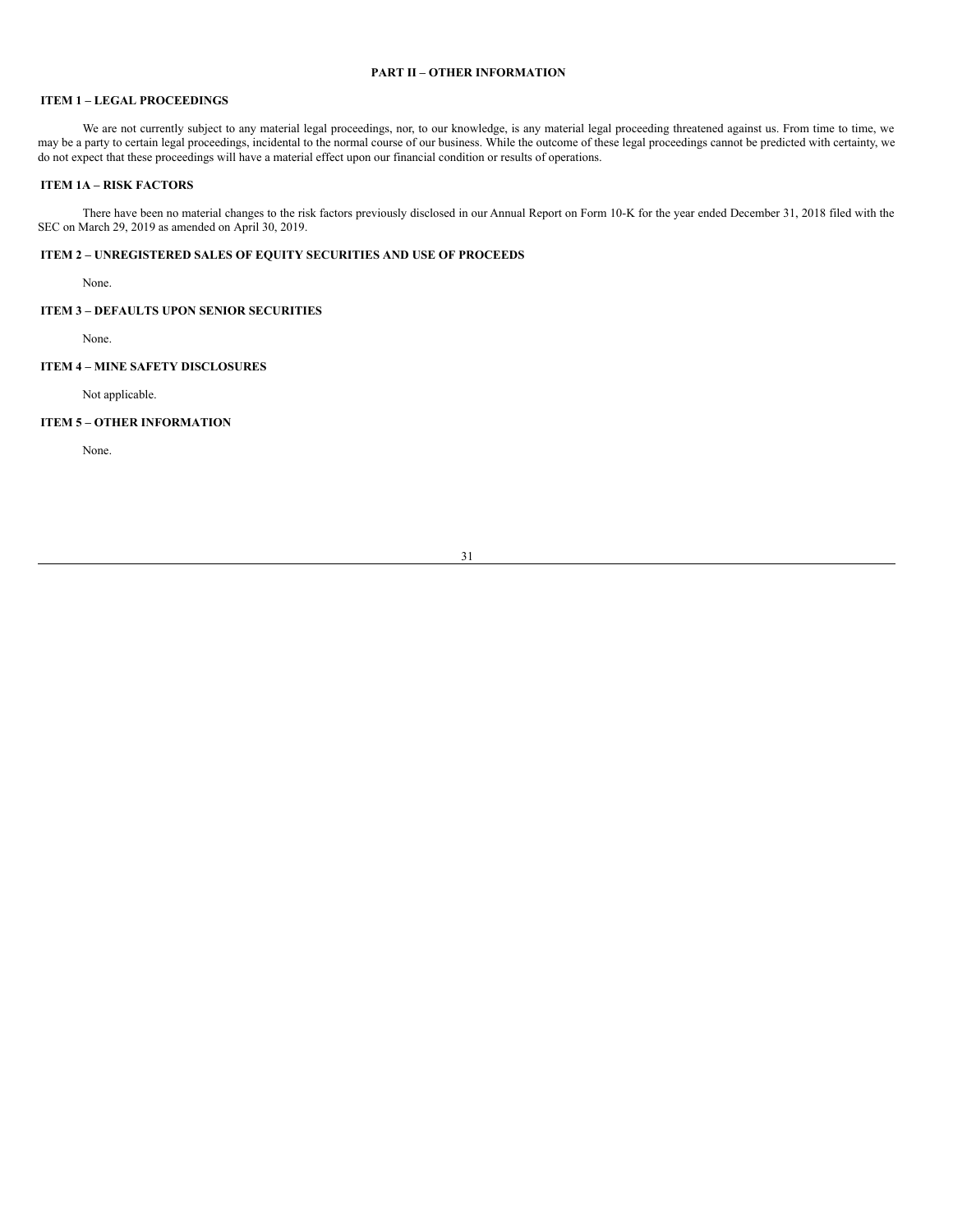# <span id="page-31-0"></span>**ITEM 6 – EXHIBITS**

The following exhibits are incorporated herein by reference or filed as part of this report.

| <b>EXHIBIT</b><br><b>NUMBER</b> | <b>DESCRIPTION</b>                                                                                                                                                                                                                                                                              |
|---------------------------------|-------------------------------------------------------------------------------------------------------------------------------------------------------------------------------------------------------------------------------------------------------------------------------------------------|
| $2.1***$ #                      | Share Purchase Agreement (incorporated by reference to Exhibit 2.1 of the Registrant's Form 8-K filed with the SEC on March 4, 2019, as amended on the<br>Form 8-K/A filed with the SEC on May 20, 2019).                                                                                       |
| 2.2                             | First Amendment to Share Purchase Agreement (incorporated by reference to Exhibit 2.1 of the Registrant's Form 8-K filed with the SEC on June 13, 2019).                                                                                                                                        |
| 2.3                             | Second Amendment to Share Purchase Agreement (incorporated by reference to Exhibit 2.1 of the Registrant's Form 8-K filed with the SEC on June 24,<br>2019).                                                                                                                                    |
| 2.4                             | Third Amendment to Share Purchase Agreement (incorporated by reference to Exhibit 2.1 of the Registrant's Form 8-K filed with the SEC on July 16, 2019).                                                                                                                                        |
| 3.1                             | Articles of Incorporation (incorporated by reference to Exhibit 3.1 to the Registrant's Registration Statement on Form S-1 (File No. 333-178082) filed with<br>the SEC on November 21, 2011).                                                                                                   |
| 3.2                             | Certificate of Amendment to Articles of Incorporation (incorporated by reference to Exhibit 3.1 to the Registrant's Current Report on Form 8-K (File No.<br>333-178082) filed with the SEC on February 12, 2013).                                                                               |
| 3.3                             | Certificate of Amendment to Articles of Incorporation (incorporated by reference to Exhibit 3.1 to the Registrant's Current Report on Form 8-K (File No.<br>333-178082) filed with the SEC on February 27, 2013).                                                                               |
| 3.4                             | Certificate of Amendment to Articles of Incorporation (incorporated by reference to Exhibit 3.1 to the Registrant's Quarterly Report on Form 10-Q (File No.<br>333-178082) filed with the SEC on January 10, 2014).                                                                             |
| 3.5                             | Certificate of Change Pursuant to NRS 78.209 (incorporated by reference to Exhibit 3.2 to the Registrant's Quarterly Report on Form 10-Q (File No. 333-<br>178082) filed with the SEC on January 10, 2014).                                                                                     |
| 3.6                             | Certificate of Amendment to Articles of Incorporation (incorporated by reference to Exhibit 3.1 to the Registrant's Current Report on Form 8-K (File No.<br>333-178082) filed with the SEC on September 30, 2015).                                                                              |
| 3.7                             | Amended and Restated Bylaws (incorporated by reference to Exhibit 3.1 to the Registrant's Current Report on Form 8-K (File No. 001-37937) filed with the<br>SEC on February 27, 2017).                                                                                                          |
| 3.8                             | Form of Amended and Restated Certificate of Designation of Preferences, Rights and Limitations of Series A Preferred Stock (incorporated by reference to<br>Exhibit 3.8 of the Registrant's Registration Statement on Form S-1/A (File No. 333-211249) filed with the SEC on October 27, 2016). |
| 3.9                             | Second Amended and Restated Certificate of Designation of Preferences, Rights and Limitations of Series B Preferred Stock (incorporated by reference to<br>Exhibit A of the Company's Information Statement on Schedule 14C (File No. 001-37937) filed with the SEC on May 2, 2017.             |
| 3.10                            | Certificate of Change (incorporated by reference to Exhibit 3.1 of the Registrant's Form 8-K filed with the SEC on June 24, 2019).                                                                                                                                                              |
| 3.11                            | Certificate of Amendment (incorporated by reference to Exhibit 3.2 of the Registrant's Form 8-K filed with the SEC on June 24, 2019).                                                                                                                                                           |
| 4.1                             | Form of Pre-Funded Common Stock Purchase Warrant (incorporated by reference to Exhibit 4.18 of the Registrant's Form S-1/A filed with the SEC on July<br>12, 2019).                                                                                                                             |
| 4.2                             | Form of Common Stock Purchase Warrant (incorporated by reference to Exhibit 4.19 of the Registrant's Form S-1/A filed with the SEC on July 12, 2019).                                                                                                                                           |
| 4.3                             | Form of Warrant (incorporated by reference to Exhibit 4.1 of the Registrant's Form 8-K filed with the SEC on June 25, 2019).                                                                                                                                                                    |
| 4.4                             | Form of Pre-Funded Warrant (incorporated by reference to Exhibit 4.1 of the Registrant's Form 8-K filed with the SEC on July 22, 2019).                                                                                                                                                         |
| 4.5                             | Form of Purchase Warrant (incorporated by reference to Exhibit 4.2 of the Registrant's Form 8-K filed with the SEC on July 22, 2019).                                                                                                                                                           |
| 10.1                            | Third Amendment to OPKO Assignment Agreement (incorporated by reference to Exhibit 10.1 of the Registrant's Form 8-K filed with the SEC on July 16,<br>2019).                                                                                                                                   |
| 10.2                            | Consent Agreement (incorporated by reference to Exhibit 10.1 of the Registrant's Form 8-K filed with the SEC on July 16, 2019).                                                                                                                                                                 |
| 10.3                            | Warrant Agency Agreement (incorporated by reference to Exhibit 10.1 of the Registrant's Form 8-K filed with the SEC on July 22, 2019).                                                                                                                                                          |
| $31.1*$                         | Certification of Jeffrey F. Eisenberg, Principal Executive Officer, pursuant to Section 302 of the Sarbanes-Oxley Act of 2002.                                                                                                                                                                  |
| $31.2*$                         | Certification of James Parslow, Principal Financial Officer, pursuant to Section 302 of the Sarbanes-Oxley Act of 2002.                                                                                                                                                                         |
| $32.1**$                        | Certifications of Jeffrey F. Eisenberg, Principal Executive Officer, and James Parslow, Principal Financial Officer, pursuant to Section 906 of the Sarbanes-<br>Oxley Act of 2002.                                                                                                             |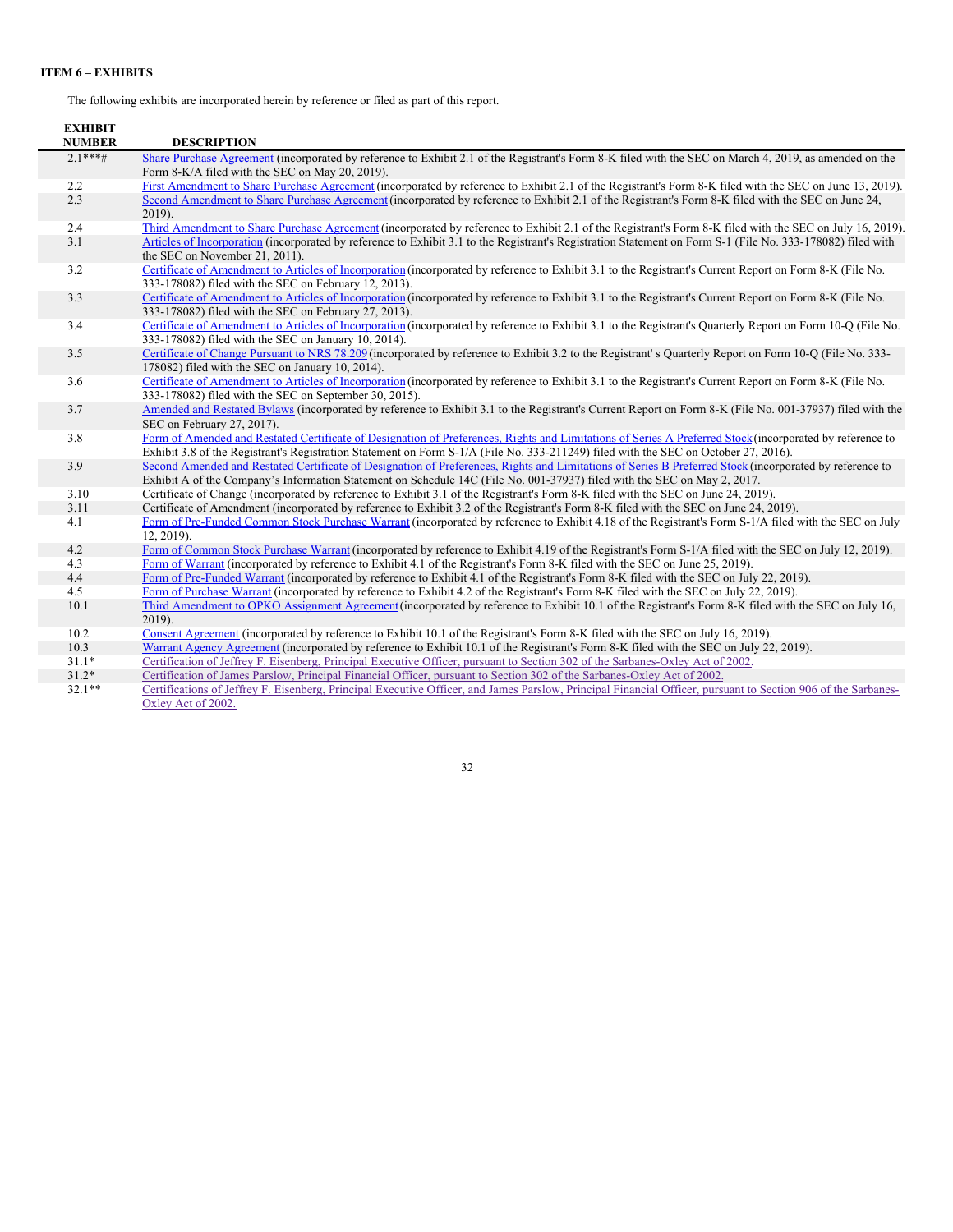| <b>EXHIBIT</b> |                                                                                                                                                              |
|----------------|--------------------------------------------------------------------------------------------------------------------------------------------------------------|
| <b>NUMBER</b>  | <b>DESCRIPTION</b>                                                                                                                                           |
| $101$ . INS*   | Inline XBRL Instance Document - The instance document does not appear in the interactive data file because its XBRL tags are embedded within the inline      |
|                | XBRL document.                                                                                                                                               |
| $101.SCH*$     | Inline XBRL Taxonomy Extension Schema Document                                                                                                               |
| $101.CAL*$     | Inline XBRL Taxonomy Extension Calculation Linkbase Document                                                                                                 |
| $101.DEF*$     | Inline XBRL Taxonomy Extension Definition Linkbase Document                                                                                                  |
| $101.LAB*$     | Inline XBRL Taxonomy Extension Label Linkbase Document                                                                                                       |
| $101.PRE*$     | Inline XBRL Taxonomy Extension Presentation Linkbase Document                                                                                                |
| $104*$         | The cover page of this Quarterly Report on Form 10-Q for the quarter ended September 30, 2019, formatted in Inline XBRL (included within the Exhibit         |
|                | 101 attachments).                                                                                                                                            |
| *              | Filed herewith.                                                                                                                                              |
| **             | Exhibit 32.1 is being furnished and shall not be deemed to be "filed" for purposes of Section 18 of the Securities Exchange Act of 1934, as amended, or      |
|                | otherwise subject to the liability of that section, nor shall such exhibits be deemed to be incorporated by reference in any registration statement or other |
|                | document filed under the Securities Act of 1933, as amended or the Securities Exchange Act of 1934, as amended, except as otherwise stated in such filing.   |
| ***            | Schedules and similar attachments to the Share Purchase Agreement, dated as of March 1, 2019, have been omitted pursuant to Item $601(b)(2)$ of Regulation   |
|                | S-K. The registrant hereby undertakes to furnish on a supplemental basis a copy of any omitted schedules and similar attachments to the Securities and       |
|                | Exchange Commission upon request.                                                                                                                            |
|                | وصوصوص والمتعاون والمتحاول والمتحاول والمتحافظ والمتحافظ والمستحدث والمتحافي والمستحدث                                                                       |

# Certain portions of the exhibit have been omitted pursuant to a confidential treatment request. Omitted information has been filed separately with the SEC.

33

<u> 1980 - Johann Barbara, martxa amerikan personal (h. 1980).</u>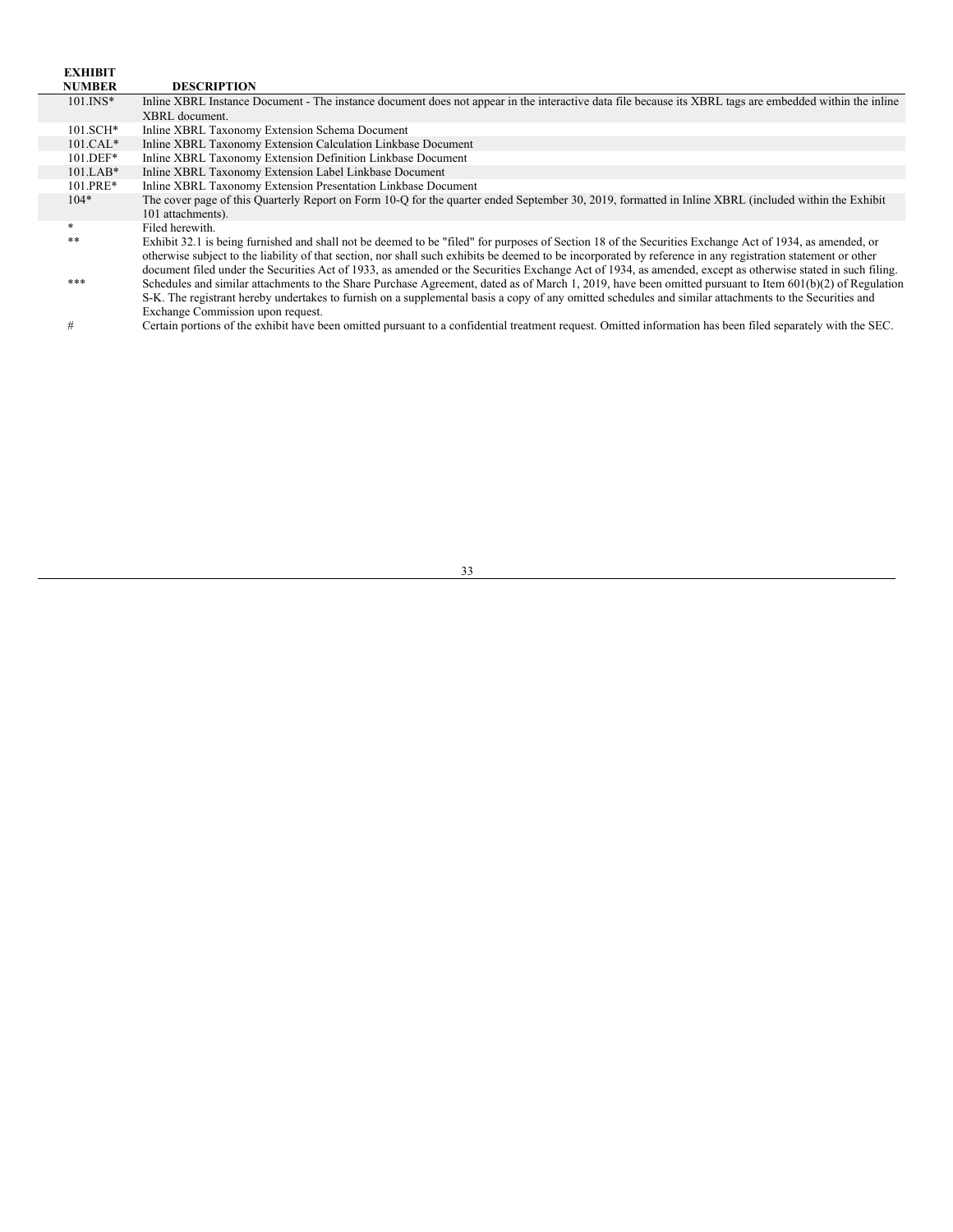### <span id="page-33-0"></span>**SIGNATURES**

Pursuant to the requirements of Section 13 or 15(d) of the Securities Exchange Act of 1934, the registrant has duly caused this report to be signed on its behalf by the undersigned, thereunto duly authorized.

# **XENETIC BIOSCIENCES, INC.**

November 14, 2019 By: /S/ JEFFREY F. EISENBERG

Jeffrey F. Eisenberg Chief Executive Officer (Principal Executive Officer)

By: /S/ JAMES PARSLOW

James Parslow Chief Financial Officer (Principal Financial Officer and Principal Accounting Officer)

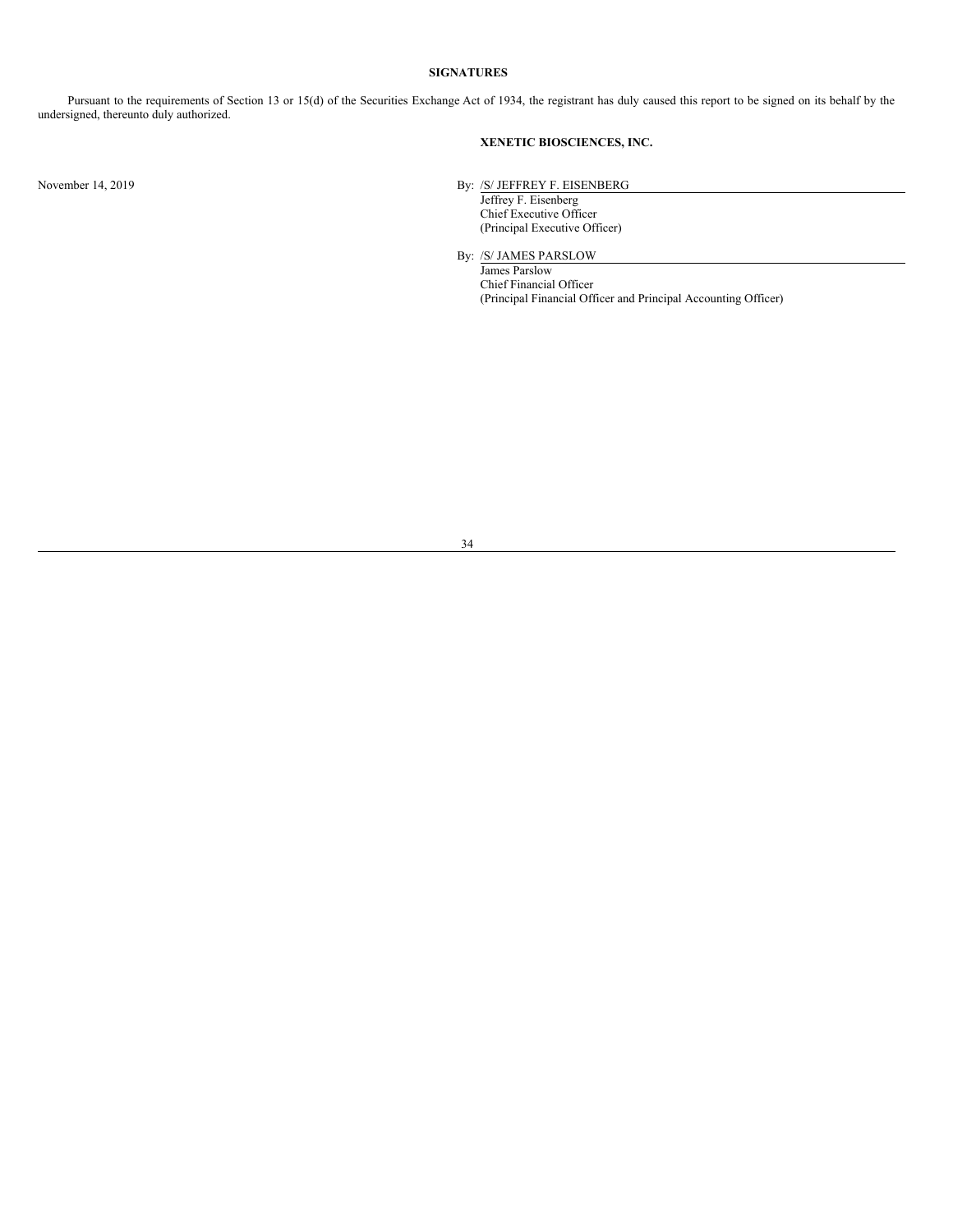<span id="page-34-0"></span>I, Jeffrey F. Eisenberg, certify that:

- 1. I have reviewed this Quarterly Report on Form 10-Q of Xenetic Biosciences, Inc.;
- 2. Based on my knowledge, this report does not contain any untrue statement of a material fact or omit to state a material fact necessary to make the statements made, in light of the circumstances under which such statements were made, not misleading with respect to the period covered by this report;
- 3. Based on my knowledge, the financial statements, and other financial information included in this report, fairly present in all material respects the financial condition, results of operations and cash flows of the registrant as of, and for, the periods presented in this report;
- 4. The registrant's other certifying officer(s) and I are responsible for establishing and maintaining disclosure controls and procedures (as defined in Exchange Act Rules 13a-15(e) and 15d-15(e)) and internal control over financial reporting (as defined in Exchange Act Rules 13a-15(f) and 15d-15(f)) for the registrant and have:
	- (a) Designed such disclosure controls and procedures, or caused such disclosure controls and procedures to be designed under our supervision, to ensure that material information relating to the registrant, including its consolidated subsidiaries, is made known to us by others within those entities, particularly during the period in which this report is being prepared;
	- (b) Designed such internal control over financial reporting, or caused such internal control over financial reporting to be designed under our supervision, to provide reasonable assurance regarding the reliability of financial reporting and the preparation of financial statements for external purposes in accordance with generally accepted accounting principles;
	- (c) Evaluated the effectiveness of the registrant's disclosure controls and procedures and presented in this report our conclusions about the effectiveness of the disclosure controls and procedures, as of the end of the period covered by this report based on such evaluation; and
	- (d) Disclosed in this report any change in the registrant's internal control over financial reporting that occurred during the registrant's most recent fiscal quarter (the registrant's fourth fiscal quarter in the case of an annual report) that has materially affected, or is reasonably likely to materially affect, the registrant's internal control over financial reporting; and
- 5. The registrant's other certifying officer(s) and I have disclosed, based on our most recent evaluation of internal control over financial reporting, to the registrant's auditors and the audit committee of the registrant's board of directors (or persons performing the equivalent functions):
	- (a) All significant deficiencies and material weaknesses in the design or operation of internal control over financial reporting which are reasonably likely to adversely affect the registrant's ability to record, process, summarize and report financial information; and
	- (b) Any fraud, whether or not material, that involves management or other employees who have a significant role in the registrant's internal control over financial reporting.

Date: November 14, 2019

By: /s/ JEFFREY F. EISENBERG Jeffrey F. Eisenberg Chief Executive Officer (Principal Executive Officer)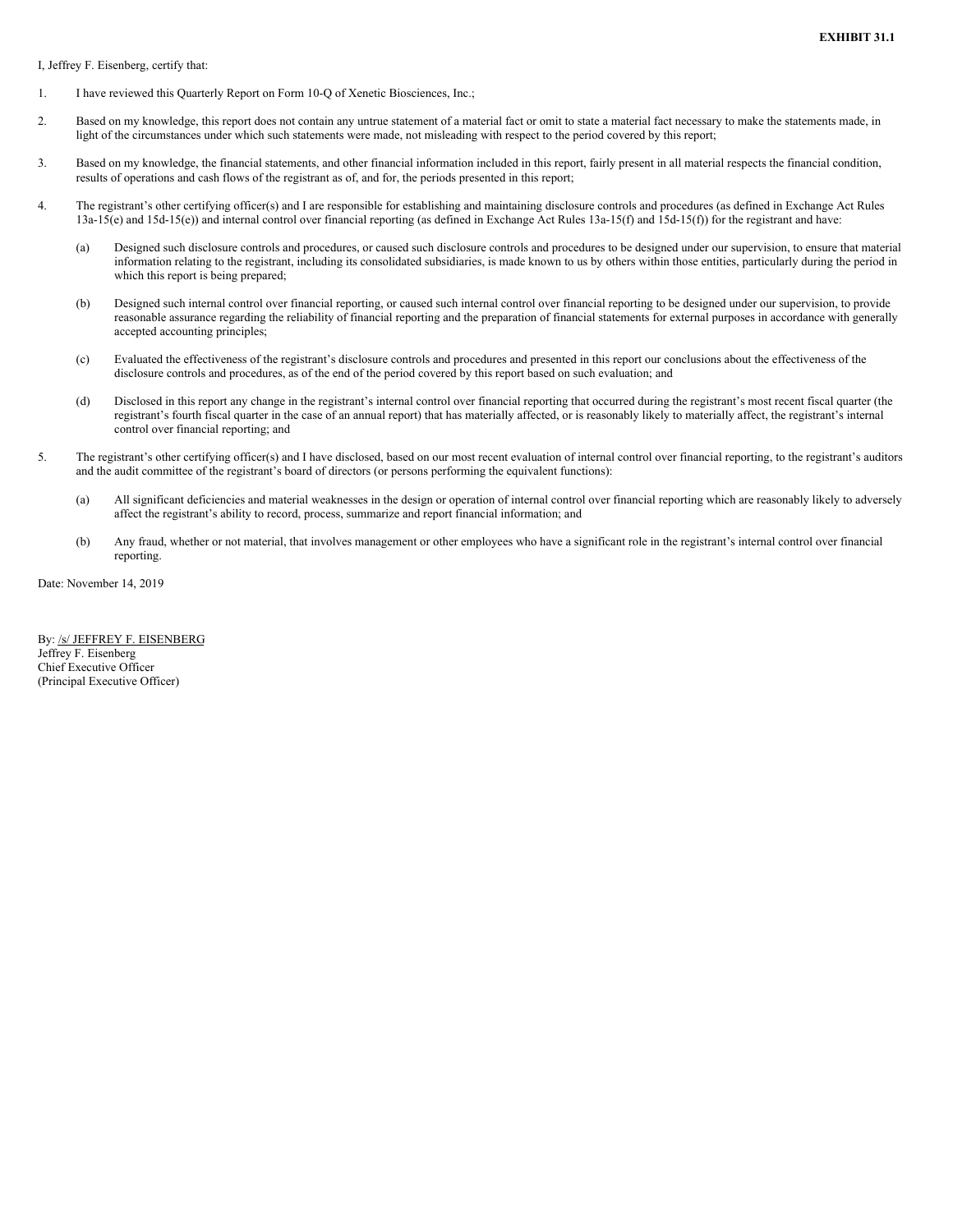<span id="page-35-0"></span>I, James Parslow, certify that:

- 1. I have reviewed this Quarterly Report on Form 10-Q of Xenetic Biosciences, Inc.;
- 2. Based on my knowledge, this report does not contain any untrue statement of a material fact or omit to state a material fact necessary to make the statements made, in light of the circumstances under which such statements were made, not misleading with respect to the period covered by this report;
- 3. Based on my knowledge, the financial statements, and other financial information included in this report, fairly present in all material respects the financial condition, results of operations and cash flows of the registrant as of, and for, the periods presented in this report;
- 4. The registrant's other certifying officer(s) and I are responsible for establishing and maintaining disclosure controls and procedures (as defined in Exchange Act Rules 13a-15(e) and 15d-15(e)) and internal control over financial reporting (as defined in Exchange Act Rules 13a-15(f) and 15d-15(f)) for the registrant and have:
	- (a) Designed such disclosure controls and procedures, or caused such disclosure controls and procedures to be designed under our supervision, to ensure that material information relating to the registrant, including its consolidated subsidiaries, is made known to us by others within those entities, particularly during the period in which this report is being prepared;
	- (b) Designed such internal control over financial reporting, or caused such internal control over financial reporting to be designed under our supervision, to provide reasonable assurance regarding the reliability of financial reporting and the preparation of financial statements for external purposes in accordance with generally accepted accounting principles;
	- (c) Evaluated the effectiveness of the registrant's disclosure controls and procedures and presented in this report our conclusions about the effectiveness of the disclosure controls and procedures, as of the end of the period covered by this report based on such evaluation; and
	- (d) Disclosed in this report any change in the registrant's internal control over financial reporting that occurred during the registrant's most recent fiscal quarter (the registrant's fourth fiscal quarter in the case of an annual report) that has materially affected, or is reasonably likely to materially affect, the registrant's internal control over financial reporting; and
- 5. The registrant's other certifying officer(s) and I have disclosed, based on our most recent evaluation of internal control over financial reporting, to the registrant's auditors and the audit committee of the registrant's board of directors (or persons performing the equivalent functions):
	- (a) All significant deficiencies and material weaknesses in the design or operation of internal control over financial reporting which are reasonably likely to adversely affect the registrant's ability to record, process, summarize and report financial information; and
	- (b) Any fraud, whether or not material, that involves management or other employees who have a significant role in the registrant's internal control over financial reporting.

Date: November 14, 2019

By: /s/ JAMES PARSLOW James Parslow Chief Financial Officer (Principal Financial and Principal Accounting Officer)